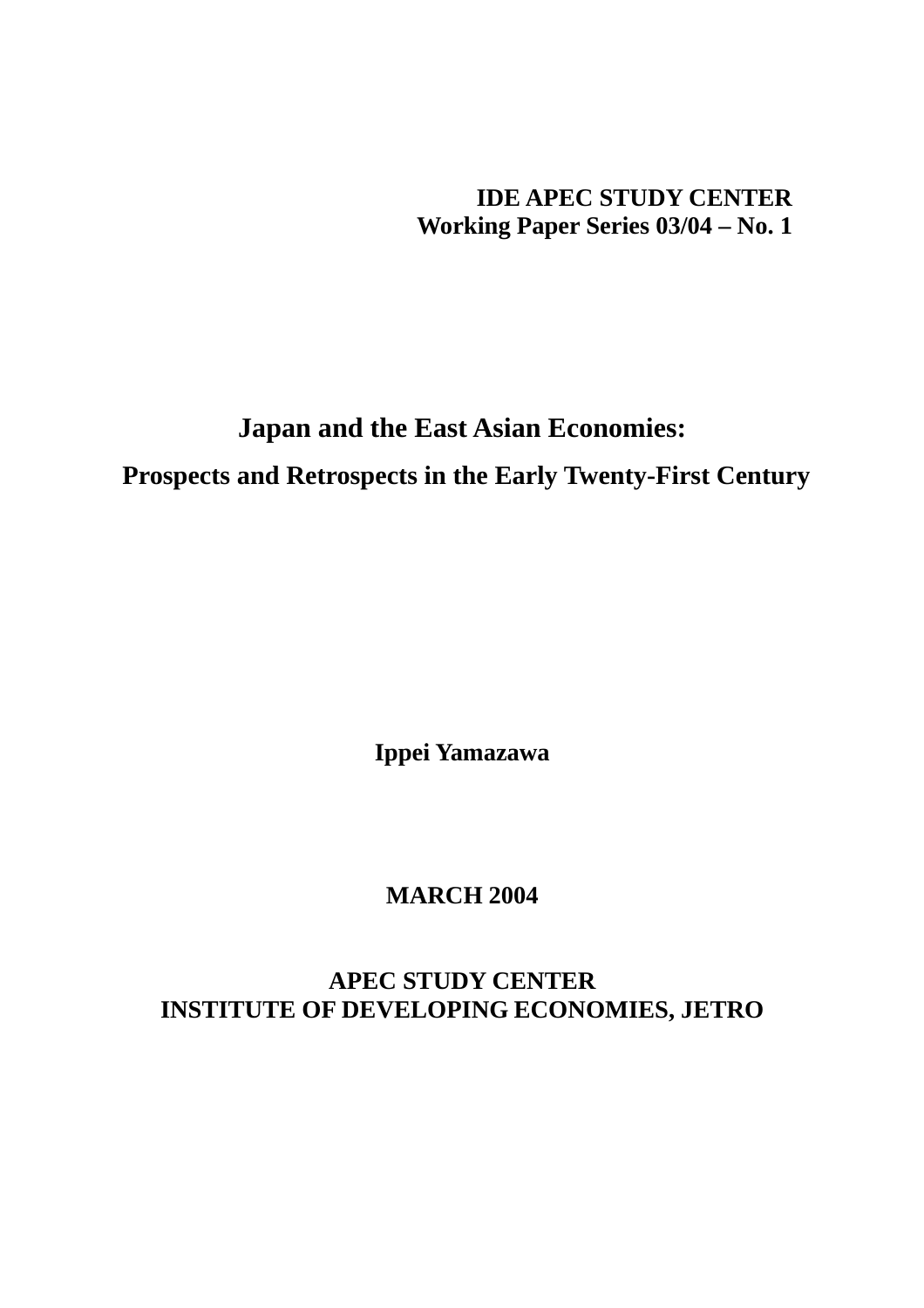# **IDE APEC STUDY CENTER Working Paper Series 03/04 – No. 1**

# **Japan and the East Asian Economies: Prospects and Retrospects in the Early Twenty-First Century**

**March 2004** 

**Ippei Yamazawa** 

**President International University of Japan**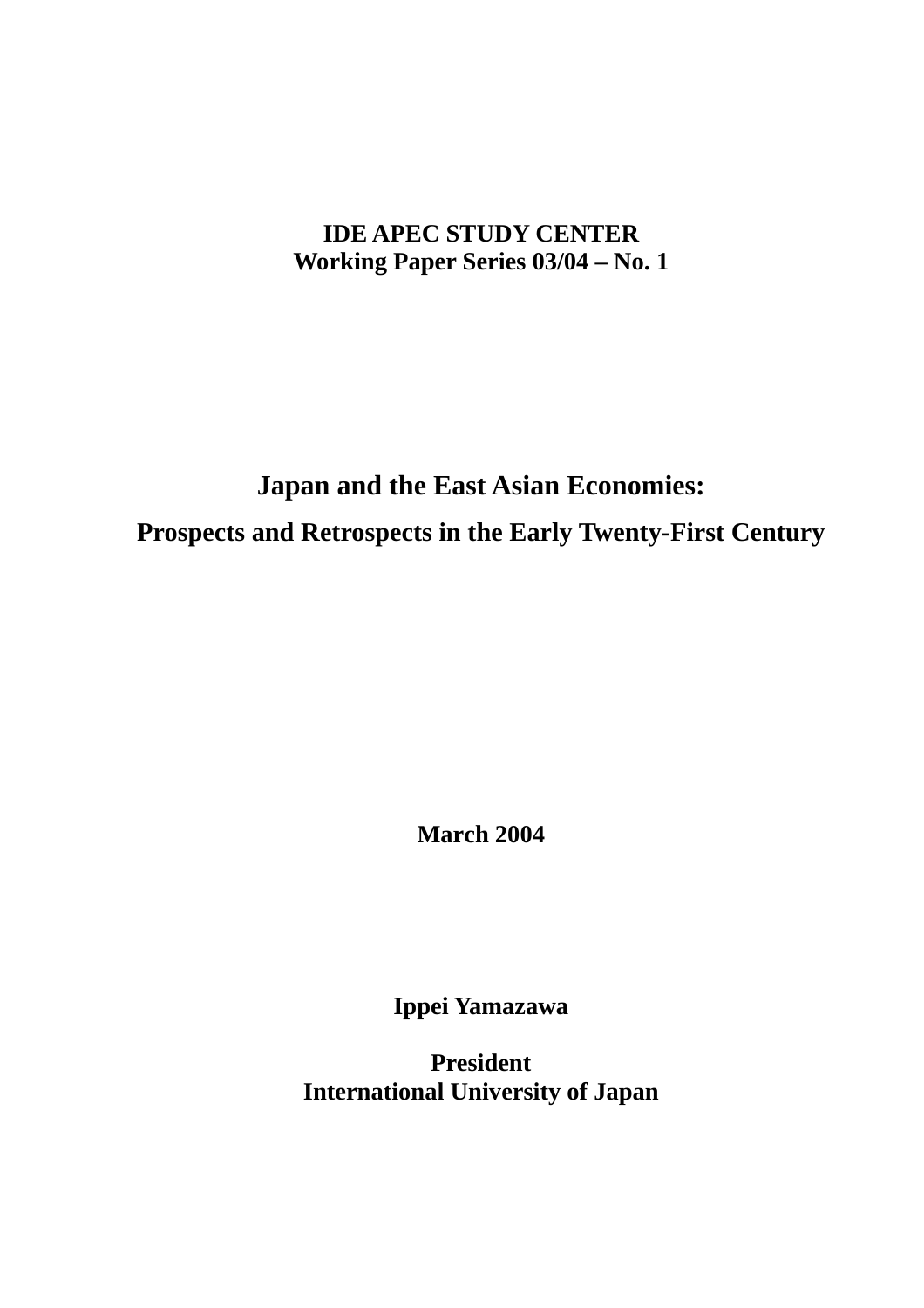# **CONTENTS**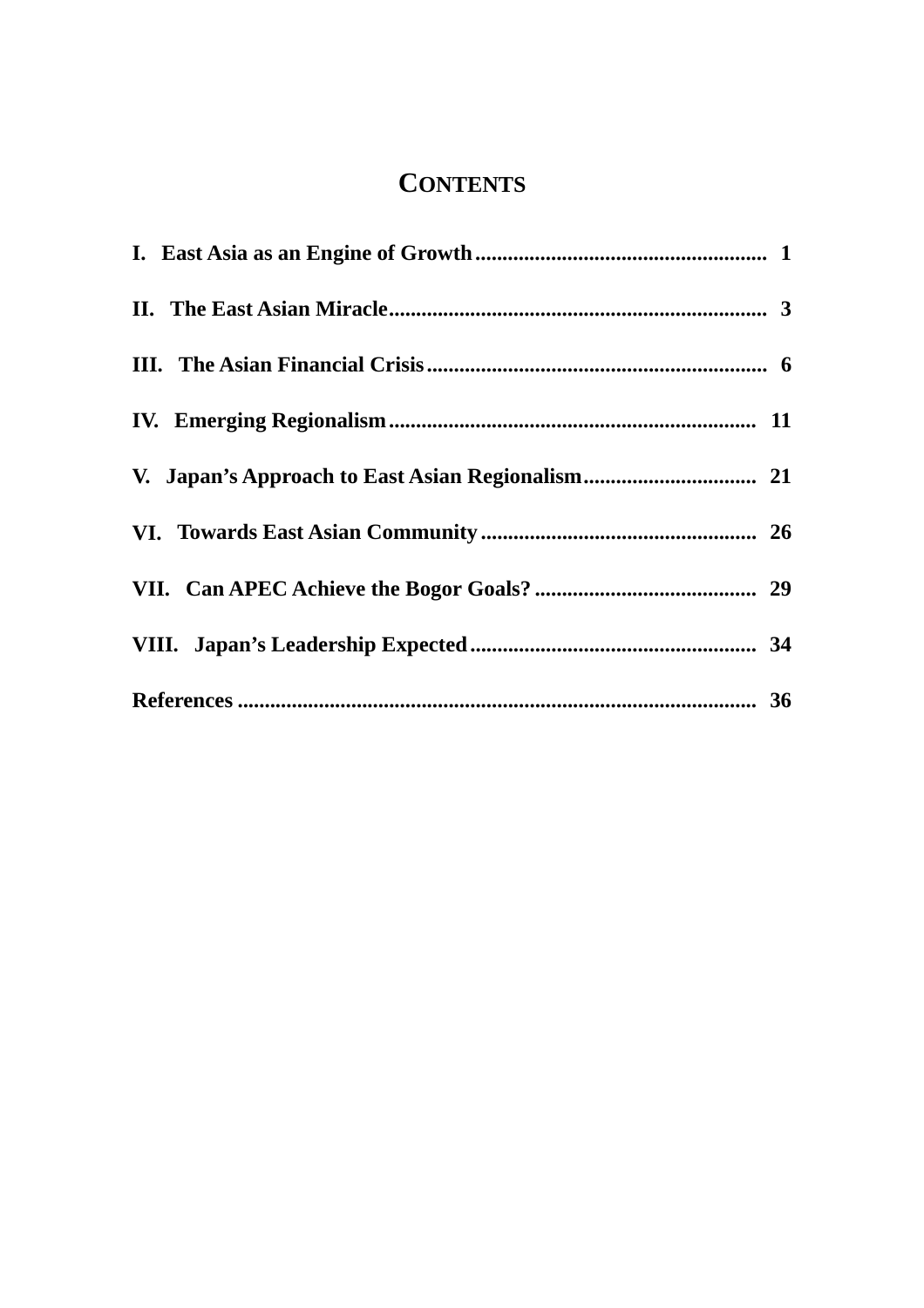# **I. East Asia as an Engine of Growth**

This paper aims to review the major trends that have emerged in East Asia and the surrounding Asia-Pacific region since the latter half of the 1980s and to give prospects for the first two decades of the twenty-first century. It is appropriate to include these two decades in the paper's scope because the year 2020 is often targeted in the development plans of some East Asian economies, and the Bogor Goals established by the Asia-Pacific Economic Cooperation forum in 1994 set the deadline for free trade and investment in the region at 2020 for developing economies. In this section I will give an overview of this report.

The globalization of corporate activities was a major trend during the past two decades, and governments of all nation-states responded to this development. Governments of developed economies tended to accommodate the trend, taking advantage of the globalization of business to boost their economic growth. Governments of some developing economies followed suit and succeeded in achieving economic development. East Asian economies are mostly in this group, and the region achieved 6%–10% growth during the decade following 1987, which was appraised as the "East Asian Miracle" in a World Bank report (1993). These nations were met with a currency crisis in 1997–98, however, and some of them suffered from rapid outflows of short-term funds that dealt a serious setback to their economic growth.

East Asian developing economies have recovered from the setback sooner than anticipated, though, and regional integration has gained momentum among them in the recovery process. Their governments have sought economic cooperation with neighboring economies in order to avoid a recurrence of the crisis, first in the form of currency cooperation and then in various forms of regional trade agreements. Japan and China have emerged as active participants in these moves. Japan was not seriously affected by the currency crisis, but played an active role in providing rescue funds and arranging financial cooperation. China also avoided the setback, and has enjoyed continued high growth, becoming a dynamic engine of the regional economy. A variety of bilateral free trade areas have been proposed, as well as regional integration concepts, such as those involving China and the Association of Southeast Asian Nations, Japan and ASEAN, and ASEAN + 3, the Southeast Asian group plus China, Japan, and Korea.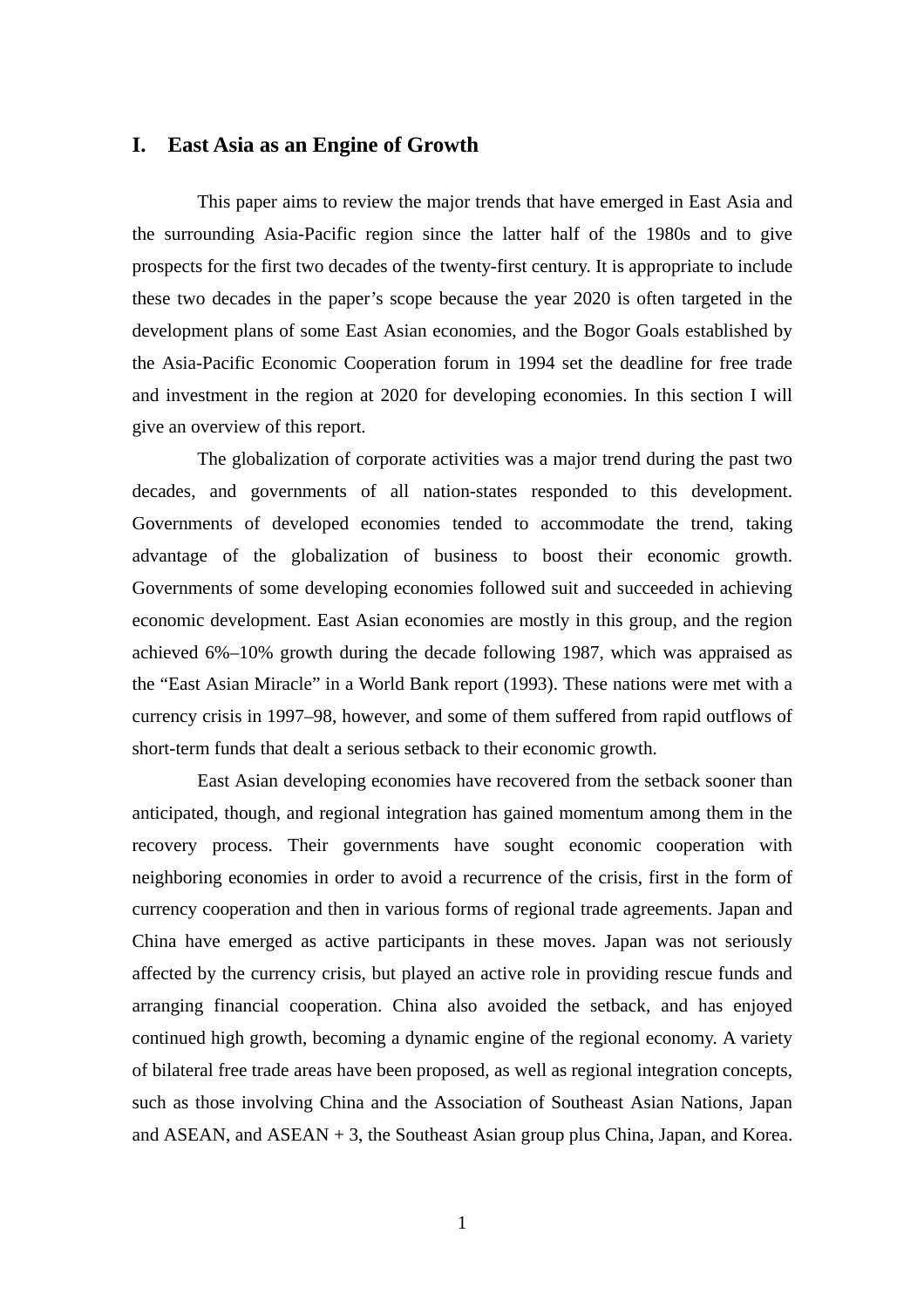Some East Asian governments have negotiated and actually entered into such FTAs.

Many economists agree that the East Asian economies will see obstacles to integration in the short run but will form their own economic zone, an "East Asian economic community," over the mid- to long term. Will East Asia become a major area of economic integration like the European Union or the Free Trade Area of the Americas? If so, what kind of economic system will be required to form a viable integrated economic zone in East Asia?

At the same time, East Asia—specifically,  $ASEAN + 3$ —is a part of a greater concept of regional cooperation, APEC, and was a strong engine of growth in this broader grouping before the crisis. What has happened to APEC? Are we seeing a paradigm shift from APEC to  $ASEAN + 3$ ? APEC has not yet come to an end and should be utilized for the steady development of East Asia.

Links with the rest of East Asia have become indispensable for Japan to survive the globalization challenge in the twenty-first century. Japan should continue pursuing initiatives in East Asian regionalism to strengthen these links. It should not seek to position an East Asian bloc against the European Union and FTAA, but rather offer guidance to its neighbors under the banner of "open regionalism," making use of Asian dynamism for the sake of the global economy. We have to fix this tendency toward an insular East Asian community in the first two decades of this century.

China's economic growth and the rapid progress in its corporate activities since the late 1990s have not only stimulated other East Asian economies, but have also generated insecurity among East Asian nations that feel threatened by China's growth. As most East Asian policymakers are expecting China to play the role of an East Asian economic engine, they are trying to leverage Chinese growth for their own economic recoveries. However, because some enterprises and industries face direct competition from Chinese products, some policymakers feel insecure about the prospect of a powerful China and are starting to lobby for import restrictions and other safeguard measures on Chinese products. Such phenomena are a characteristic of East Asian economies in the globalization era.

This is the outline of my review; the following sections will elaborate on its major elements. First I will review the East Asian miracle and the crisis that struck the region, and I will identify the underlying forces of East Asian dynamism. I will then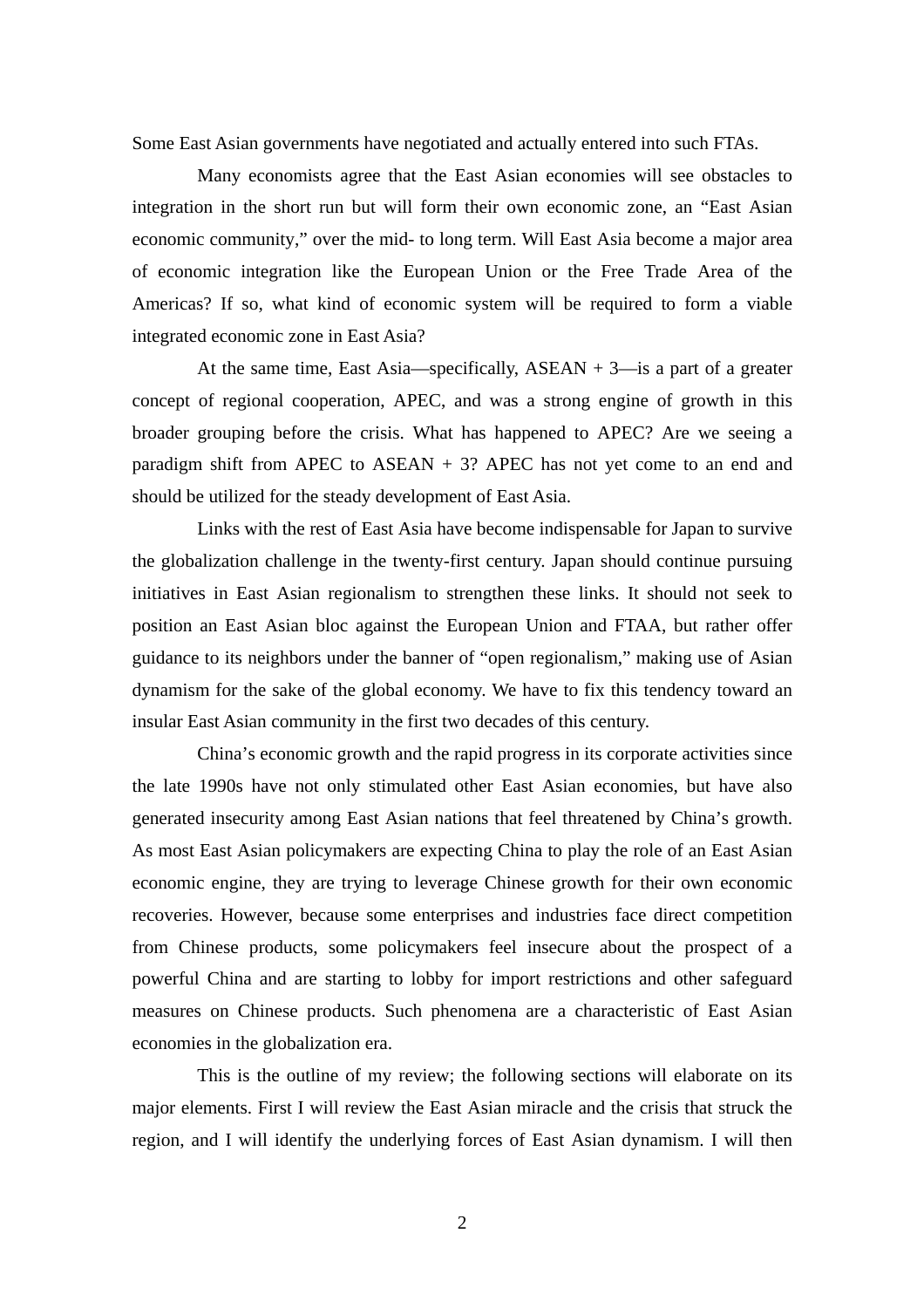examine the emerging regionalism in East Asia and characterize the motives of its major actors, ASEAN, China, Korea, and Japan. Next I will analyze the rivalry between the two prime movers, China and Japan, and explore how to guide them toward the common goal of an East Asian community. I will go on to discuss APEC, both its successes and failures in the past, and how to utilize it for East Asian integration. The last section will conclude this review with suggestions for Japan's expected leadership role.

## **II. The East Asian Miracle**

The international community began to recognize East Asia as a distinct economic zone in the late 1980s. At that time, Korea and the various ASEAN nations were achieving "miraculous" levels of economic growth, and China's economic performance was improving thanks to its more open economic policies. In the first half of the 1980s, Japan enjoyed 5% economic growth and drove growth in Asia, but the collapse of Japan's so-called bubble economy led to a period of long-term economic stagnation.

The East Asian economies are characterized by dynamic economic development. Figure 1 shows the population and GDP per capita in these economies. These economies vary greatly not only in population size, but also in per capita income, from a low of some \$200 in Myanmar to a high of \$37,000 in Japan. Korea ranks fifth, with a GDP per capita of about \$10,000.

3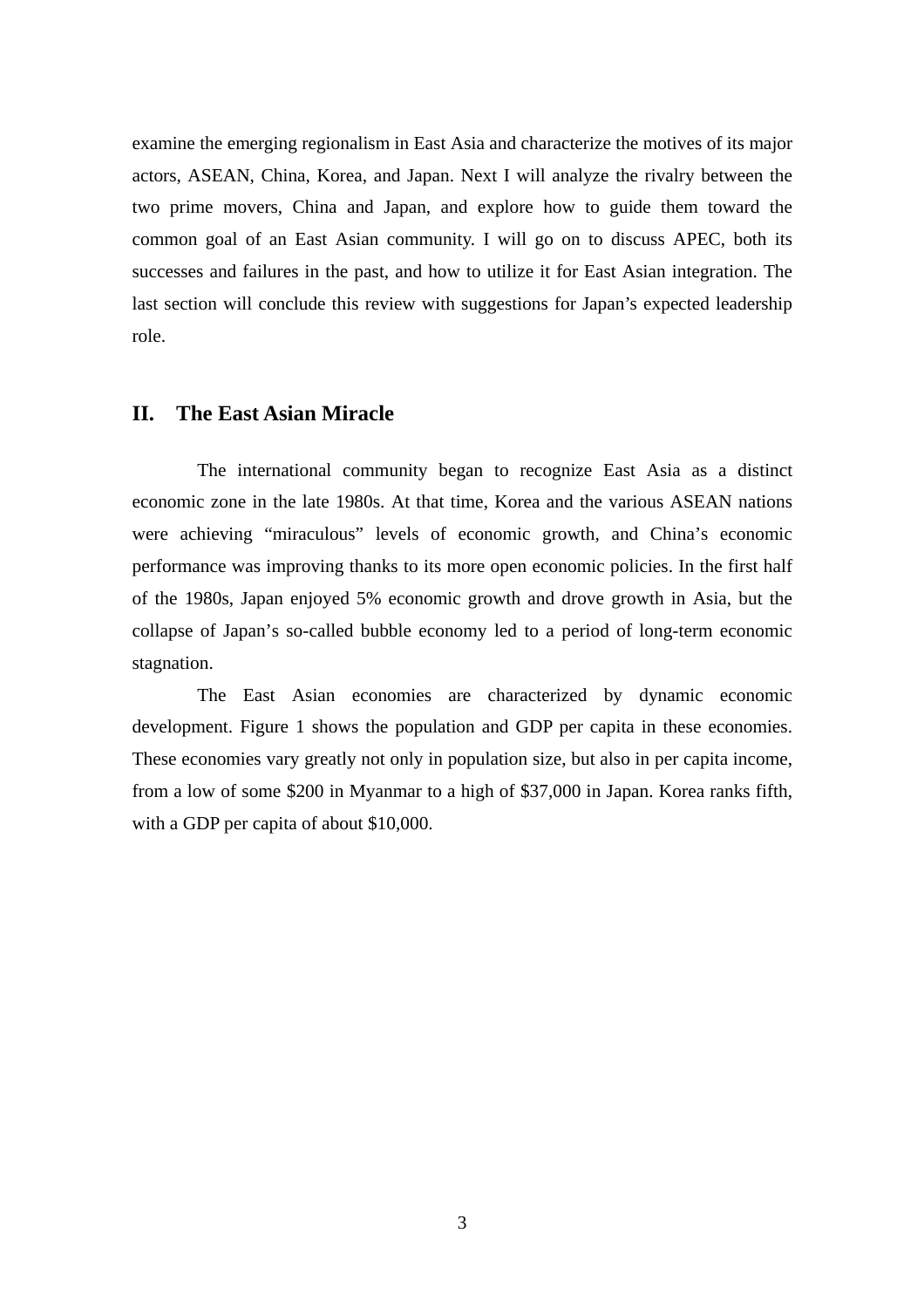

## **Figure 1** Map of East Asia: Population and GDP per capita (US\$) in 2001

The gap in per capita GDP results from the fact that these nations are in different stages of economic development, which have resulted from differences in the timing of the various countries' beginning of economic growth. For example, Japan started its modern economic growth in 1885. In contrast, the NIEs, or newly industrialized economies (Hong Kong, Korea, Singapore, and Taiwan), started their export-oriented economic growth in the 1960s, while some leading ASEAN economies (Indonesia, Malaysia, the Philippines, and Thailand) started to follow the same path in the 1970s. It was not until the early 1980s that China launched its open economic policies in an effort to turn its planned socialist economy into a market-oriented economy, while the economies in Indochina—Cambodia, Laos, Myanmar, and Vietnam—implemented similar policies in the 1990s. In the decade following 1987, all of the East Asian economies enjoyed high economic growth, and for the five years following 1987, Japan also achieved a moderate 4%–5% economic growth. In its 1993 report on the East Asian economies, the World Bank called this phenomenon the "East Asian Miracle."

The growth performance of the East Asian developing economies during the 10 years until 1997 was remarkable. The four NIEs achieved high growth of 8%–10% and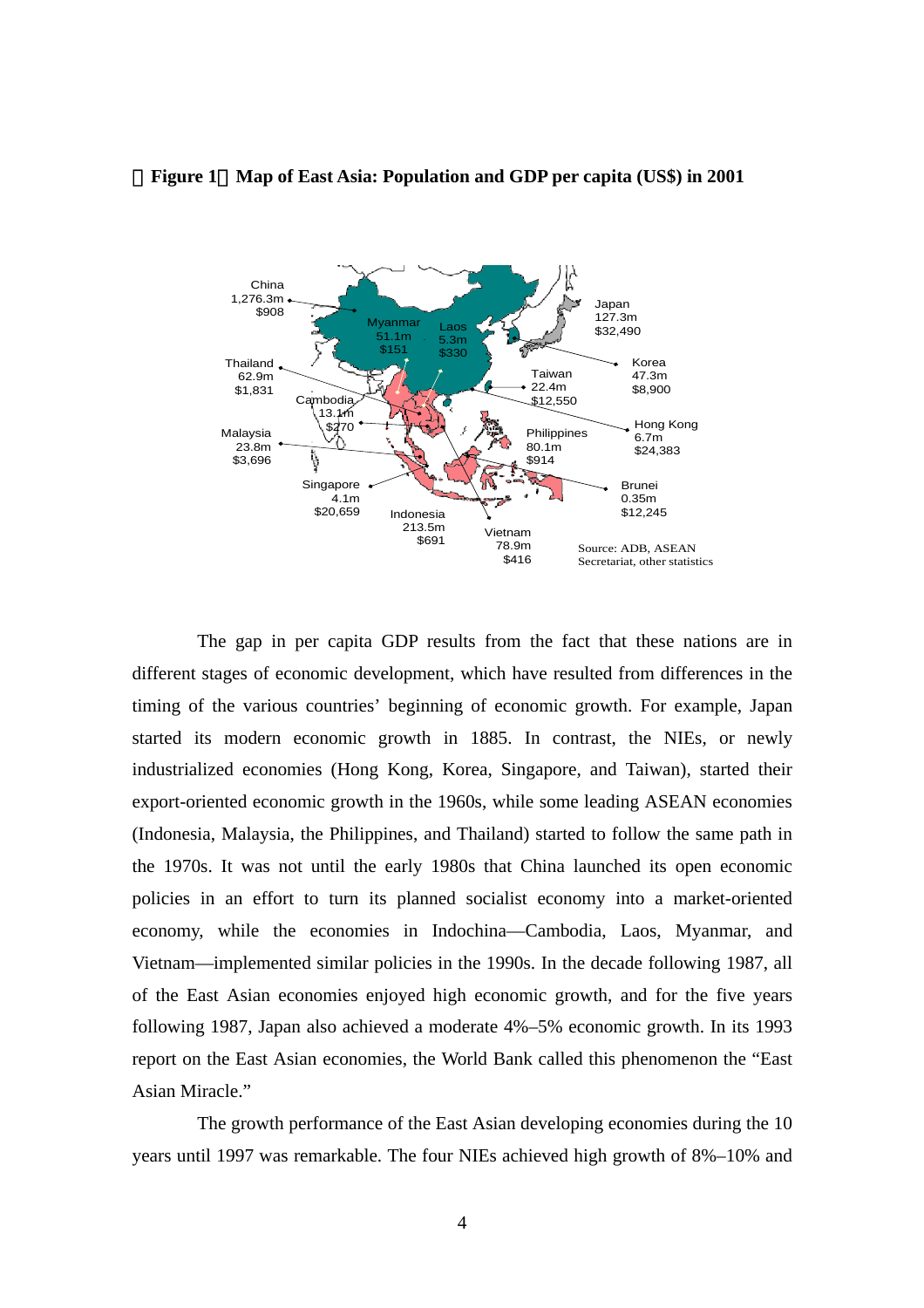the members of ASEAN listed above (the entire group at that time, with the exception of Singapore and Brunei) achieved 6%–8% growth. Japan's growth rate had almost halved from 10% before the oil shocks of the 1970s to the 4%–5% level thereafter, but was still the highest among the developed economies. In the early 1990s, while the world economy suffered from slow growth, Asian NIEs maintained 7.1%–7.3% growth and East Asia excluding Japan maintained 6.7% growth.

## *A Concentration of Rapid Growth*

Why were so many rapidly growing economies concentrated in East Asia? The World Bank's East Asian Miracle Project of the early 1990s examined this issue and pinpointed a number of factors contributing to the rapid growth of the East Asian economies: trade orientation, industrial policy, development finance, macroeconomic discipline, Confucian work ethics, and so on. Each of these factors explains the success of high growth of some East Asian economies, but not all of them. The World Bank tried to give a synthesized explanation of all these factors. However, I would like here to focus on a missing factor, geographical proximity. It is not enough to note simply that these fast-growing economies are located in the same area. We must realize that the high growth rates of the East Asian economies are interrelated, and that this dynamic interdependence supports the high growth of all economies in this region.

The East Asian nations achieved economic growth mainly through an industrialization process characterized by the growth of labor-intensive light manufacturing industries, which were then followed by capital- or technology-intensive metal, chemical, and machine industries. This type of industrialization first occurred in the leading Asian nations and then in other follower economies. This phenomenon is also known as "flying geese" industrial development, because one economy led the way for the whole flock. As a result of this industrial development, the East Asian economies have successfully kept pace with globalization (Yamazawa et al. 1993).

Japan drove the economic growth of East Asia during the second half of the 1980s, and this helped the Asian economies recover from their setback in the mid-1980s. Prices of petroleum and other primary products reached their peaks in 1980–82 after the second oil shock and declined sharply thereafter. Malaysia, Singapore, and Indonesia experienced serious declines in their economic growth rates, even showing zero growth, as their export earnings decreased in 1984–86. However, they recovered strongly toward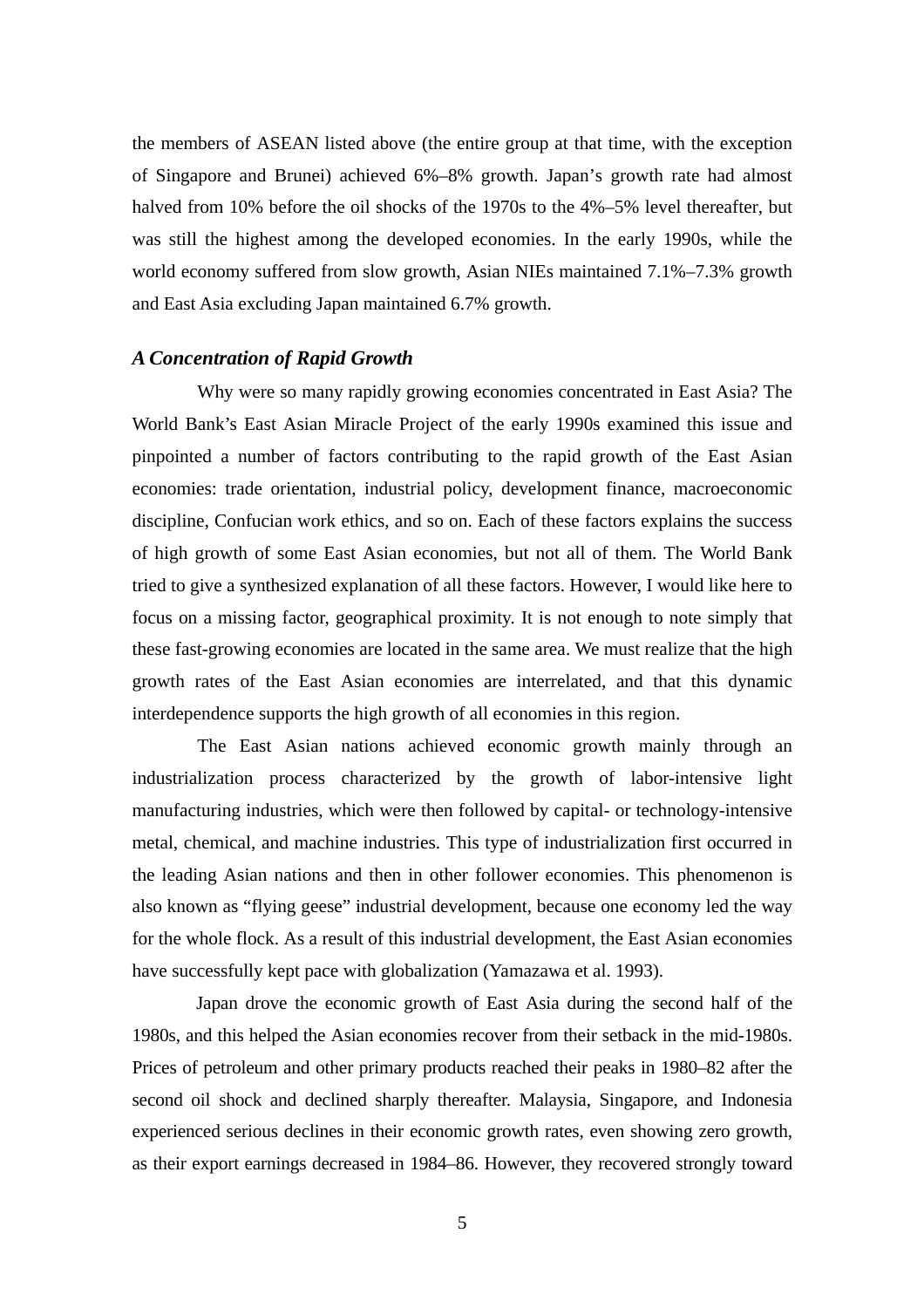the late 1980s and continued growing rapidly through the 1990s until the currency crisis started.

The Japanese economy grew at around 3% during the first half of the 1980s but enjoyed 4%–6% growth in 1987–91. This was preceded by the accumulation of the twin deficits in the United States, aggravated trade conflicts between the United States and Japan, and the 1985 Plaza agreement on multiple currency alignment. The yen-dollar rate doubled from ¥265 to ¥138 per dollar in two years then leveled off. Japanese domestic production quickly became less competitive on the world market and its exports decreased. The Japanese government boosted domestic demand through expansionary monetary and fiscal policies. The high growth of the 1987–91 period was contributed wholly by domestic demand, offsetting the decrease in foreign demand. Imports increased and the current account surplus more than halved from the record-high ¥13 trillion (\$94 billion) marked in 1987–90. Japanese automobile and electronic manufacturers moved their production capacity abroad to North America, Western Europe, and East Asia. East Asia's exports to Japan doubled between 1986 and 1991, with the value of these exports for the period amounting to \$342 billion. East Asia also received \$28 billion in Japanese direct investment in 1986–90.

# **III. The Asian Financial Crisis**

The Asian currency and financial crises in 1997–98 dealt a temporary setback to the region's high economic growth, though. Except for those of China and Hong Kong, East Asian currencies suffered severe devaluations against the US dollar. The exchange rates for these currencies are still between 20% and 70% lower than immediately before the crises. Even Korea's currency remains some 30% lower than in the pre-crisis era and Korea's GDP in US dollar terms has yet to return to its pre-crisis level (Fig. 2). This points to a failure to keep pace with globalization. Although Korea started an upturn in 1999 on a macroeconomic basis, fragile financial institutions and opaque corporate governance still remain, requiring reforms in the future.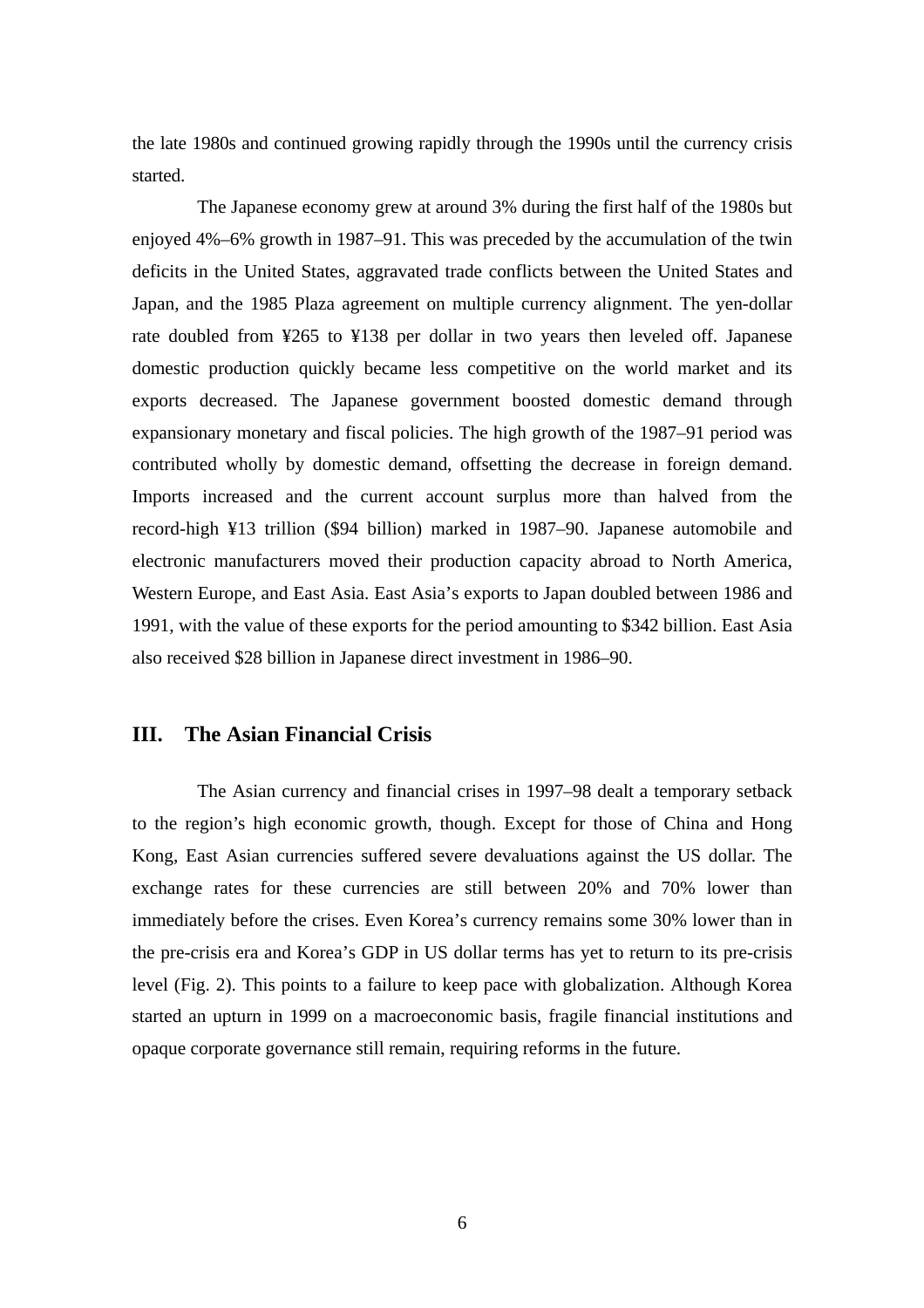

7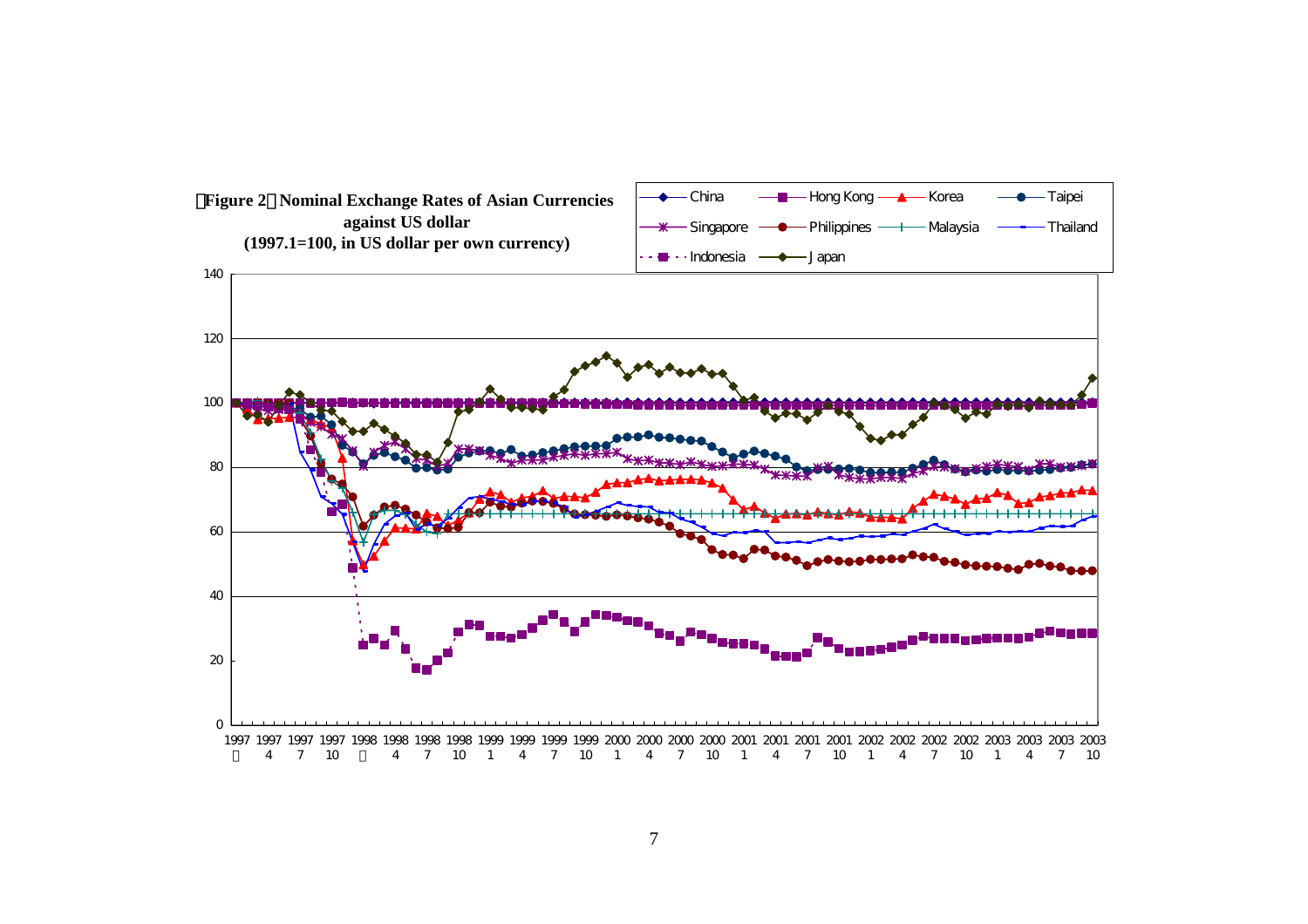## *Structural Deficiencies Remain*

East Asian economies have recovered from the financial crisis of 1997–98, but their structural deficiencies have yet to be amended. The foundation of these deficiencies lies in the weak economic systems of the countries themselves—the vulnerability of financial systems, the immaturity of corporate governance, and the lack of transparency in the market systems, for instance. Their financial systems developed noncompetitively under governmental protection, while unsound government-business relationships were at times aggravated by paternalistic industrial policies. These sorts of structural deficiencies were concealed during the miraculous growth of East Asia but were revealed all at once by the 1997–98 crisis. They needed to be corrected in order to prevent a resurgence of the crisis.

The need for structural reform was shared by transition economies as well. China and Vietnam, under tight regulation, were able to avoid the detrimental effects of the crisis and enjoy continued high growth, but they share the same structural deficiencies. China's recent accession to the World Trade Organization both encourages Chinese firms to globalize their activities and increases the difficulty of adjusting their systems and practices to the market economy. Whether they resume a steady growth path will depend on their success in their reform efforts.

Financial systems of East Asian economies are crippled by a few common impediments. They all suffer from accumulated nonperforming loans, which tend to cause a serious credit crunch in the real economy sector. Badly regulated financial sectors tend to bear unsustainably high risks, inducing great vulnerability in national economies. Increased interdependence between East Asian economies, brought about through steady expansion of trade and investment, has been accompanied by rapid financial integration in terms of increased flows of foreign capital across money and capital markets in the region. Before the Asian crisis the dollar peg and capital-account liberalization supported this integration process. Financial cooperation had started to facilitate this integration, but did not work in time to prevent the crisis. The affected nations' recoveries from the Asian crisis have basically depended on the efforts of each country.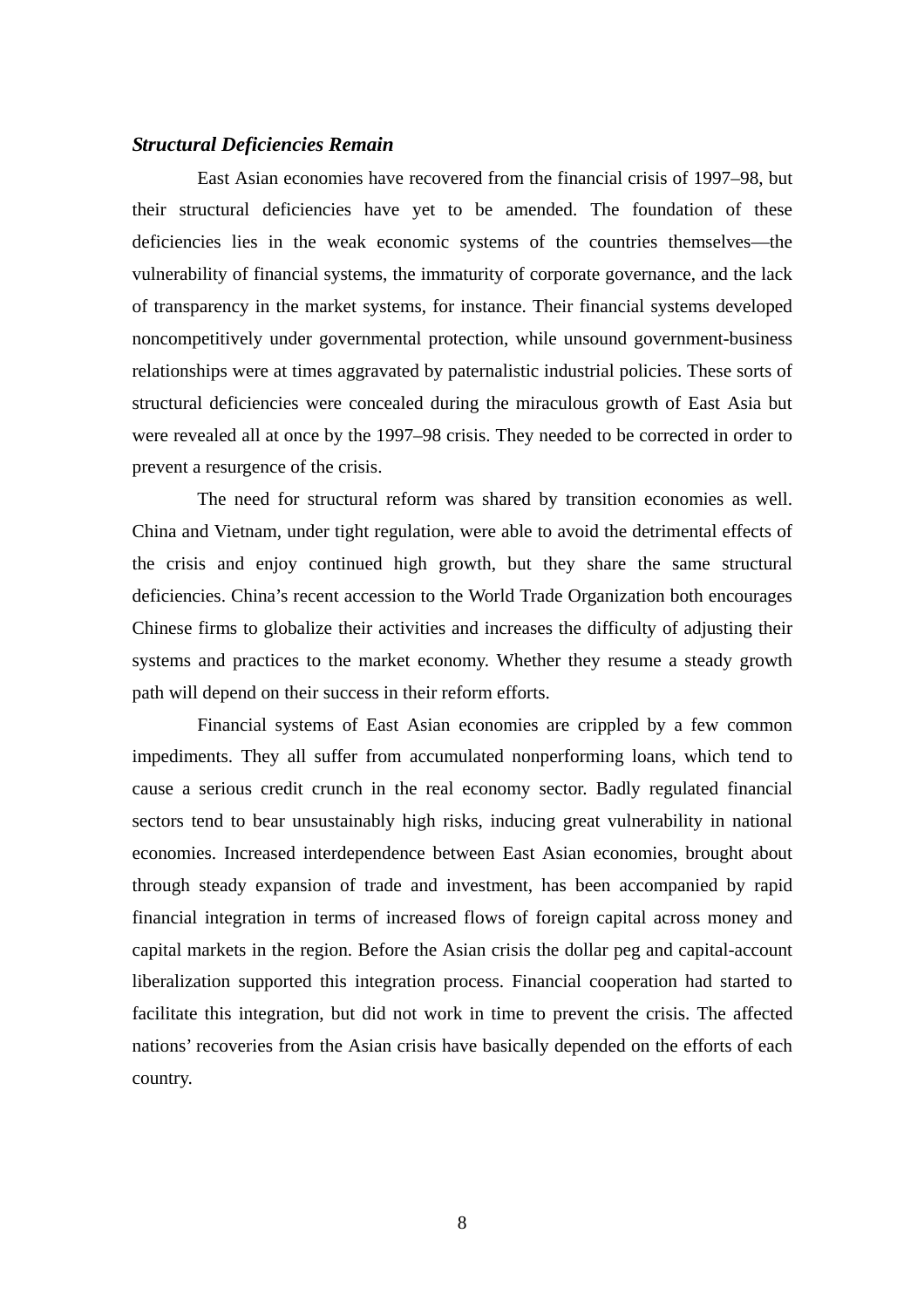# *Japan in the Time of Crisis*

Where did Japan stand in the Asian currency and economic crisis, and what role did it play in overcoming it? Basically, the Japanese tended to regard the Asian crisis as "a fire in someone else's house." They were heavily engaged in dealing with their own domestic problems, such as reviving the Japanese economy from its stagnation following the bursting of the bubble economy and implementing the six big structural reform programs proposed by then Prime Minister Ryutaro Hashimoto. Japan did, however, perceive correctly that the crisis was hitting a major destination for its products and investment, and it moved quickly to rescue the ASEAN economies. Being the world's biggest creditor nation, with ¥100 trillion in overseas assets (equivalent to \$710 billion, and around 20% of its GDP), and equipped with its exchange reserves of \$218 billion (as of the end of 1996), Japan provided \$37 billion in rescue funds to Thailand, Korea, and Indonesia, much bigger than such funds from any other single nation.

However, it was toward the end of 1997, when the yen's depreciation accelerated, that the Japanese came to realize how severely the crisis was affecting them. First, the yen had depreciated in advance of other Asian currencies. Its value dropped by 26% between the second quarter of 1995 and July 1997, which, together with the 33% devaluation of China's yuan in the first quarter of 1994, caused the overvaluation of other Asian currencies. Second, the Japanese economy shares with other Asian economies major deficiencies in economic structure and performance, such as a weak financial system and protected, noncompetitive primary and tertiary sectors. Although Japan is free from the constraint of foreign exchange reserves, the postponed settlement of nonperforming loans has made banks reluctant to extend loans even to sound debtors, aggravating deflationary pressure in the nation. Third, its stagnant domestic demand and low GDP growth did not help the recovery of the Asian economies as a whole.

## *Financial Cooperation in the Region*

Nevertheless, some regional financial cooperation has been implemented to support the fragile financial systems of ASEAN members. The Japan-ASEAN Comprehensive Economic Partnership, proposed in 2002 and scheduled for realization over the course of a decade, is likely to incorporate this financial cooperation into its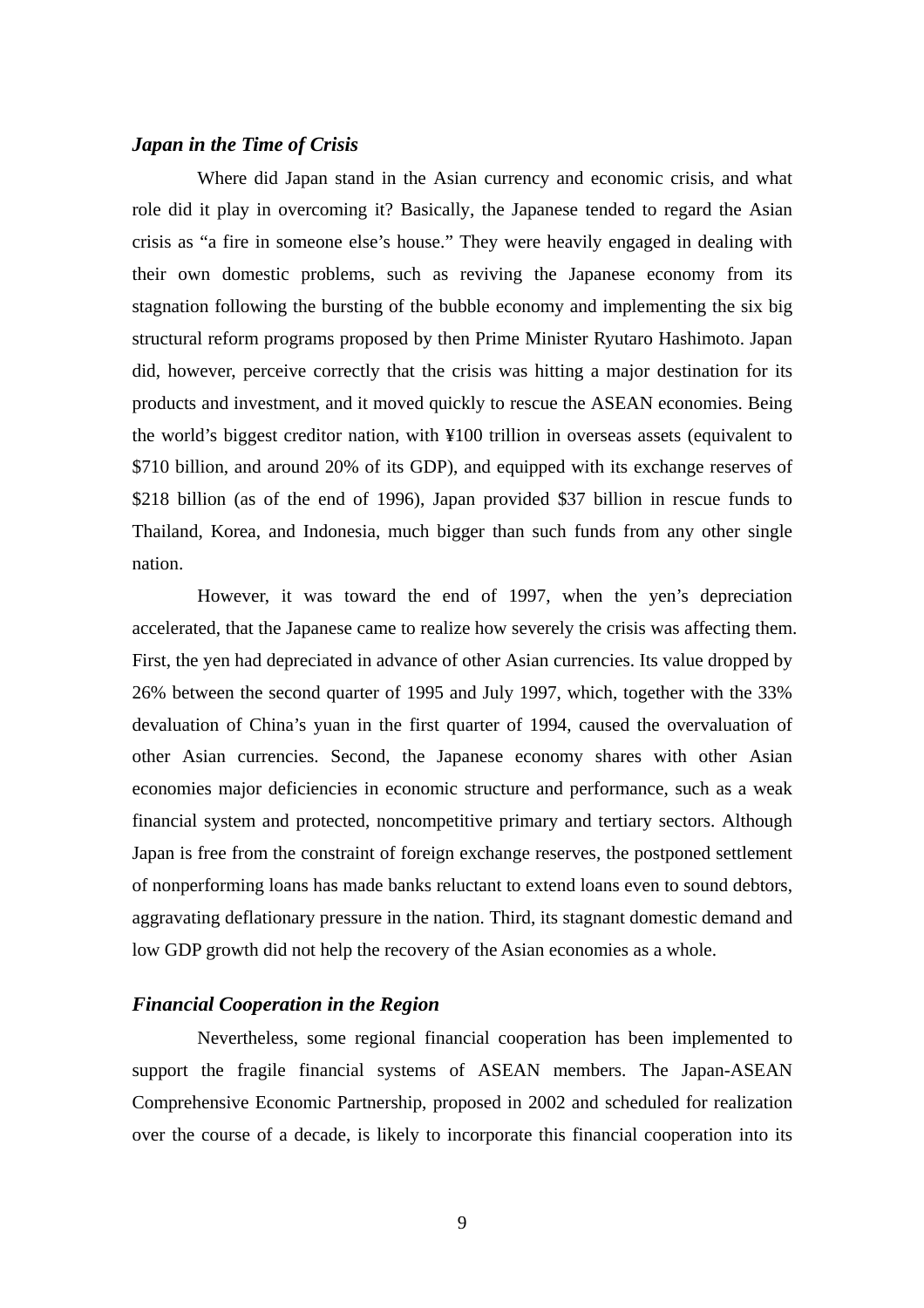framework. Immediately after the outbreak of the crisis Japan proposed an Asian Monetary Fund, but it was abortive because of objections from the United States and China. In November 1998, the deputy finance ministers of APEC members agreed to the Manila Framework, which was supported by the APEC Leaders' Declaration in Kuala Lumpur later that year. This framework authorized the expansion of a loan system to prevent the spread of the crisis and strengthen the region's financial supervisory systems.

At the APEC economic leaders' meeting that year Finance Minister Kiichi Miyazawa announced the New Miyazawa Initiative, a Japanese plan to give \$30 billion in support to the crisis-hit economies. In September 2000 the APEC finance ministers met in Bandar Seri Begawan and reviewed APEC's activities on financial cooperation during the preceding year, which included the Voluntary Action Plan for promoting freer and more stable capital flows, the development of domestic bond markets, steps to address the issue of how to manage bank failures, an initiative for the training of financial regulators, the strengthening of corporate governance, creating sound insolvency law, an initiative on fighting financial crimes, and the increased use of electronic financial transaction systems. In addition, the ASEAN  $+$  3 nations met in Chiang Mai, Thailand, in May 2001 and reached agreement on currency swaps to provide against the recurrence of a similar crisis. The agreement is designed to supplement emergency loans from the IMF and World Bank by improving regional cooperation. In late February 2003 the finance ministers of  $ASEAN + 3$  agreed to cooperate in the nurturing of an Asian bond market. Japan has proposed to establish jointly with other members an Asian Guarantee Organization to warrant bonds issued by regional firms. This move aims to encourage regional firms to secure long-term funds in their own currencies and reduce their dependence on dollar-denominated funding.

On the other hand, there has not been much visible progress toward a stable exchange-rate regime. While most of the Asian currencies have been floated, rate movements seem to require further efforts for stabilization. Regional currencies have stabilized at depreciated levels compared to their precrisis levels. The Indonesian rupiah has depreciated roughly by 75%, the Philippine peso by 50%, Thailand's baht by 45%, Malaysia's ringgit by 35%, the Korean won by 30%, and the Singaporean and Taiwanese dollars by 20%. The depreciation of Asian currencies has certainly helped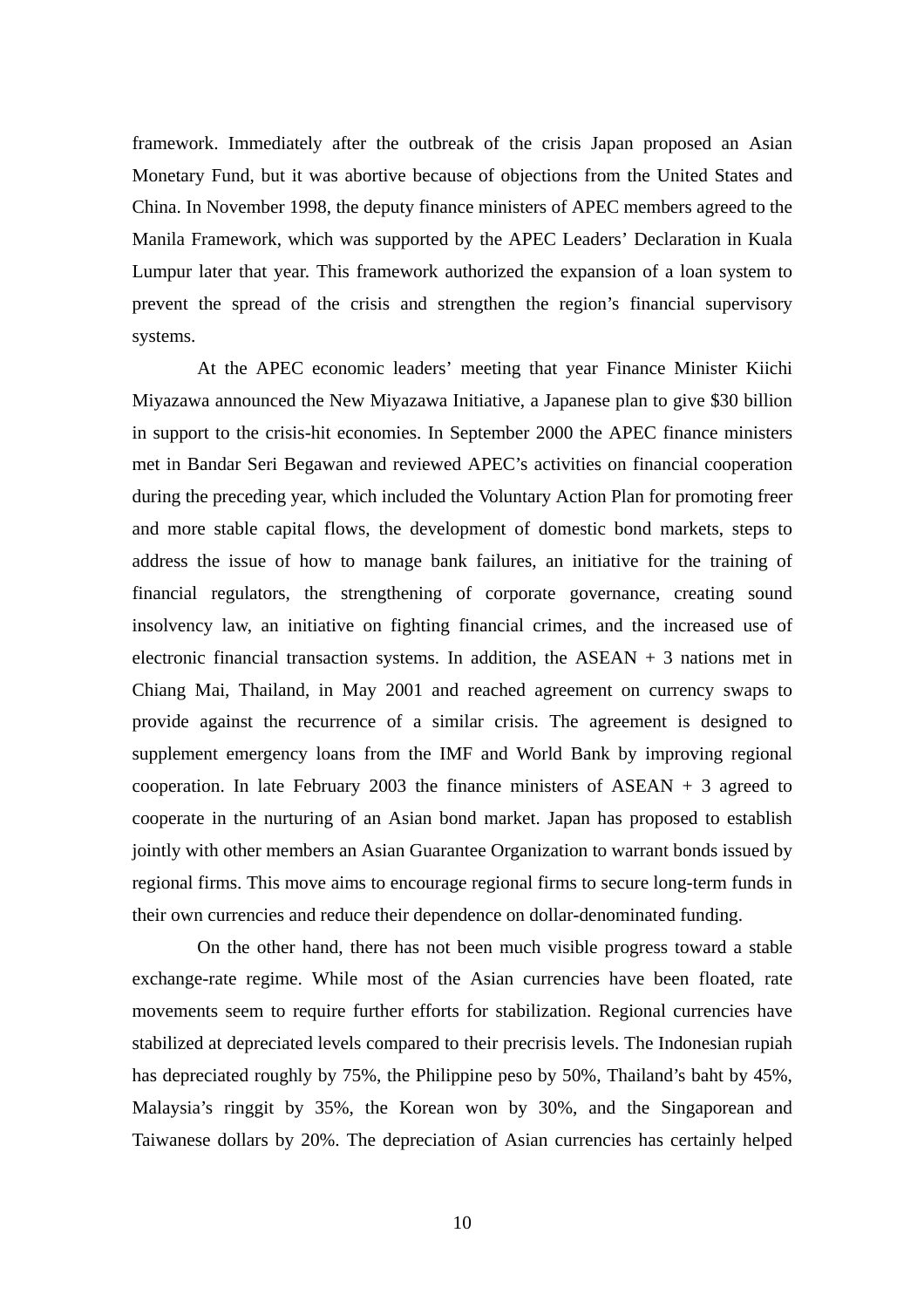East Asian exports to the US market and contributed to these economies' quick recovery from the crisis. Nevertheless, I am concerned that under the current float regime, separately managed by individual monetary authorities, another speculative run on an Asian currency may incur a contagion to neighboring currencies and trigger competitive devaluations, thus resulting in another Asian crisis.

Some form of regionwide currency arrangement seems to be needed to assure traders and investors about exchange rate stability in the region. De facto dollar pegs have proved inadequate given the diversified trade patterns, greater capital mobility, and inadequate monetary policies in the region's countries. There is no guarantee that currency board arrangements will escape from the same drawbacks that affect pegged regimes. Free-float regimes, meanwhile, have their own costs of possible excessive volatility and free-riding risks. Some form of managed exchange-rate system with a market basket peg seems to meet the needs of the region. Such a system needs to be combined with some form of currency cooperation among the dollar, euro, and yen.

# **IV. Emerging Regionalism**

East Asian regionalism has become a popular topic of discussion at international conferences, and diverse views have been expressed on it by both pros and cons. It is often asked whether the EU type of regional integration is feasible in East Asia. It is obvious that East Asian economies are not yet mature enough to adopt the EU type of integration. Nevertheless they wish to carry out regional cooperation in some form. Some also argue that the regional integration movements—which had been viewed as the second-best method of achieving liberalization when the WTO did not work well—should have been stopped when the WTO's Doha Development Agenda was launched in November 2001. But the momentum for seeking closer regional cooperation in East Asia has not decelerated.

A more productive approach is to identify the region's need for closer cooperation, give a clear vision of East Asian regionalism, and guide arguments and official consultations in a manner consistent with open regionalism. This and the following sections focus on this issue.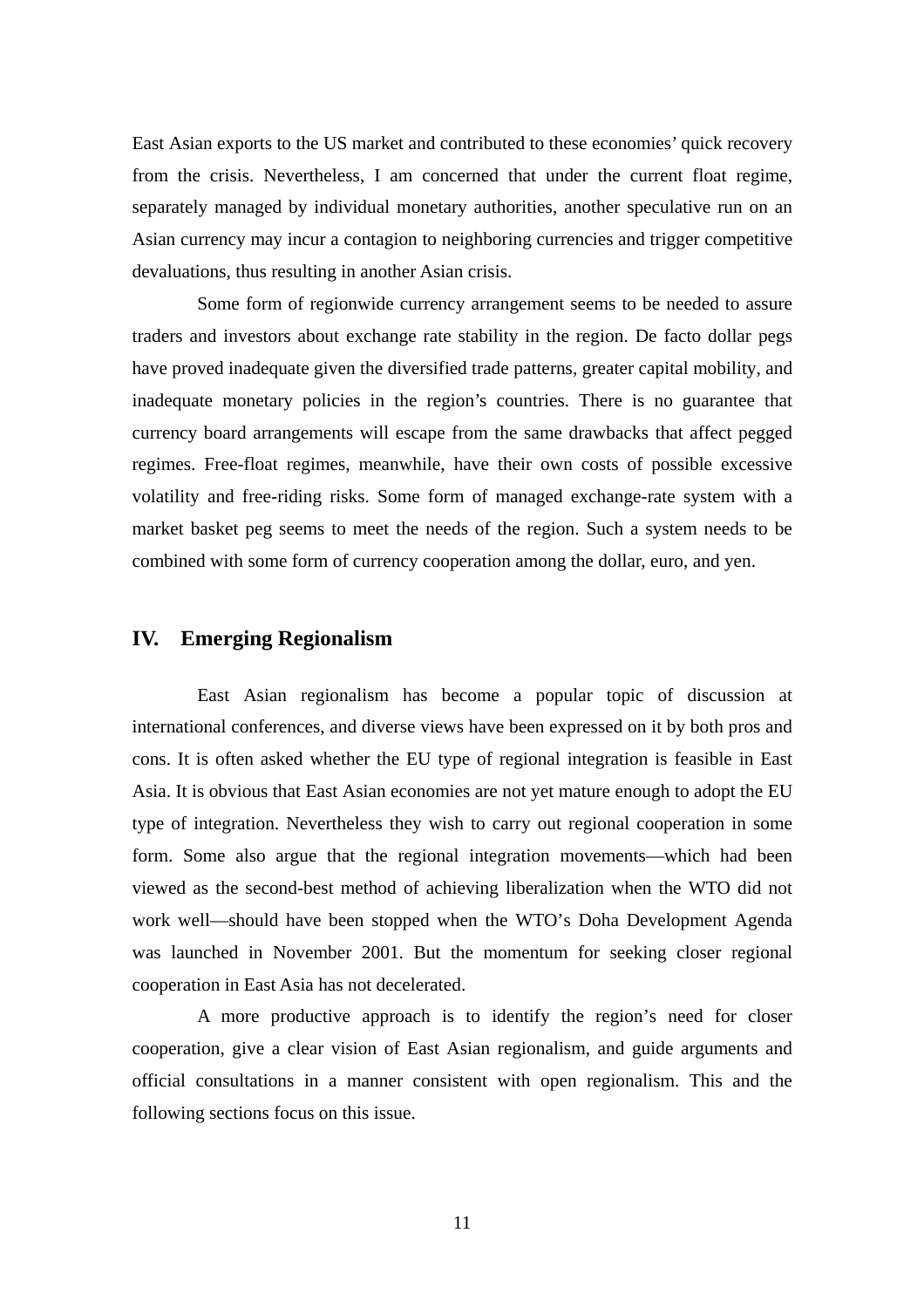# *The 1990 EAEC Proposal*

The proposal of the East Asian Free Trade Area appeared in the headlines in November 2000, when it was tabled at the ASEAN + 3 Summit by Singaporean Prime Minister Goh Chok Tong. However, it had been preceded by Malaysian Prime Minister Mahathir Mohamed's proposal of an East Asian Economic Caucus strikingly similar in geographical coverage to the 2000 concept, which came in December 1990—soon after the failure to conclude the Uruguay round of negotiations of the General Agreement on Tariffs and Trade.

The EAEC proposal met with fierce objections from US Secretary of State James Baker, and neither China nor Japan followed up with support for the plan. Prime Minister Goh's more recent proposal, however, was made in response to a call from Chinese President Jiang Zemin for the inking of an FTA between China and the ASEAN members. Japan and South Korea also came on board, and the nations agreed to launch a joint study toward the realization of this plan. This reflects an environment in which regionalism can take root much more easily than 10 years earlier.

## *Global Regionalization*

Regionalization is currently in fashion around the world. During the last decade we witnessed the global prevalence of regional trading arrangements. RTAs are exempted from the GATT/WTO rule of nondiscrimination, and the global trade body must be notified whenever they are concluded. Since 1947, when the GATT process was launched, 214 RTAs have been reported and 120 of them are still effective. Of the 120 effective RTAs 88 were concluded after 1990, and 60 of these were concluded from 1995 to 2000.

Regionalization under globalization is not a paradox. Globalization means that corporations, people, and money freely move across borders, helped by sophisticated communication and transportation technologies. In the globalization era, nation-states need to attract foreign and domestic firms to set up shop within their borders to maintain economic prosperity. To attract corporations, they must provide business-friendly environments, which requires various deregulation efforts. While worldwide deregulation is ideal, it is politically difficult. Therefore, regionalism provides an alternative solution: Under regionalism, neighboring nations agree to open their markets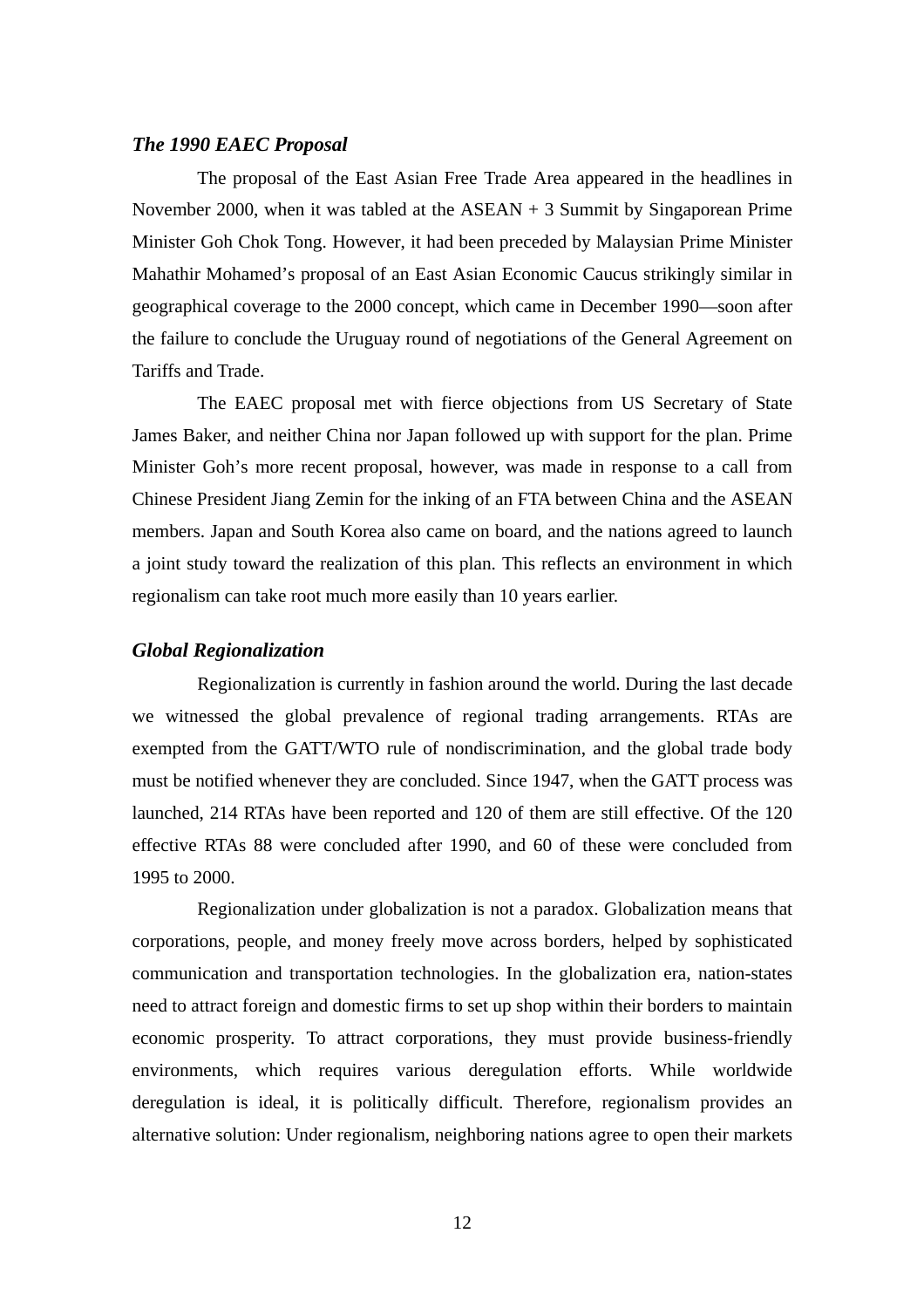and ease their regulations among themselves.

Although the WTO Doha Round started in 2002, regionalism is gaining momentum rather than getting weaker. Though worldwide liberalization poses significant challenges, it is the best solution, and regionalism is normally regarded as the second-best solution. But it is gaining momentum because policymakers see advantages in regionalism itself. This advantage is called "competitive liberalization," which means that, if a certain number of economies form a group and reciprocally open up their markets and ease regulations within it, outside nations that fear discriminatory treatment will have an incentive to join the group or form different free trade groups. Undeniably, the effects of competitive liberalization contributed to the worldwide spread of regionalism in the 1990s.

There are various proposals for regionalization in East Asia, such as bilateral FTAs, multilateral FTAs, and a proposed East Asian Economic Community that would cover all of East Asia. With respect to bilateral FTAs, several have already been consummated or are under contemplation. For example, Japan and Singapore signed a bilateral FTA in early 2003, South Korea and Chile have reportedly agreed upon a bilateral FTA, and Japan and Mexico are negotiating an FTA. In addition, policymakers are considering a Japan–South Korea FTA, a Japan-Thailand FTA, and a Japan-Philippines FTA. As for multilateral FTAs, the ASEAN nations have formed AFTA, the ASEAN Free Trade Area, China has begun FTA negotiation with ASEAN, and Japan has also proposed free trade negotiations with ASEAN. Obviously, competitive liberalization is a driving force behind such regionalization moves. Although Japan used to attach exclusive importance to GATT/WTO global negotiation, it is now paying due attention to the bilateral FTAs mentioned above. Japan understands the effects of competitive liberalization and sees that it will be left behind if it continues to focus exclusively on the WTO.

## *Regionalism in East Asia*

The most advanced region in terms of this integration is Europe. The 15 member countries of the European Community have evolved into the European Union with its integrated currency. Negotiations are now underway for the participation of eight additional members from Eastern Europe. The North American Free Trade Agreement between the United States and Canada was expanded to include Mexico, and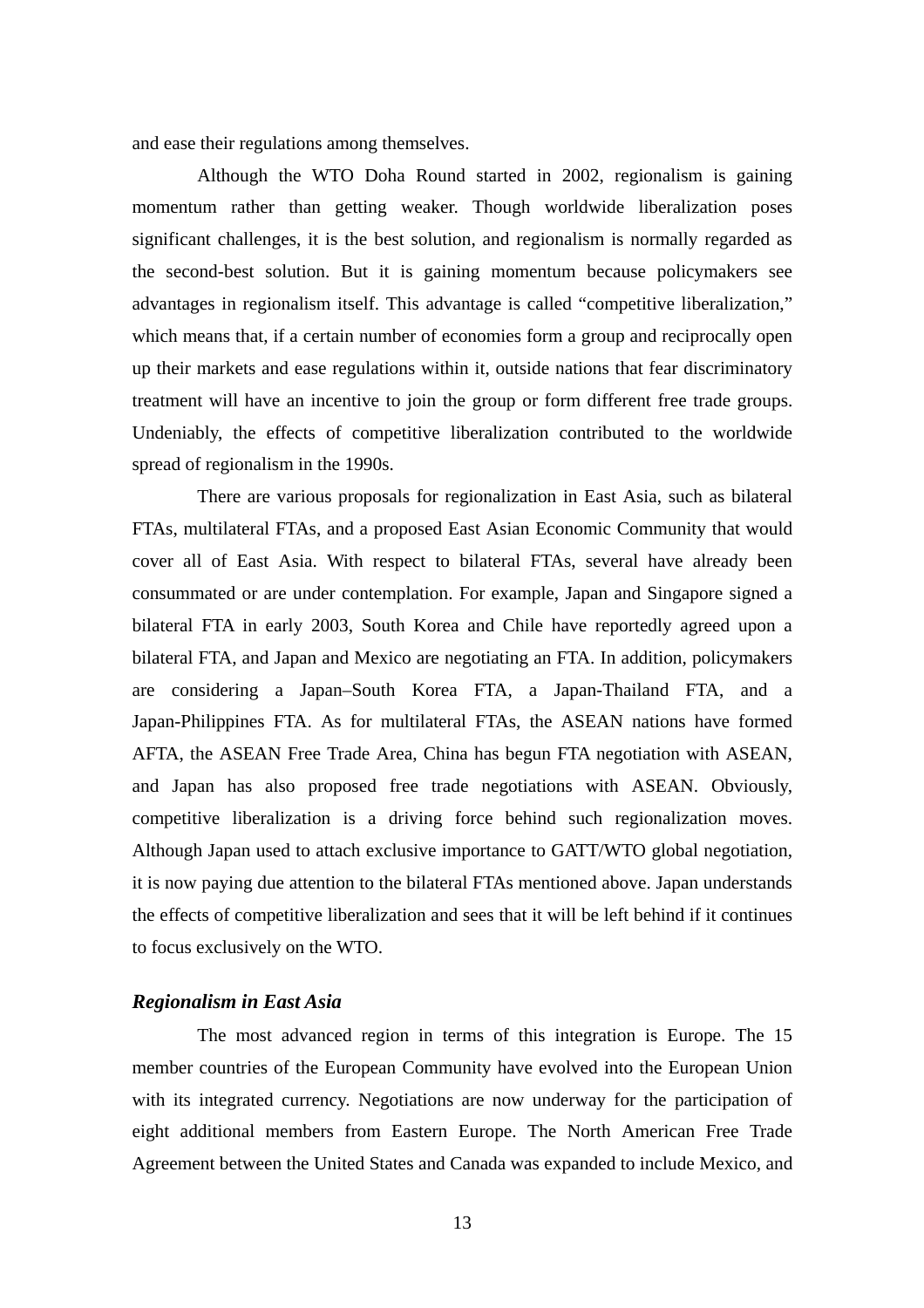is in the process of expanding further to include Chile. Agreement has been reached among 34 countries in North, Central, and South America to negotiate the Free Trade Agreement of the Americas (FTAA), which will take effect in  $2005$ .<sup>1</sup>

Regionalism has also emerged in East Asia. The then six members of ASEAN started moves toward AFTA in 1992, and this scheme is now in the process of expansion with the inclusion in ASEAN of Vietnam, Laos, Cambodia, and Myanmar. Among the ASEAN members, Singapore has been particularly active. It has already signed free-trade agreements with New Zealand and Japan, and is negotiating a similar agreement with United States. Japan and Korea have traditionally emphasized multilateralism, but over the past three years there have been news reports of free trade agreements under consideration between Japan and Korea, Japan and Mexico, and Korea and Chile. And a network of currency swap agreements is being formed among the  $ASFAN + 3$  members.

The proposal of an East Asian Free Trade Area mentioned above came in the middle of this increased momentum for regional cooperation in East Asia. Furthermore, subregional groupings of different combinations for FTAs or closer economic cooperation are going on among the ASEAN + 3 members. Nowadays there are plenty of opportunities—such as APEC, ASEAN + 3, and Asian Development Bank meetings—for leaders and ministers of East Asian economies to discuss strengthening cooperation. The ASEAN + 3 Economic Ministers' Meeting in Bandar Seri Begawan on September 13–15, 2002, provided the most recent occasion to promote the China-ASEAN and Japan-ASEAN FTAs. Chinese and ASEAN leaders had agreed in November 2001 to form an FTA within 10 years. At this meeting their economic ministers added an "early harvest" implementation of reduced tariffs on hundreds of items in eight agricultural sectors within the 2004–06 period. A framework agreement incorporating these steps was signed by their leaders at a summit meeting in November 2002. Meanwhile, the economic ministers of Japan and ASEAN agreed to conclude an Economic Partnership Agreement including an FTA within 10 years and to start negotiations toward this in 2003. The Korean economic minister has also spoken of his efforts to explore the possibility of forming a FTA with ASEAN members.

China, Japan, and Korea have started consultations on ways to strengthen

 $\overline{a}$ 

<sup>&</sup>lt;sup>1</sup> This process will be strongly supported by the Trade Promotion Authority Act, which was enacted by the US Congress in early August 2002.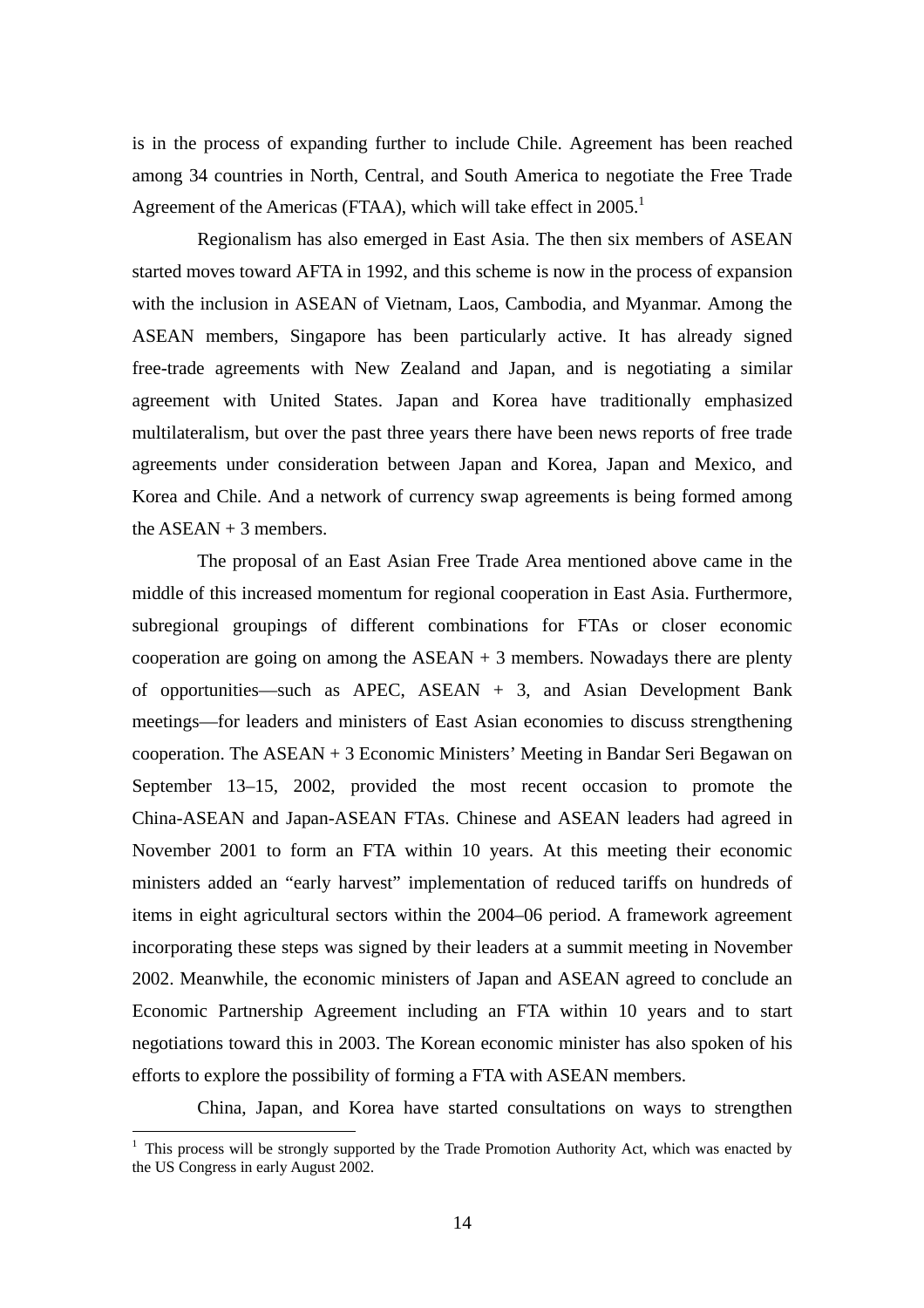regional cooperation among themselves. Based on the proposal by Korean President Kim Dae-jung at the three nations' summit meeting in Manila in November 1999, three research institutes representing the countries started a joint study on ways to promote trade and investment facilitation among the three in January  $2000<sup>2</sup>$ 

We should note, however, that East Asia has been slow to come around to the global fashion for regionalism. However, East Asian economies have already achieved close trade relationships among themselves. Table 1 gives trade intensity indexes between East Asian economies and economic groups as well as for North America, Oceania, and Europe for 1980–2000. If a country's export trade is proportional to its imports, or vice versa, its trade intensity index is unity. Very high trade intensity values exceeding 5 are recorded between China and Korea, Taiwan, and Hong Kong, within the original six members of ASEAN, and within Oceania (between Australia and New Zealand). Between East Asian economies and economic groups we see high intensity values above 2. Oceania maintains high intensity values with the East Asian economies, reflecting that region's exports of resource products. On the other hand, North America shows an intraregional trade intensity of 2, while its trade intensity with East Asia is 1.5 at most. Europe has a low trade intensity of 0.3–0.4 vis-à-vis other regions, while its intraregional trade intensity has increased from 1.4 to 1.8. Even without a formal agreement, East Asia has achieved a degree of market-driven integration.

 $\overline{a}$ 

 $2$  This resulted in the "Report and Joint Policy Recommendations on Strengthening Economic Cooperation among China, Japan, and Korea" issued in November 2001.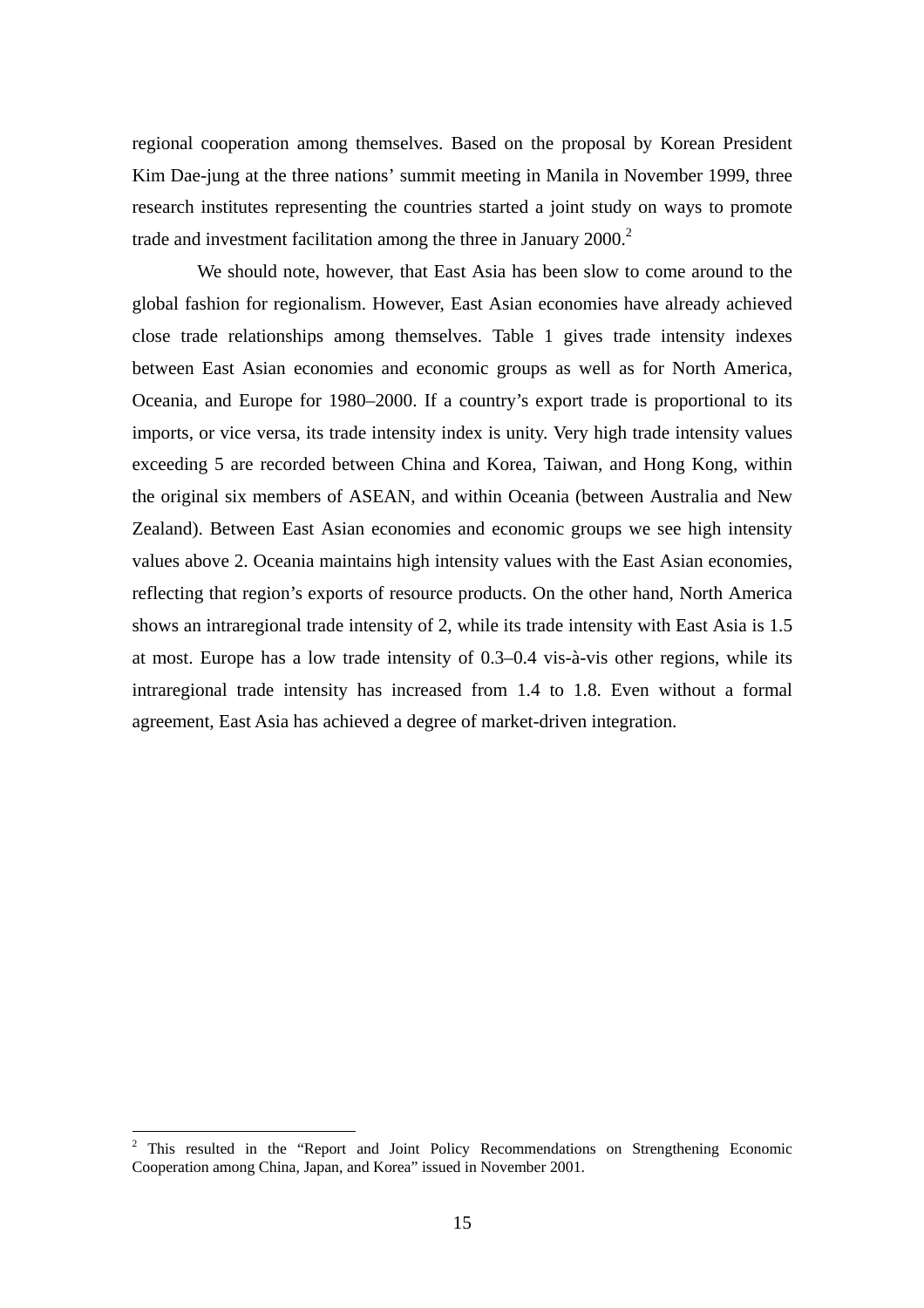|                |      | Japan | <b>KR,TWHK</b> | ASEAN6 | China | N America       | Oceania         | $EC12(+3)$      |
|----------------|------|-------|----------------|--------|-------|-----------------|-----------------|-----------------|
| Japan          |      |       |                |        |       |                 |                 |                 |
|                | 1980 |       | 372            | 4.59   | 390   | 1.66            | 247             | 036             |
|                | 1990 |       | 263            | 233    | 1.29  | 1.73            | 1.93            | <b>044</b>      |
|                | 2000 |       | 271            | 252    | 1.91  | 1.43            | 1.67            | Q46             |
| <b>KR,TWHK</b> |      |       |                |        |       |                 |                 |                 |
|                | 1980 | 1.53  | 1.81           | 268    | 219   | 1.91            | 1.89            | Q46             |
|                | 1990 | 1.73  | 1.38           | 1.68   | 585   | 1.54            | Q83             | Q33             |
|                | 2000 | 1.73  | 1.60           | 1.07   | 532   | Q78             | 090             | Q41             |
| ASEAN6         |      |       |                |        |       |                 |                 |                 |
|                | 1980 | 4.22  | 218            | 568    | Q97   | 1.03            | 226             | Q32             |
|                | 1990 | 277   | 1.71           | 4.17   | Q99   | 1.06            | 1.54            | Q36             |
|                | 2000 | 249   | 1.87           | 392    | 1.16  | Q88             | 220             | Q41             |
| China          |      |       |                |        |       |                 |                 |                 |
|                | 1980 | 340   | 7.57           | 297    |       | Q46             | 1.23            | Q39             |
|                | 1990 | 1.99  | 641            | 1.10   |       | Q61             | 066             | 0.24            |
|                | 2000 | 313   | 345            | 1.18   |       | 1.00            | 1.25            | Q43             |
| N America      |      |       |                |        |       |                 |                 |                 |
|                | 1980 | 1.22  | 1.34           | 1.01   | 1.57  | 204             | 1.43            | Q <sub>59</sub> |
|                | 1990 | 1.47  | 1.13           | Q76    | Q68   | 205             | 1.32            | Q47             |
|                | 2000 | 1.10  | 052            | Q70    | Q46   | 210             | 1.02            | 042             |
| Oceania        |      |       |                |        |       |                 |                 |                 |
|                | 1980 | 317   | 1.70           | 237    | 340   | Q78             | 5.13            | Q39             |
|                | 1990 | 343   | 1.87           | 212    | 1.30  | Q67             | 521             | 032             |
|                | 2000 | 353   | 205            | 227    | 1.58  | Q <sub>54</sub> | 671             | 034             |
| <b>EC12</b>    |      |       |                |        |       |                 |                 |                 |
|                | 1980 | Q14   | 0.27           | Q34    | Q35   | 040             | Q <sub>59</sub> | 1.44            |
|                | 1995 | Q35   | 0.34           | Q35    | Q33   | Q41             | Q <sub>59</sub> | 1.64            |
| (EC15)2000     |      | 034   | 0.29           | 0.28   | Q31   | Q46             | 060             | 1.74            |

Table 1 Index of Trade Intensity in Asia Pacific: 1980, 1990, 2000

Source: UN, Commodity Trade Statistics, individual years. Note: Trade intensity index is calculated by the formula of Iij =  $(Xi<sub>j</sub>/Xi<sub>j</sub>)/Xi<sub>j</sub>/Xi<sub>k</sub>$ )

# *Regionalism as a Pragmatic Approach*

The idea of current RTAs is that neighboring countries should cooperate to liberalize trade and investment and should reform and integrate domestic systems. It would be better if these liberalization efforts were made on a global scale, such as through WTO negotiations, but few can wait for the 144 members of the WTO to reach an agreement, so countries rush towards the achievable goal of achieving regional economic integration with their neighbors.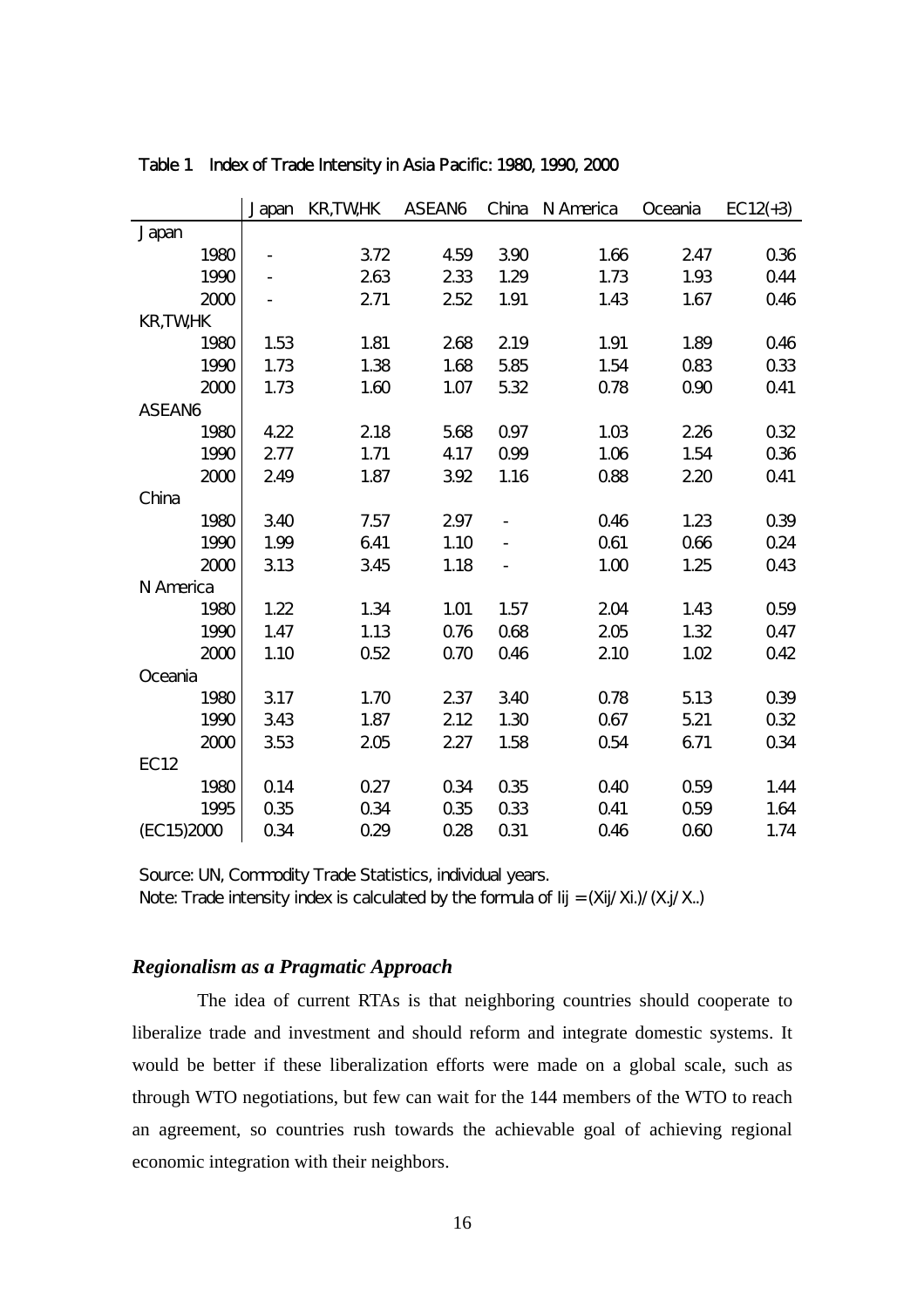On the other hand, criticism is heard against the FTA initiatives based on their inconsistency with multilateral liberalization. This criticism is correct in theory because an FTA incurs a trade-diverting effect on nonmember countries. It is based on the negative static effects of the elimination of tariffs and nontariff measures between members resulting from the formation an of FTA. Many economists, however, admit these negative effects are likely to be more than offset by the positive dynamic effects of intensified competition, economies of greater scale, promotion of investment, and technology flows. Furthermore, the criticism addresses the conventional concept of FTAs defined by Article XXIV of GATT more than 50 years ago, focusing on the elimination of tariffs. Many of the current FTA initiatives aim to pursue the dynamic effects mentioned above through greater coverage of areas including investment and services, rules of origin, harmonization of rules and standards, intellectual property rights, and dispute settlement mechanisms, as well as tariffs and nontariff measures. This has been shown in the "new age FTAs" mentioned by Singaporean Prime Minister Goh Chok Tong. This approach provides a new type of regional integration, different from conventional free trade areas, which minimizes discrimination against nonmembers and is strengthened by trade facilitation and ecotech, or economic and technical cooperation (Yamazawa 2000).

## *Warnings Against East Asian Regionalism*

Nevertheless, some observers warn against regionalization in East Asia. They contend that new bilateral FTAs are inconsistent with the Bogor goals, may erode APEC's fragile efforts for liberalization, and will impede liberalization efforts under the WTO. These people state that an East Asian free trade bloc will become so inward-looking that it will discriminate against non–East Asian members of APEC and thus stimulate similar regional groupings in other regions, especially in North and South America, and APEC will fall apart into Free Trade Area of the Americas and the East Asian bloc (Yamazawa 2000).

However, this reflects fear of imaginary threats and a bit of overreaction, while neglecting the region's need for closer cooperation. East Asian economies are latecomers in terms of RTA initiatives. As a matter of fact there are only five East Asian economies—China, Hong Kong, and Taiwan as well as Japan and Korea—which have not formed FTAs either bilaterally or plurally. Here the move toward regionalism is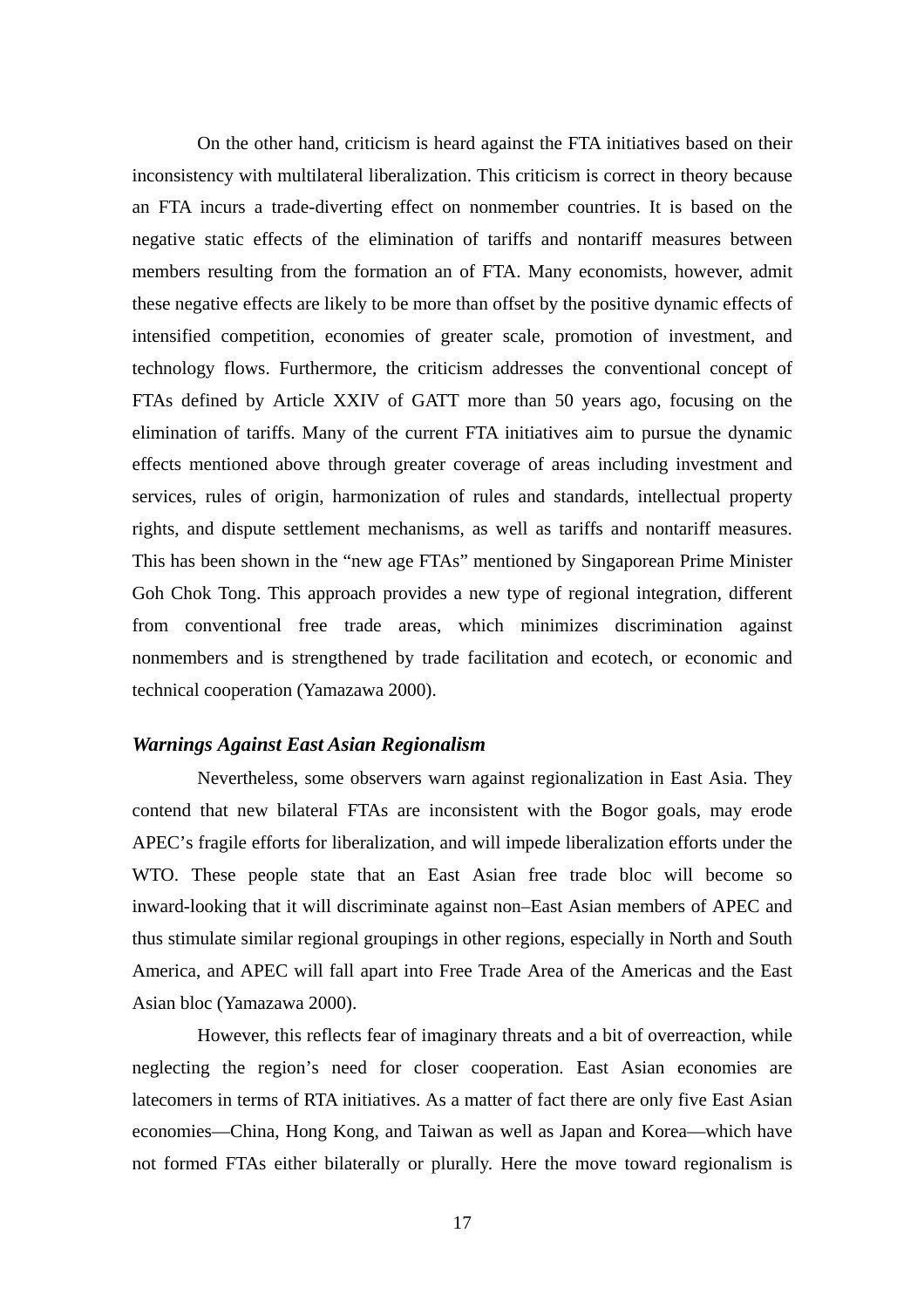never an aggressive one but no more than a pragmatic approach within the scope of competitive liberalization. Furthermore, these regional grouping proposals differ in their feasibility in the near future. Singapore and Mexico have been quick in realizing their FTA initiatives. FTAs between Singapore and New Zealand and between Mexico and the EU were concluded in 2001, and the Singapore-Japan FTA in early 2002. Korea has already been negotiating a FTA with Chile for two years. The Japan-Mexico FTA may come in the near future. However, the Japan-Korea FTA will take more time for preparation. ASEAN members other than Singapore seem to be cautious about going far beyond their currently ongoing AFTA liberalizations. We have a long way to go to an East Asian FTA.

Since FTAs eliminate tariffs and nontariff barriers among member states while maintaining them against outsiders, nonmember states have complained that imports from member nations will replace those from nonmember states. GATT Article XXIV permits members to enter into FTAs as transitional measures toward worldwide free trade as long as the FTAs effectively encompass every field, avoid higher obstacles to nonmembers, and eliminate tariffs among member states within 10 years. Recently, more and more nations have been negotiating comprehensive FTAs that would also mutually recognize member nations' systems and rules, protect intellectual property rights, and liberalize foreign investment. A good example is the Japan-Singapore economic partnership agreement that was signed in early 2002. Under a comprehensive FTA like this one, signatories can expect trade creation to exceed the trade diversion effect. In addition to the trade liberalization effect, such an FTA can be expected to reduce domestic regulations and alleviate common structural deficiencies in member economies. However, such drastic reform may be difficult to attain because it will face strong opposition from certain vested interest groups.

## *Cooperation to Revitalize East Asia*

East Asian economies need these dynamic effects to revitalize their economies. They had enjoyed a decade-long period of "miraculous growth" before it was stopped by the financial crisis in 1997–98. Their macro economies have recovered more quickly than had been anticipated since 1999, but their structural deficiencies have remained uncorrected. Liberalization momentum heightened during the miraculous growth has tended to decrease in many economies, and a return to steady growth cannot be secured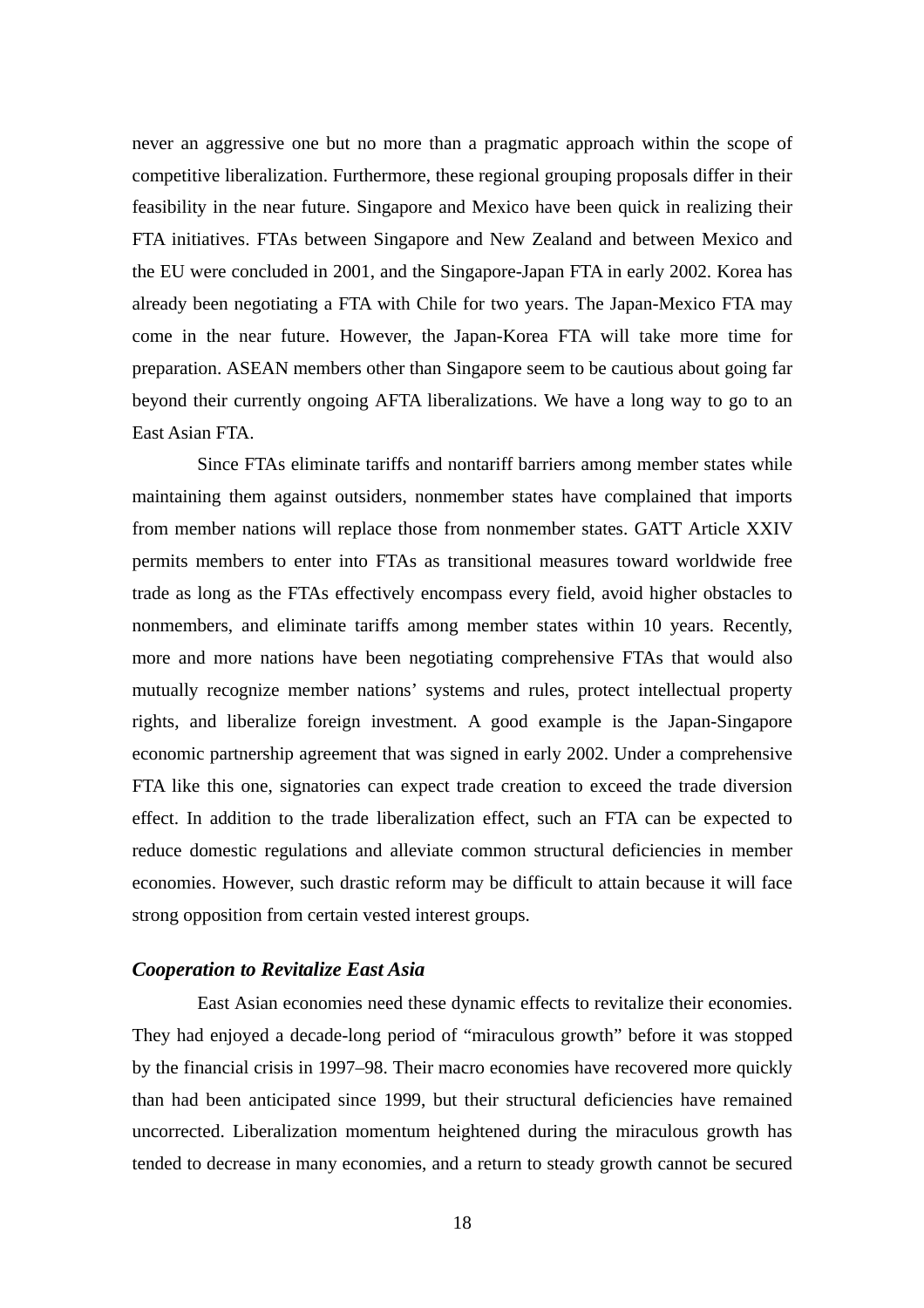today through liberalization and structural reform efforts. As the nations come to share an understanding of these problems and strengthen regional cooperation toward an FTA, liberalization and structural reform will be secured through the dynamic effects of the FTA in individual economies. This agreement should be a "new age FTA" incorporating a wide variety of measures rather than a traditional one. The shared recognition of this need underlies the increased momentum of East Asian regionalism.

It cannot be denied that momentum toward liberalization diminished in some ASEAN economies after the currency crisis. In addition, China, Taiwan, and Vietnam have to adjust their legal systems in line with their WTO accession. And Japan and Korea require revitalization of their economies. All East Asian economies need to intensify their efforts toward liberalization, facilitation, and structural reform. They all realize the necessity of these efforts, and in a world where economic matters moved according to textbook rules they would do so voluntarily. However, the reality of political economy means that these efforts will meet severe resistance from vested interest groups at home, which have benefited from the current economic and social systems and object to any attempt to change them.

Liberalization and structural reform basically depend on self-help efforts, but it is a fact that reforms tend to make little headway due to the resistance from entrenched domestic interests. Here we should remember why our predecessors established GATT. The GATT was created as an international mechanism under which countries could jointly pursue liberalization. Resistance to liberalization in import sectors is counteracted by support for liberalization in export sectors, and a framework of international liberalization commitments is created to move the process forward.

## *Joint Promotion of Structural Reform*

Joint international implementation will also be effective in structural reforms. It will be helpful in this context to provide guidance in the form of success stories from other countries. The structural adjustment lending offered by the World Bank and IMF already play this role. However, when international institutions encourage structural reforms in specific countries, they may not be in line with the circumstances of the country or region and may create an impression within the recipient country that it has been "forced" to make reforms. By contrast, the mediation of a regional cooperation organization may be able to induce structural reforms in ways that are better suited to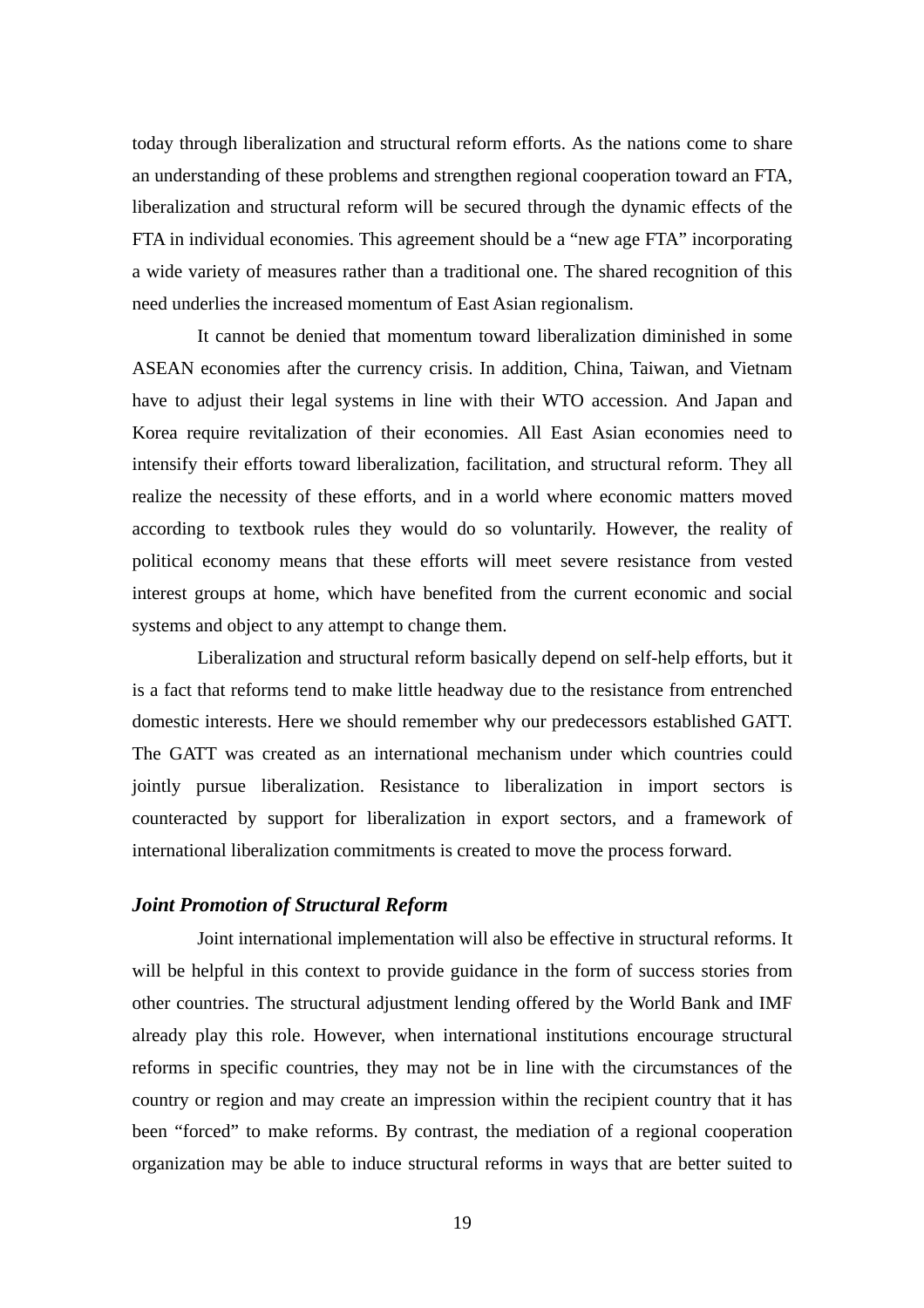the specific conditions of the region. APEC ecotech plays this role in some aspects.

So we rely on closer regional cooperation for joint promotion of liberalization, facilitation, and structural reform. There are two reasons for this joint promotion. First, this approach allows us to better utilize external commitments to our neighbors and peer pressure to break through the vested interest groups' resistance. Second, our companies operate across national borders and concerted efforts are needed to suggest the best practices or to encourage the implementation of minimum standards at least. This latter point suggests that East Asian cooperation is good for outside companies and other APEC members as well.

The dynamic effects of an FTA are realized only through structural changes to the status quo, and they inevitably meet strong resistance from vested interest groups. Such an agreement can succeed only by breaking these groups' resistance, which is also the case with WTO liberalizations. In this respect forming a FTA serves as a laboratory for breaking through domestic resistance and thus contributes to the preparation for liberalization under a broader framework such as APEC or the WTO.

Regional cooperation also helps East Asian economies to efficiently implement environmental protection and to secure supplies of food and energy, taking advantage of the complementary positions of Japan and the Asian NIEs with other regional members. Successful integration in East Asia will also intensify competition, however, and will inevitably cause trade disputes between members. A network for closer cooperation is required to resolve disputes and implement industrial cooperation in time for early settlement.

## *China's Dynamic Advancement*

Furthermore, the emerging instability in East Asia brought about by the recent advances of the Chinese economy and Chinese firms has also bolstered the case for East Asian cooperation. It cannot be denied that there exists a feeling of unease and a sense of threat throughout East Asia in response to China's advancement (Dhume and Lawrence 2002). Although the majority view is that China's dynamism is a strong engine of Asian development and that other economies will benefit from it, there may emerge persistent requests for restrictive measures against China by sectors and firms directly competing with the nation. Closer cooperation is needed in order to prevent these protective moves and to enable all East Asia to benefit from China's dynamic growth.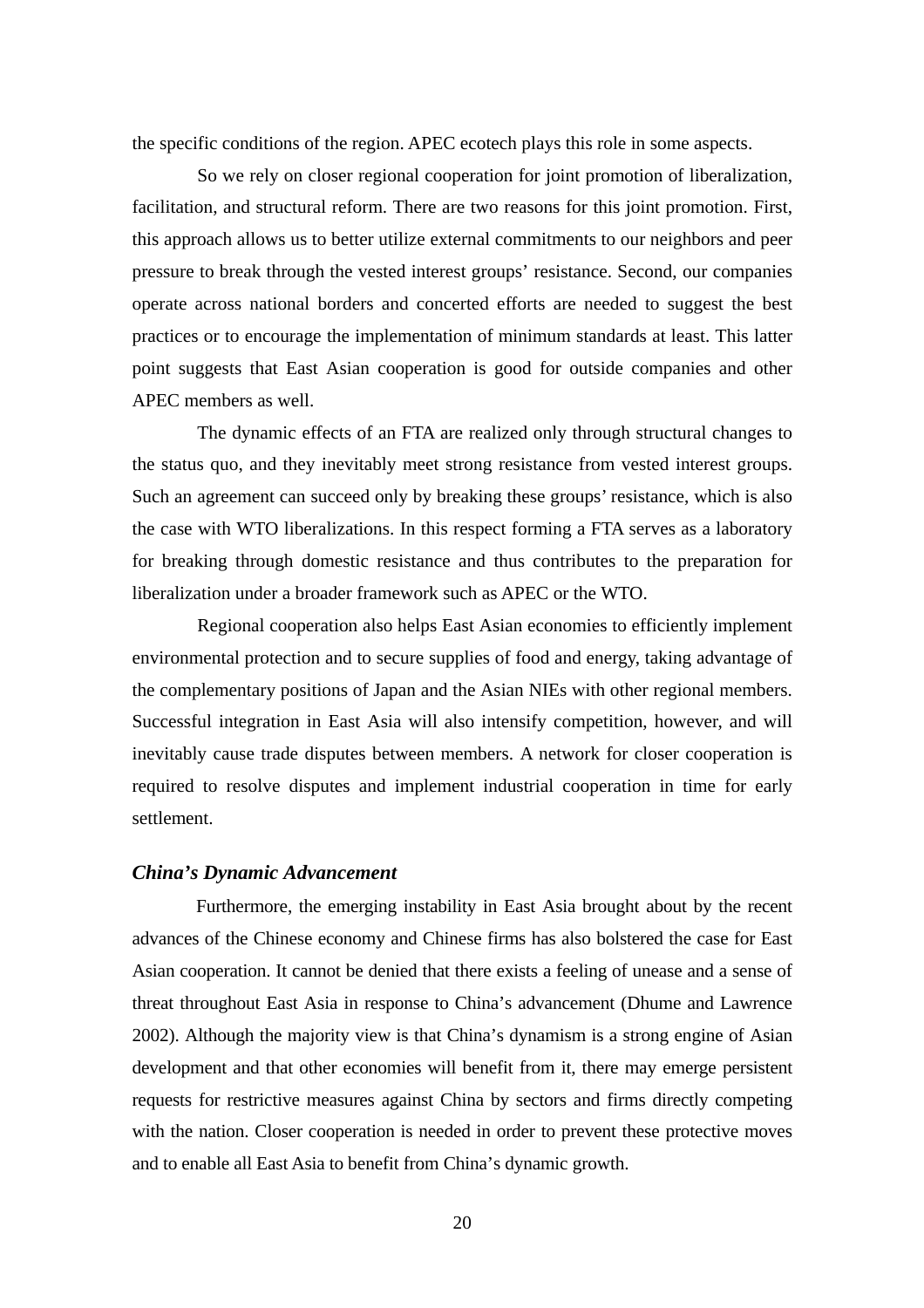## *Subregional Group Cooperation*

While the RTAs are officially promoted by central governments, there exist subregional cooperation groups (often called subregional economic zones, or SREZs) including provincial governments neighboring each other across national borders. They are the Growth Triangle of Singapore, Riau Islands of Indonesia and Johor Bahru of Malaysia; the South China Economic Zone of Hong Kong, Guangdong, Fujian, and Taiwan; the Yellow Sea city groups of China, Korea and Japan (Quingdao, Tianjin, Talian, Puzan, Inchon, Kitakushu, and Fukuoka); and the Northeast Asian Economic Conference Group consisting of China, Korea, Japan, Russia, and Mongolia. Each SREZ forms a natural economic territory across national border in which neighborhood trade is activated. Provincial governments are inspired by the intensified movements of commodities, money, and personnel between neighboring provinces across national borders, and they intervene either actively or passively to further facilitate these movements. These SREZs are active in East Asia, where formal integration has lagged in spite of rapid market-driven integration.

# **V. Japan's Approach to East Asian Regionalism**

## *A Changing Commercial Policy Stance*

After 1997–98 Japan adjusted its commercial policy stance to a pragmatic one allowing a wider choice of policy tools, including various forms of RTAs. Japan, more than many other countries, used to show strong attachment to the traditional multilateral approach to trade relations. But with the regionalist trend gaining ground around the world and the increased pressure of competitive liberalization, it had to leave its options open. Without a flexible approach to regionalism, Japan could well end up tying its own hands in the diplomatic sphere (Yamazawa 2001b).

In 1997 the Japan External Trade Organization (JETRO), a public corporation subordinate to the Ministry of Economy, Trade, and Industry, started a joint study with the Mexican Ministry of Commerce on the feasibility of a Japan-Mexico FTA. It responded to Japanese firms' concern about being discriminated against in Mexico compared with American and European firms as a result of NAFTA and the EU-Mexico FTA. In 1999–2000, the JETRO Institute of Developing Economies conducted a joint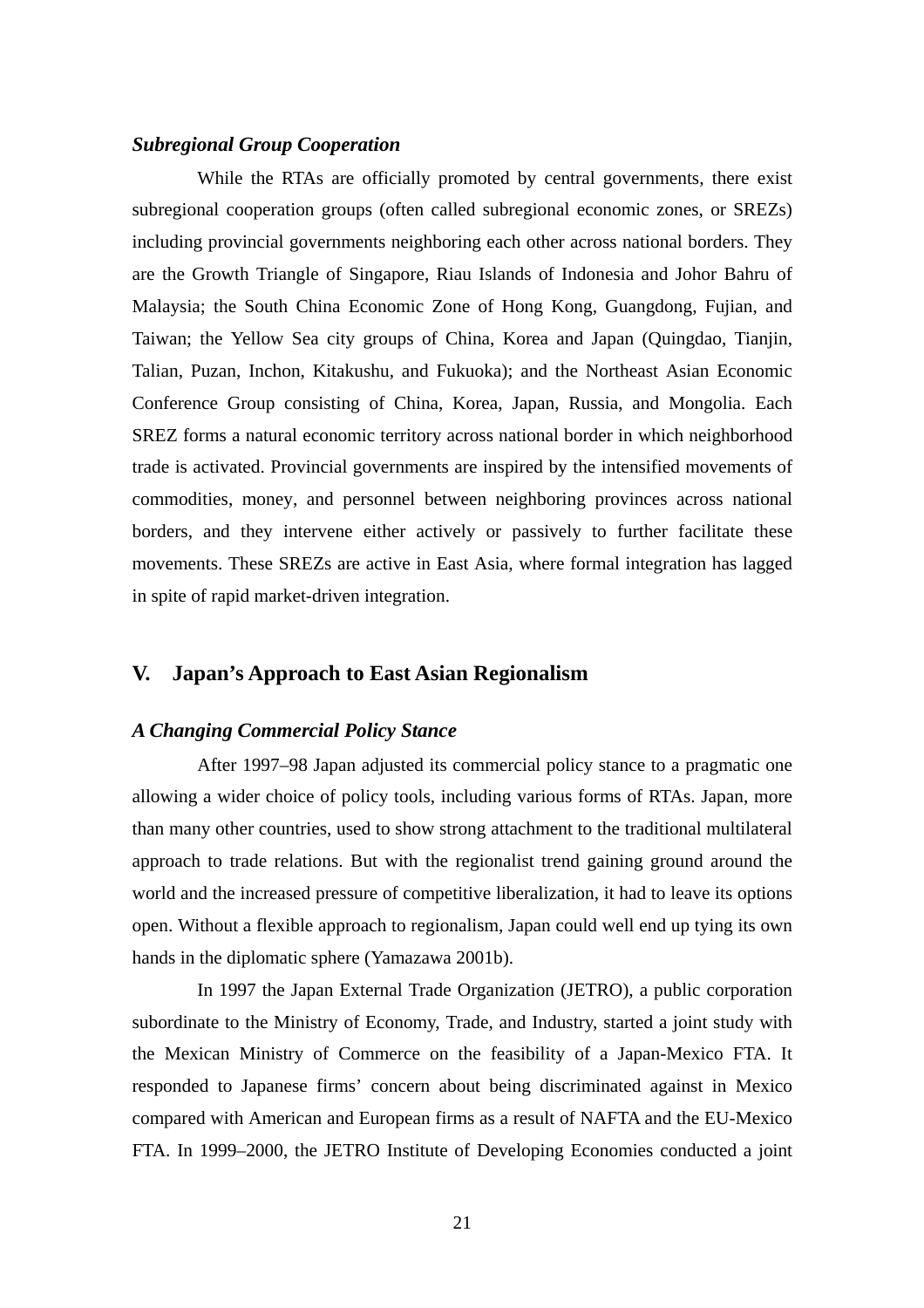study with KIEP, the Korean Institute of International Economic Policy, on a Japan-Korea FTA (Yamazawa 2001a). The IDE-KIEP reports highlighted the dynamic effects to be achieved through the integration of the two markets.<sup>3</sup>

In 2000 Japan and Singapore conducted a joint official study on a FTA between the two countries, which was followed by intergovernmental negotiations in 2001. The Japan-Singapore Economic Partnership Agreement was concluded by the two nations' prime ministers in January 2002. It conforms to Prime Minister Goh Chok Tong's "new age FTA" concept and incorporates facilitation and ecotech elements as well as the elimination of tariffs and nontariff measures. Singapore is to eliminate all tariffs, while Japan will eliminate 98 percent of its tariffs on manufactured products but exclude some sensitive agricultural products. Services trade is to be liberalized 90 percent by Singapore and 86 percent by Japan. Agreements on investment, mutual recognition of procedures, the movement of professionals, and intellectual property rights are also included. The scope for economic partnership is extended so as to cover IT technology, human resource development, trade and investment promotion, small and medium enterprises, tourism, electronic trade, and document exchange. Prime Minister Koizumi made it clear in his January 14, 2002, speech in Singapore that Japan was willing to conclude similar economic partnership agreements with other ASEAN members in working out a Japan-ASEAN FTA.

# *Japan-China Rivalry in Their Approach to ASEAN*

 $\overline{a}$ 

China and Japan are now negotiating FTAs with ASEAN. When the ASEAN  $+$ 3 summit was held in Phnom Penh in November 2002, China signed a comprehensive economic cooperation framework agreement with ASEAN, concluding a year-long round of negotiations. China also announced that it would sign an FTA with ASEAN between 2010 and 2015. Moreover, when China joined the WTO in 2002, it promised ASEAN that it would open its domestic markets in eight agricultural product categories, such as fresh vegetables, fruit, and ornamental plants, before such an FTA was reached.

Japan has already had close economic ties with ASEAN for more than 30 years. Trade intensity between Japan and ASEAN has already risen to as high as 2.5, while

<sup>&</sup>lt;sup>3</sup> The Japanese and Mexican governments have been negotiating an FTA since 2000. The Japanese and Korean governments took the additional step of following up the initial study by a joint business forum in 2001, in order to observe the public acceptance of this proposal in both countries. They finally started official negotiations in December 2003.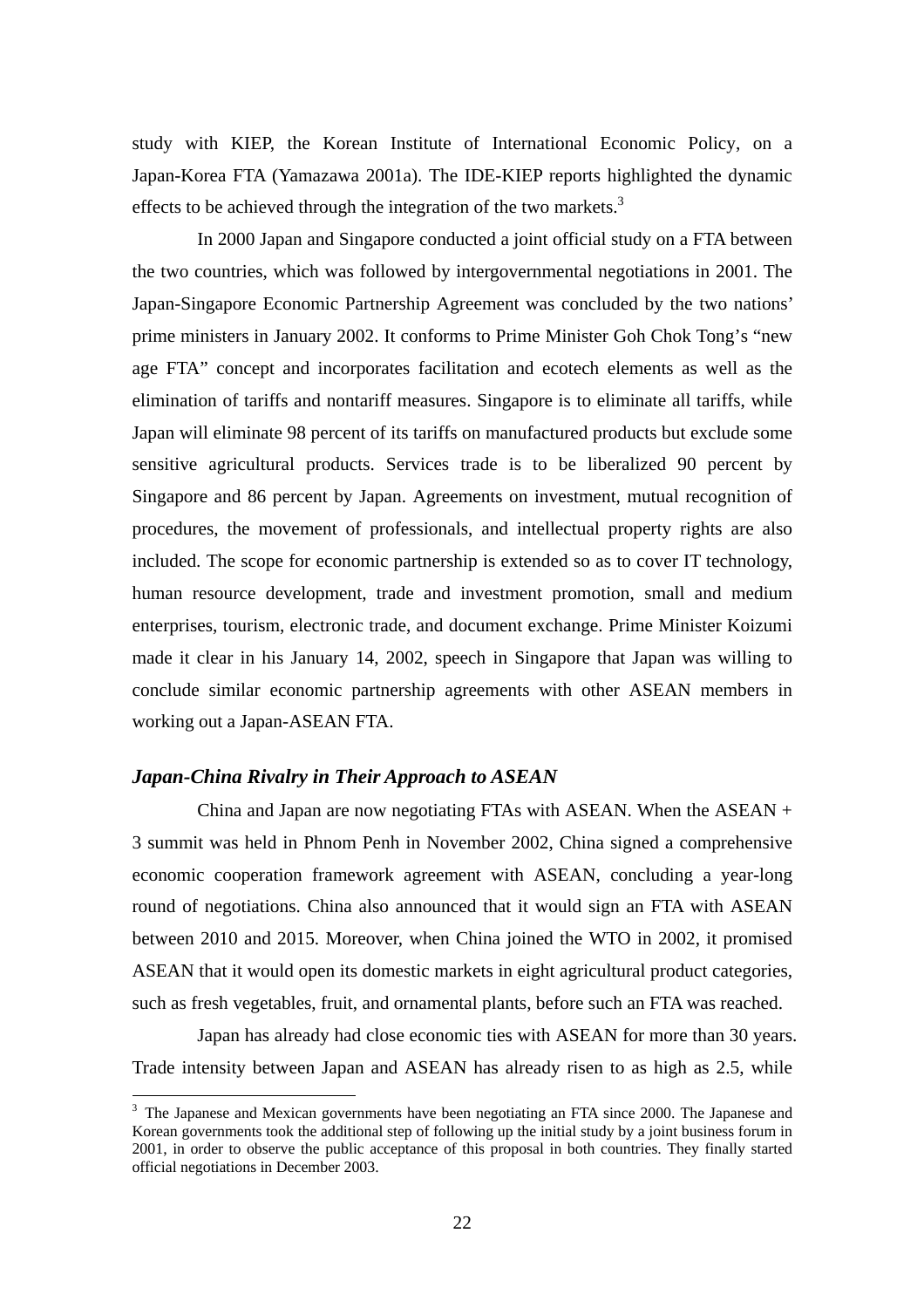China-ASEAN trade was still at around 1.1 (Table 1). Unlike traditional bilateral economic cooperation between Japan and ASEAN members, the Japan-ASEAN Comprehensive Economic Partnership agreement aims at economic integration between Japan and the unified ASEAN market. If AFTA is successful, the ASEAN economies will form a single market. If Japan signs an FTA with a unified ASEAN, Japanese firms and ASEAN corporations will both benefit from newly emerging business opportunities. Expecting AFTA to be implemented this year, many firms, mainly Japanese corporations, are working to establish ASEAN-wide business networks. However, such networks will require smooth distribution and telecommunications services between ASEAN countries. For this to be possible, the ASEAN countries need to ease custom procedures, liberalize transportation and telecommunications services, and create more coherent rules of origins and certification standards. The comprehensive economic partnership is a new type of FTA that will address these challenges. At the time of the ASEAN + 3 Summit in October 2003 Japan and ASEAN agreed to negotiate a FTA within a 10-year framework. $4$ 

Obstacles to integration exist in Japan's domestic markets as well. Liberalization of agricultural product markets takes time because Japanese farmers possess disproportionate political power and seek to use that power to oppose liberalization. However, many Japanese economists understand that Japan and ASEAN will both benefit from opening up agricultural product markets.

In addition, some ASEAN countries want Japan to liberalize its immigration policies for workers. Although labor movement is politically difficult for many countries, Japan will undoubtedly have to accept labor inflows from foreign countries due to its low birthrate and aging population. Japan has already been working on smoother labor movements by awarding reciprocal recognition to engineers licensed by certain other countries. For example, Japan extends reciprocal recognition to IT engineers certified in Myanmar, the Philippines, Singapore, Thailand, and Vietnam. Japan will continue to increase the number of foreign-awarded licenses that it recognizes. While the limited experiment of liberalization under existing FTAs is playing out, the Japanese public should accept the need for further liberalization of

<sup>&</sup>lt;sup>4</sup> The underlying logic for the Japan-ASEAN Comprehensive Economic Partnership agreement was proposed jointly by JARIM, a group of the JETRO Institute of Developing Economies and 10 ASEAN research institutes, in IDE 2003.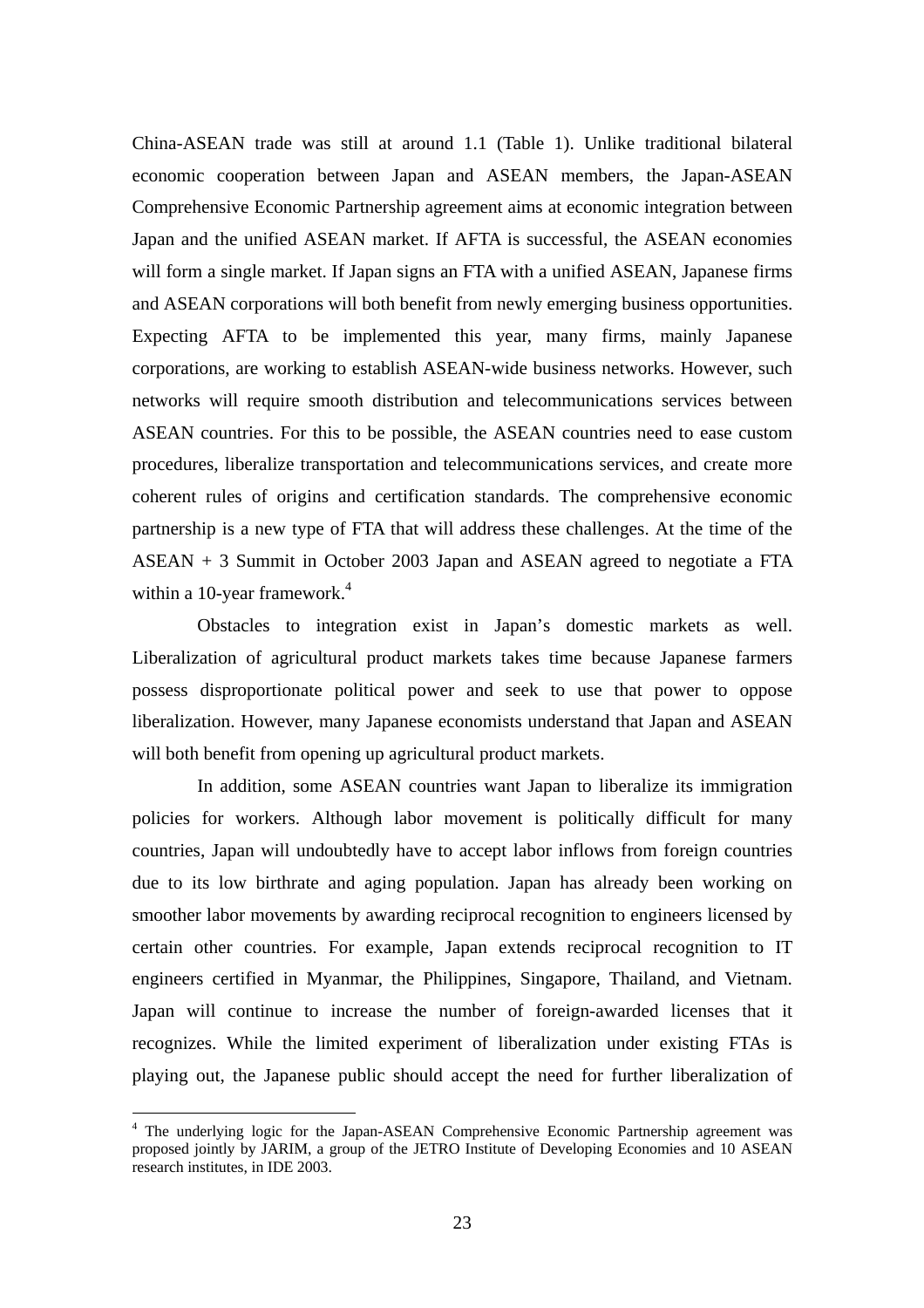domestic markets through additional FTAs in the future.

# *FTAs Help Revitalize Japan*

Japan's change in its policy stance also responds to the need to utilize East Asian dynamism in order to sustain the growth of its matured economy. The relationship between Japan and East Asia has undergone fundamental changes in the last 10 years. A decade ago, Japan stood out as a leader of the "flying geese" in Asian development. It provided assistance for development in other East Asian countries much as a father would treat his sons. Now the sons have grown strong and the father has matured and entered old age. Japan still has money and technology, but it has lost its vigor for new growth and has little stomach for bold reforms. Not only must it live in harmony with its sons, it must also survive in a globalized world.

The East Asian region is the home base for the Japanese economy. Ever since the appreciation of the yen in the late 1980s, Japanese companies have been moving out of Japan and establishing business networks throughout the region. This continued even during the prolonged domestic slump of the 1990s. It is important for Japanese companies and the Japanese economy that East Asian countries and regions move forward with structural reforms and return to the path of steady economic growth. The keys to this are the promotion of trade and investment liberalization, the reinforcement of market competition functions, and the resolution of remaining structural problems. This requires support for capacity building, and economic cooperation will be vital in this.

The Japanese economy has been slow to write off defaulted credits and strengthen corporate governance, and has very little room to comment on liberalization and structural reform in its neighbors. However, Japanese companies will not be able to survive just inside Japan. They must make effective use of the business networks they have built up across borders in East Asia. For this to develop into a vigorous and vibrant section of the globalized economy, East Asia as a whole must continue to liberalize and make structural reforms. This must move forward, whether in the form of bilateral FTAs, East Asian regional cooperation, APEC cooperation, or WTO liberalization. It is a vital policy objective, on par with domestic liberalization and reform efforts.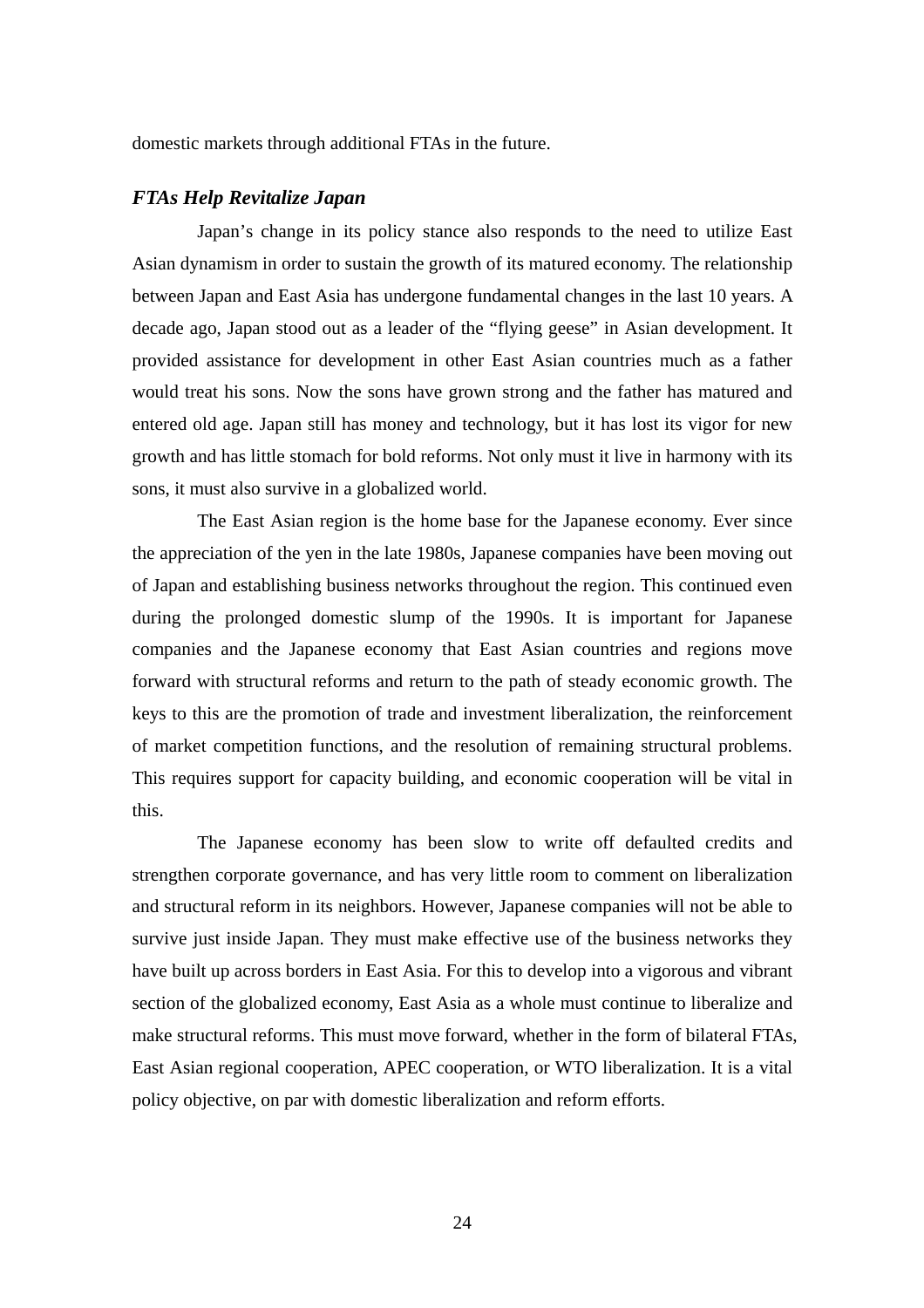## *Japan's Changing Industrial Structure*

Japan is now implementing a variety of reform in public institutions and regulations and its industrial and firm structures are undergoing drastic changes. This reform is partly being stimulated by dynamic changes in China and ASEAN, but also by feedback to the changes in those two areas in the form of accelerated and adjusted performance of Japanese firms. The Japan-ASEAN Comprehensive Economic Partnership has to be designed so that the dynamic interaction of these changes can be taken into consideration.

Industrial adjustment should not be overwhelmed by short-term conflict over interest. On the Japanese side, agriculture is currently seen as the biggest barrier. Rather than worrying about how to exclude it from FTA talks, the nation should be working on this issue positively. Let me raise one example. In 1993 Japan's rice crop decreased 26% from regular years due to cold weather, and emergency imports of 263,000 tons of rice were conducted for 1993–94. Of this amount, 42% was from China, 30% was from Thailand, and 21% was from the United States. After that, the crop returned to the normal harvest amount and rice imports were reduced to minimum-access levels. However, according to agricultural experts, there is a big probability that Japan will need to rely on substantial amounts of rice from imports every year within the next 5 to 10 years. This is because the farmers, many of whom are already aging, are facing difficulty in passing on their jobs to such a degree that regular crops will decrease. In this case, from where would Japan import?

Would it be fine to rely on the United States or Australia, which have problems relating to water shortages? Would it not be natural to rely on East Asian countries that are close, in the same monsoon area, and manage rice cropping through small, family-run farms? If this is the case, then Japan should actively advise East Asian countries on agricultural management by promoting such issues as the nonuse of excessive agricultural chemicals and genetically modified seeds, offering solutions to water shortages, and securing safe agricultural imports, rather than simply saying that "importing rice should not permitted." A comprehensive FTA is the framework that could make this type of industrial cooperation possible. Rather than leaving agricultural imports as a taboo and obstructing an FTA, we should make use of an FTA and seek ways of sustainable reliance on agricultural imports in the longer term. Securing safe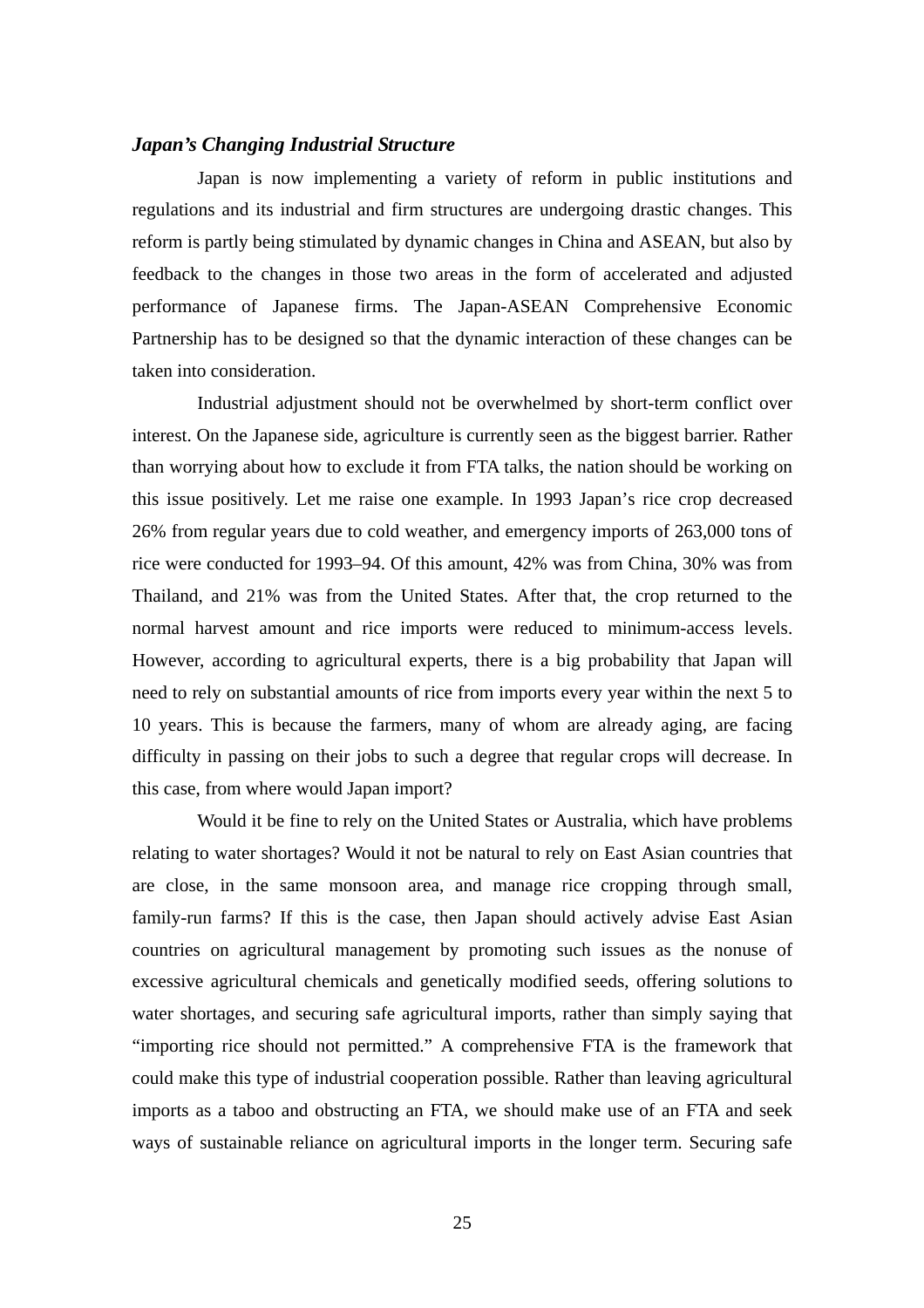and stable food imports should be the essential goal of the East Asian economic community. I would like to hope for wisdom and wise decisions from the government and the public of Japan.

# **VI. Towards East Asian Community**

Although both Japan and China are seeking FTAs with ASEAN, neither Tokyo nor Beijing has proposed a Japan-China FTA. Top political leaders agree that trilateral cooperation among Japan, China, and Korea would be desirable, but only scholars have explored this issue. The Japan-Korea economic alliance, a part of such a trilateral alliance, is also facing difficulty. The Japan-Korea FTA aims to nurture the development of globally competitive firms by increasing productivity and reducing costs through intensive competition between Japanese and Korean firms in some areas, creating strategic alliances among them in other areas, and inviting European and American firms to participate. Only a comprehensive FTA between Japan and Korea can address these challenges.

However, Korea opposes such a comprehensive FTA not only because it fears expanding trade deficits with Japan and stronger competition from Japanese firms, but also because historical distrust of Japan still exists in Korea. As a result, Korea has demanded that Japan implement certain "pre-FTA" measures to raise levels of trust. These measures include a smoother visa-granting process and more Tokyo-Seoul airline shuttle flights. Japan implemented all of these measures before the 2002 World Cup soccer finals. While businesspeople and government officials tend to support the Japan-Korea FTA, strong opposition still remains on the Korean side. Because of political pressures, neither government is aggressively pursuing comprehensive FTA negotiations. However, Japan and Korea both need to work toward making progress in this area. Indeed, both countries recognize that the creation of an integrated market is a top priority, as evidenced by the fact that both countries are actively working on structural reforms to address globalization. Without economic integration, neither of these two economies can survive in the globalization era (Yamazawa 2001a).

In forming an East Asian economic community, it will be essential to involve the  $ASEAN + 3$  countries, Hong Kong, and Taiwan in the future. Only by doing so can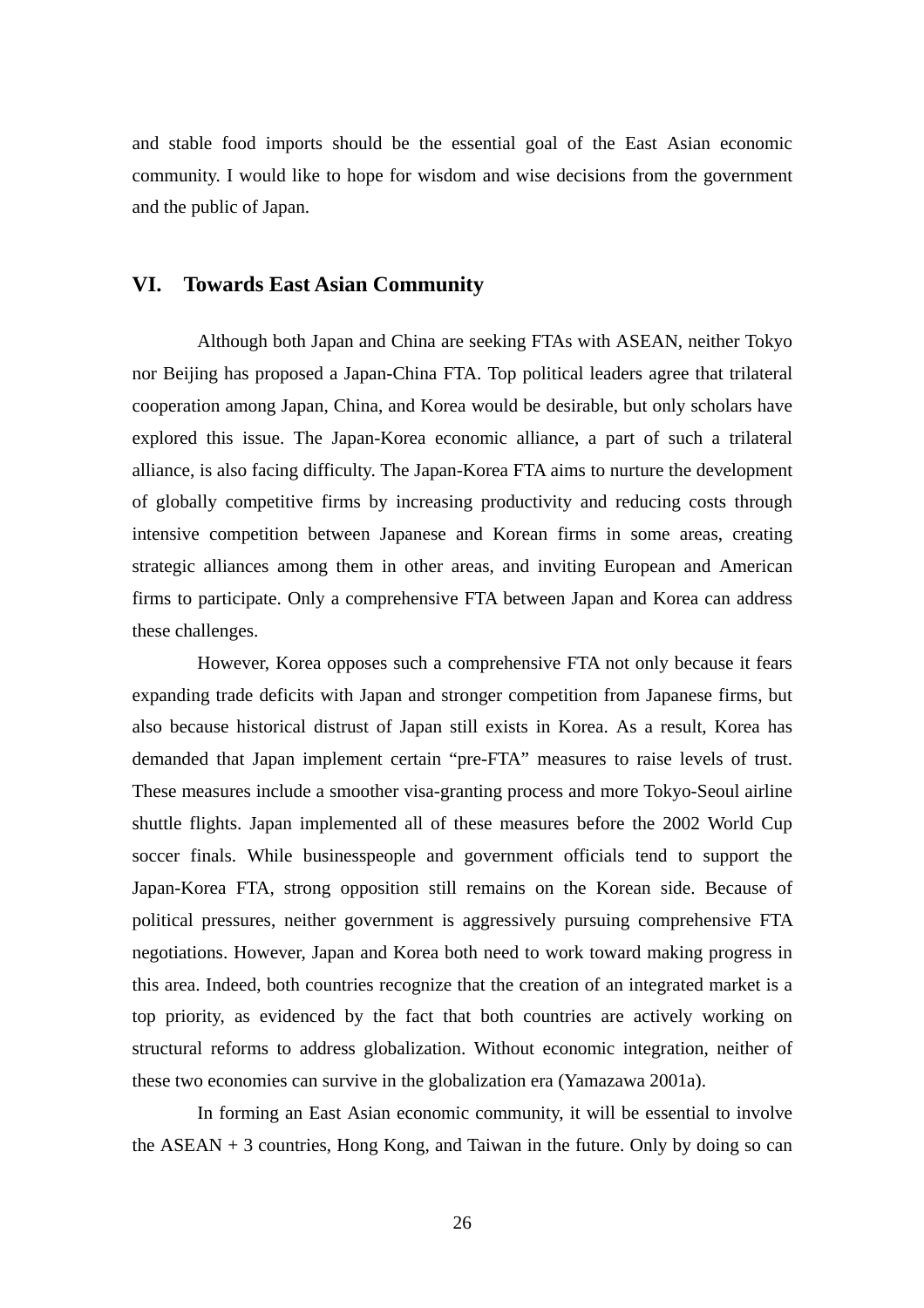the East Asian economies form an economic zone comparable to North America and the European Union. Though an East Asian economic zone would be viable in my belief, economic disparities among Japan, Korea, and China, differences in economic systems, a lack of experience in regional economic integration, and residual distrust from events of the past century have prevented the successful formation of a regional economic community. However, success in the era of globalization will require that the countries of East Asia make every reasonable effort to achieve successful economic integration, such as bilateral and multilateral integration schemes. However, East Asia should attempt to avoid a situation in which the region has only a China-ASEAN FTA, because, in such a situation, the region will suffer adversely from trade-diversion effects. For this reason as well, all of East Asia should aim at an East Asian Economic Community as its ultimate goal, while making interim efforts to form bilateral and multilateral FTAs.

Many East Asian economists agree that in the mid- to long-term the region will form its own economic zone. Large economic disparities will still prevail among Japan, Korea, China, and the ASEAN nations, but such disparities will allow complementary role sharing and also contribute to economic integration in the region. If such integration is achieved, East Asia, like North America and the European Union, will become one of the world's most powerful economic areas. Economic integration will result in a more open economic zone characterized by active trade, investment relations, and capital flows with other regions. If East Asia is economically integrated, its constituent nations will share a common economic system. But what common economic system would be appropriate for East Asia? Even the experts have yet to reach consensus on such a system. I would like to conclude this paper by briefly explaining our ideas about an appropriate economic system for an integrated East Asia.

As already mentioned, countries and corporations around the globe are seeking to globalize themselves. Without these efforts, they cannot maintain international competitiveness or survive in the global marketplace. In the globalization era, efficiency is the most important factor, and corporation-based economic liberalism appears poised to prevail. Corporations will seek to maximize their profits and behave in accordance with the so-called Anglo-American standard, which requires a high level of transparency, openness, and accountability. At an international conference held in Korea recently, a Korean economist living in the United States asserted that an American-type approach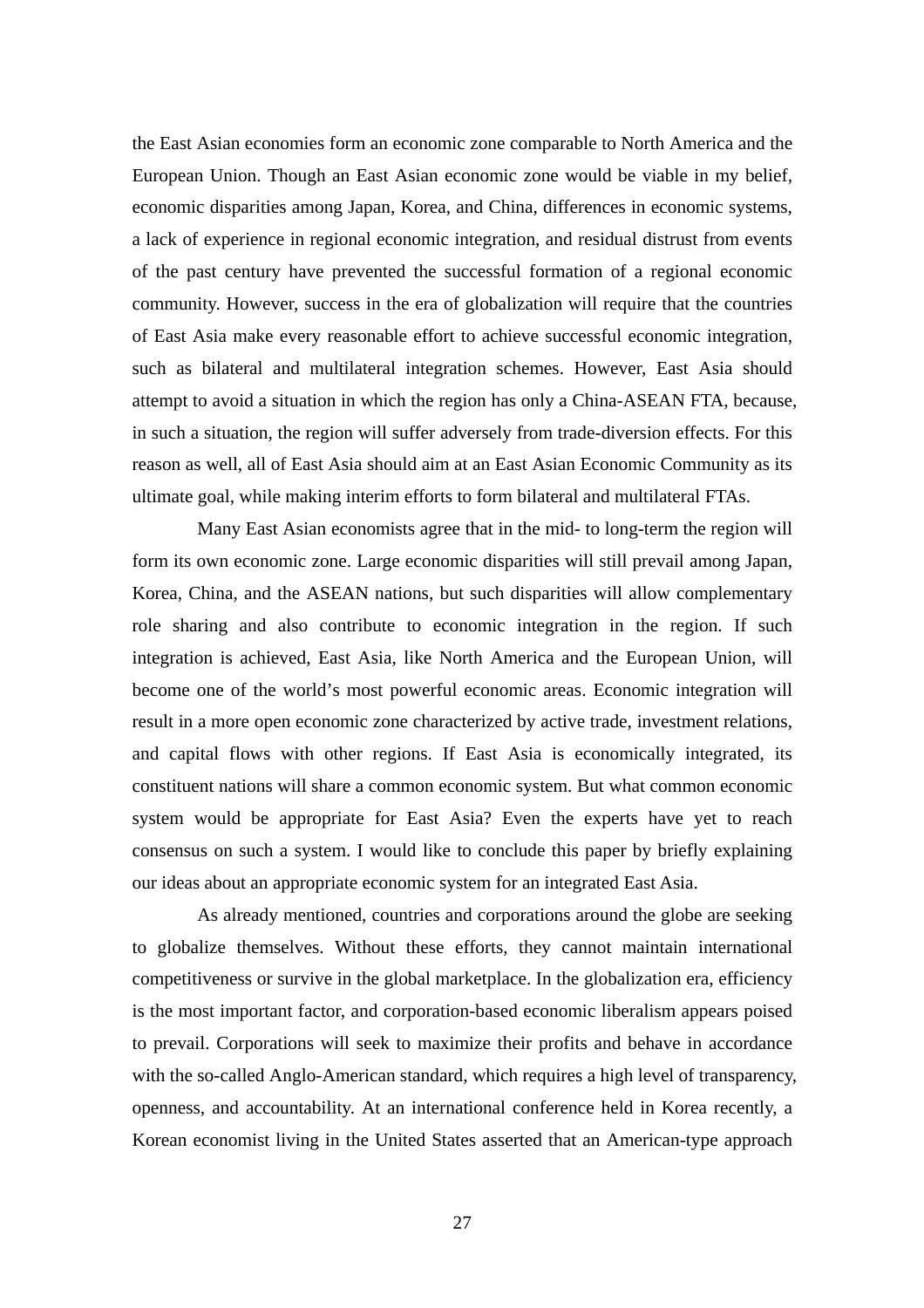would be necessary to correct insufficient Korean reform efforts. Will East Asia also embrace the Anglo-American standard in the globalization era?

While acknowledging the importance of dealing with globalization, many East Asian economists hope that East Asia will not adopt the Anglo-American model as it is. They feel that the Anglo-American standard has alien components that are incompatible with East Asia's economic systems, traditions, societies, cultures, and ideals about human relationships. The American ideas that gained popularity throughout the world in the years after World War II forced us to think in ways that differed from our traditional philosophies. The Anglo-American model is closely connected with democracy, which though far from being the ideal, is a stable political system that has often led to a high degree of material prosperity. However, the Anglo-American model also has a negative side that tends to place the highest priority on economic merit and reinforces economic inequalities among people. It also embraces individualism and dilutes the traditional family relationships that prevail in Asia.

The formation of a new, integrated economic system in East Asia will result from evolution, not revolution. Because the transformation toward an economic system that is compatible with a globalized world economy will be gradual, many parts of our present systems, corporate structures, and employment practices will survive, rather than totally disappear. Because each East Asian economy has its own system, East Asia will likely embrace more heterogeneous systems and institutions than those in the Americas or Europe. In this sense, we have to pay due attention to diversity in East Asia. However, any new East Asian standard must yield sufficient efficiency to compete with the Anglo-American model. It must have maximum flexibility to allow for the coexistence of the various East Asian systems, yet still generate the minimum homogeneity necessary to allow for a competitive, coherent East Asian economic system.

There is a term, "Asian values," which is used to expresses the distinct identity of East Asia. Reference to "Asian values" can be used cynically to avoid compliance with so-called international norms, but it can also be used positively to allow for flexibility. If we use references to "Asian values" as an excuse to avoid addressing globalization, the result will be dangerous. We must, therefore, all make efforts to establish an effective East Asian economic system in the next 10–20 years. In doing so,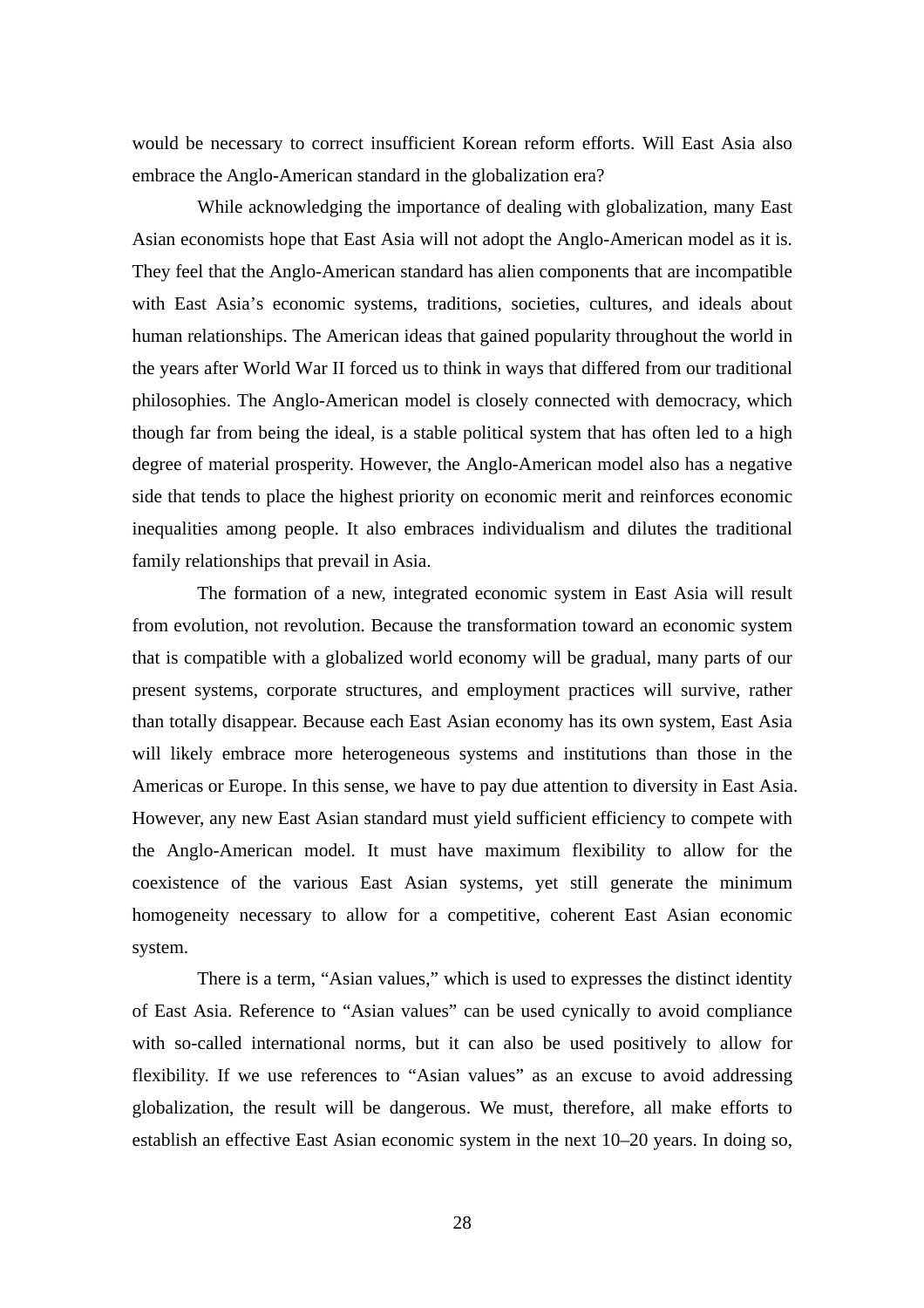it is necessary to conduct reforms on our own, to observe other nations' reforms, and to work together to understand their difficulties and outcomes. Without sincere efforts toward these ends, we will not be able to form the much-needed East Asian community.

# **VII. Can APEC Achieve the Bogor Goals?**

## *APEC's 2003 Bangkok Meeting*

APEC now formally incorporates 21 economies surrounding the Pacific Ocean, including Australia, New Zealand, Chile, Peru, Mexico, the United States, Canada, and Russia in addition to the East Asian economies. In 2003 Thailand hosted ministerial and leaders' meetings in Bangkok on October 18–23. The ministerial meeting reviewed a variety of economic cooperation arrangements under the common theme of "A World of Differences: Partnership for the Future" and announced plans to pursue further liberalization of trade and investment, border measures, concerted promotion of domestic reforms behind borders, economic and technical cooperation in capacity building, and the strengthening of financial systems. The leaders' meeting also focused on counterterrorism and security issues and delivered the "APEC Leaders' Declaration on Health and Security."5

Counterterrorism and security have received more emphasis at APEC under the initiative of the United States. While Asian members also pay much attention to these matters, they seem to be more concerned about economic issues, focusing on steady recovery from the setbacks caused by the 1997–98 crisis. Their economic growth has become self-sustaining, recently based more on domestic demand than on exports. The higher priority on economic growth by East Asians needs to be apprehended more by Americans.

## *Ambitious Commitments in Bogor*

 $\overline{a}$ 

APEC gained its biggest momentum during the years 1993–96. APEC made a modest start in 1989 with an annual meeting of foreign and trade ministers of 12 member economies, focusing mainly on economic cooperation. Its momentum increased in the following decade. The leaders' meeting was initiated in Seattle in 1993,

<sup>&</sup>lt;sup>5</sup> Both the leaders' declaration and the joint ministerial statement are available on the website of the APEC Secretariat <www.apecsec.org.sg>.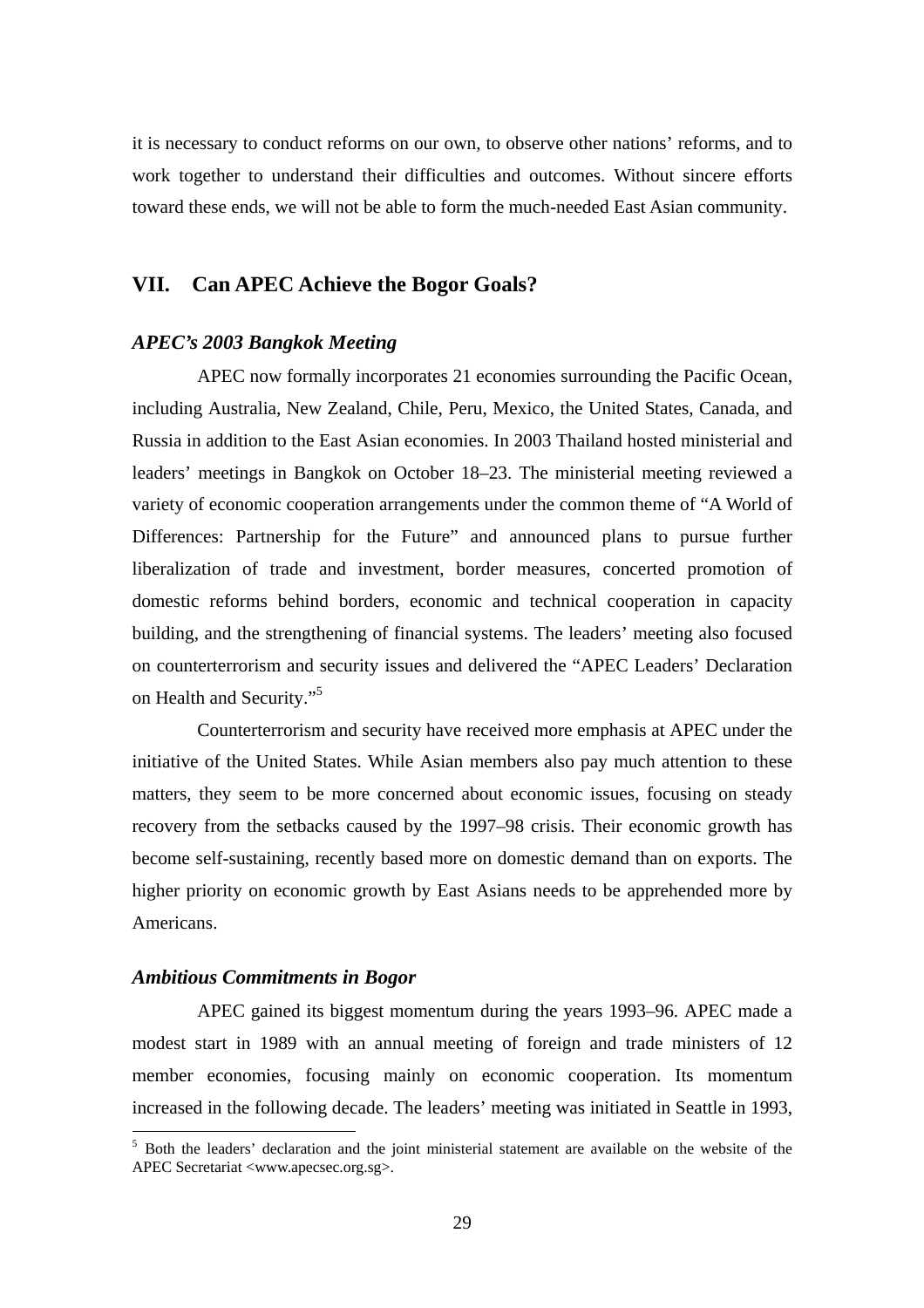the ambitious Bogor Declaration was delivered by Indonesian President Suharto in 1994, the guide lines embodied in the Osaka Action Agenda were adopted in 1995, and the Manila Action Plan, designed to implement this agenda, was jointly prepared in 1996. At Bogor, the APEC leaders committed themselves to achieving "free and open trade in the region" by 2010 or 2020, with 2010 being the deadline for developed members and 2020 for the rest of the APEC members. This seemed to open up great potential for Asia Pacific cooperation. What has happened to this ambitious declaration?

APEC has a unique modality of implementing liberalization. This is described as "concerted unilateral liberalization." That is to say, individual member governments unilaterally announce their own liberalization and facilitation programs and implement them in accordance with their domestic rules. However, individual APEC members closely watch each other's liberalization programs and their implementation. They then feel obliged to prepare liberalization programs as sweeping as those of their neighbors. They are subsequently encouraged to implement what they have committed to. APEC thus relies upon "peer pressure" to urge all members to join the liberalization process. This modality has been criticized as "unassertive" in comparison with the Western approach of negotiating (as in GATT and the WTO) liberalization agreements which are legally binding, so that the signatories will be punished and suffer sanctions if they fail to implement their commitments. At the initial stage, however, this legalistic approach could not be accepted by Asian members.

However, APEC's momentum turned downward in 1997. The Individual Action Plans, individual members' unilateral liberalization programs based on the Manila Action Plan, did not go far beyond their Uruguay Round commitments. Another liberalization program that was proposed in 1997 to supplement the IAPs, Early Voluntary Sectoral Liberalization, actually failed to be realized because of the conflict between major participants in 1998.<sup>6</sup> The crisis in 1997–98 hit the East Asian economies, a leading APEC group with high growth potential, and APEC finance ministers were not at all prepared to defend member economies against such currency disturbances. Domestic resistance tended to decelerate liberalization efforts in these crisis-hit economies. The WTO Ministerial Meeting in Seattle failed to launch the new millennium round negotiations in December 1999. Although APEC leaders endorsed the

 $\overline{a}$ 

<sup>&</sup>lt;sup>6</sup> Detailed analyses of both the implementation of the IAPs and the failure of EVSL are available in Yamazawa and Urata 2000.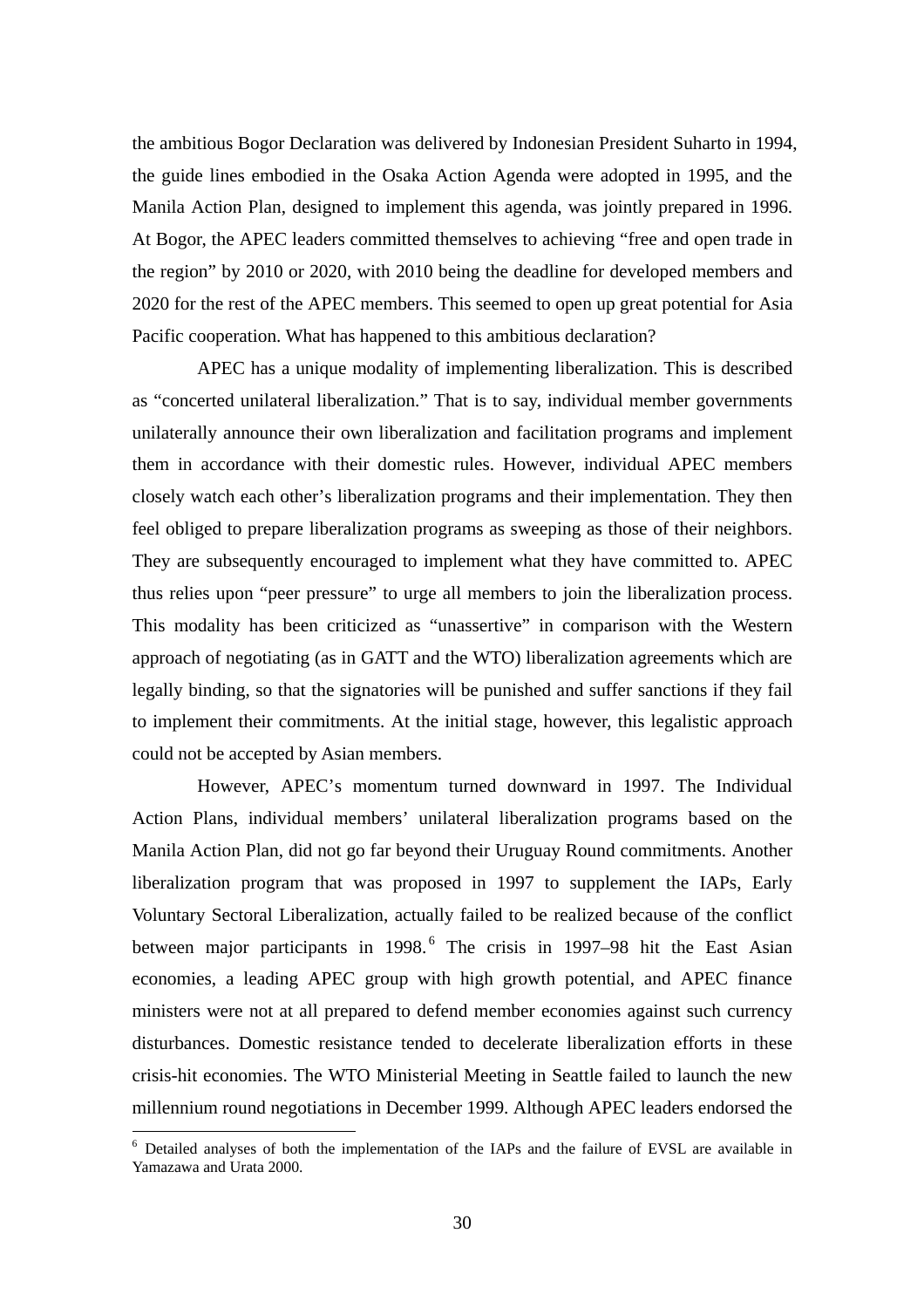importance of the new WTO round, their trade ministers could not agree on a specific agenda for the negotiations due to conflicts of interest between APEC member economies.

## *A Paradigm Shift from APEC to ASEAN + 3?*

Ten years have passed since the Bogor Declaration and its first deadline of 2010 is approaching. President Suharto and other leaders have already left the scene. What has happened to their ambitious commitment? Quite a few Asian governments seem to have abandoned APEC and to be looking instead to  $ASEAN + 3$  or other forms of subregional groupings.

However, the pessimistic views about APEC that we hear occasionally nowadays are overly affected by poorly focused expectations that ignore the true capabilities of APEC. The recent poor performance of APEC in the area of liberalization has certainly revealed that APEC is not a negotiating body and cannot accomplish much alone in the liberalization area. Hadi Soesastro of the Center for Strategic and International Studies in Jakarta has proposed a change from "V-APEC" (voluntary) to "B-APEC" (binding) so that APEC can go beyond unilateral liberalization. In the meantime, though, APEC can still contribute to liberalization under WTO by acting as a catalyst.

## *Strengthening IAP Peer Review*

APEC officials, that is, government officials working on APEC matters in individual member economies, have not yet given up the idea of progressing towards the Bogor Goals. The APEC Senior Officials Meeting has been conducting peer reviews of individual members' IAPs on a voluntary basis since 1999 so as to encourage their progress toward the Bogor Goals. At the Shanghai APEC meeting in 2001, Japan subsequently proposed to strengthen this peer review process by covering all member IAPs on schedule so as to urge individual member economies to make further efforts to achieve the goals. Under this process, an IAP review team formed by senior officials of other member economies, the APEC Secretariat, and a consultant expert for each member's IAP interviews APEC officials of the member economy under review and drafts reports on their assessment of the economy's progress toward the Bogor Goals.

The report is submitted for open discussion at a senior officials meeting. The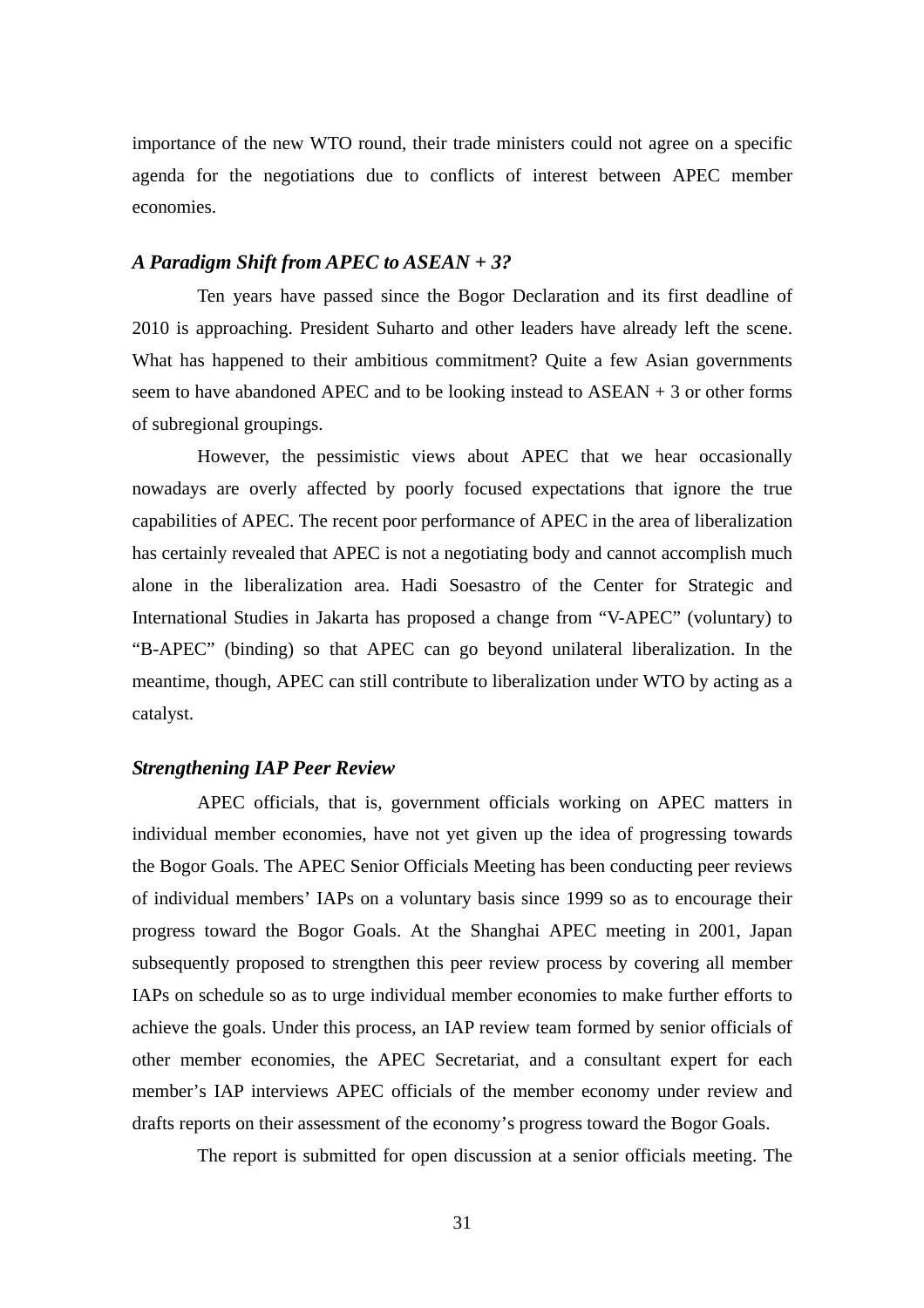IAPs of Mexico and Japan were thus "peer reviewed" in 2002, those of Australia, Canada, and Thailand were reviewed at the SOM in February 2003, and those of Hong Kong (China), Korea, and New Zealand were reviewed in August 2003. It is planned to cover Chile, China, Peru, Singapore, Taipei, and the United States in 2004 and the remaining seven member economies by the first SOM in 2005, completing a mid-term stock-taking within 2005 on overall progress towards meeting the Bogor Goals.

Private-sector economists in member economies have been invited to participate in this strengthened peer review process as consultant experts. I participated in the peer review team for Australia, drafted its original report, presented it at the SOM, and witnessed the peer review process last year. All completed peer review reports are available on the APEC Secretariat's website. My assessment describes Australia as actively pursuing the Bogor Goals while remaining constrained by its unique domestic circumstances. Australia is cautious in its approach to quarantine and sanitary and phytosanitary (SPS) measures in order to maintain the natural plant and animal endowments of an isolated continent. Australia has maintained its traditional federalism, which means that legislative and regulatory responsibility for such issues as government procurement, investment, and certain services sectors are split between the commonwealth and the state/territory governments. Foreign companies and investors find this system difficult to negotiate.

Peer review reports are lenient to developing member economies in general, understanding their adjustment difficulties and encouraging them to liberalize by steps. After all, APEC's IAP peer review differs from the WTO's trade policy review. TPR indicates departures from an economy's trade and investment policy from WTO rules and urges the economy to remove the gaps.<sup>7</sup> On the other hand, APEC's IAPs contain each economy's liberalization and facilitation efforts, reflecting its unique domestic conditions, and do not mandate their quick harmonization. Both the Bogor Goals and the Osaka Action Agenda contain ambiguities and flexibility, some deliberate and some unintentional. APEC's modality is not to redefine the terms strictly and to decide who will pass and who will fail, but to encourage as many members as possible to continue their efforts to reach the Bogor Goals. This is the fundamental objective of the IAP peer review. The Bogor Goals will help APEC members to achieve free and open trade in the region.

 $\overline{a}$ 

 $<sup>7</sup>$  Each member country's trade policy is reviewed by the WTO Secretariat every four years and the</sup> results made available on the WTO website <www.wto.org/english/tratop\_e/tpr\_e/tpr\_e.htm>.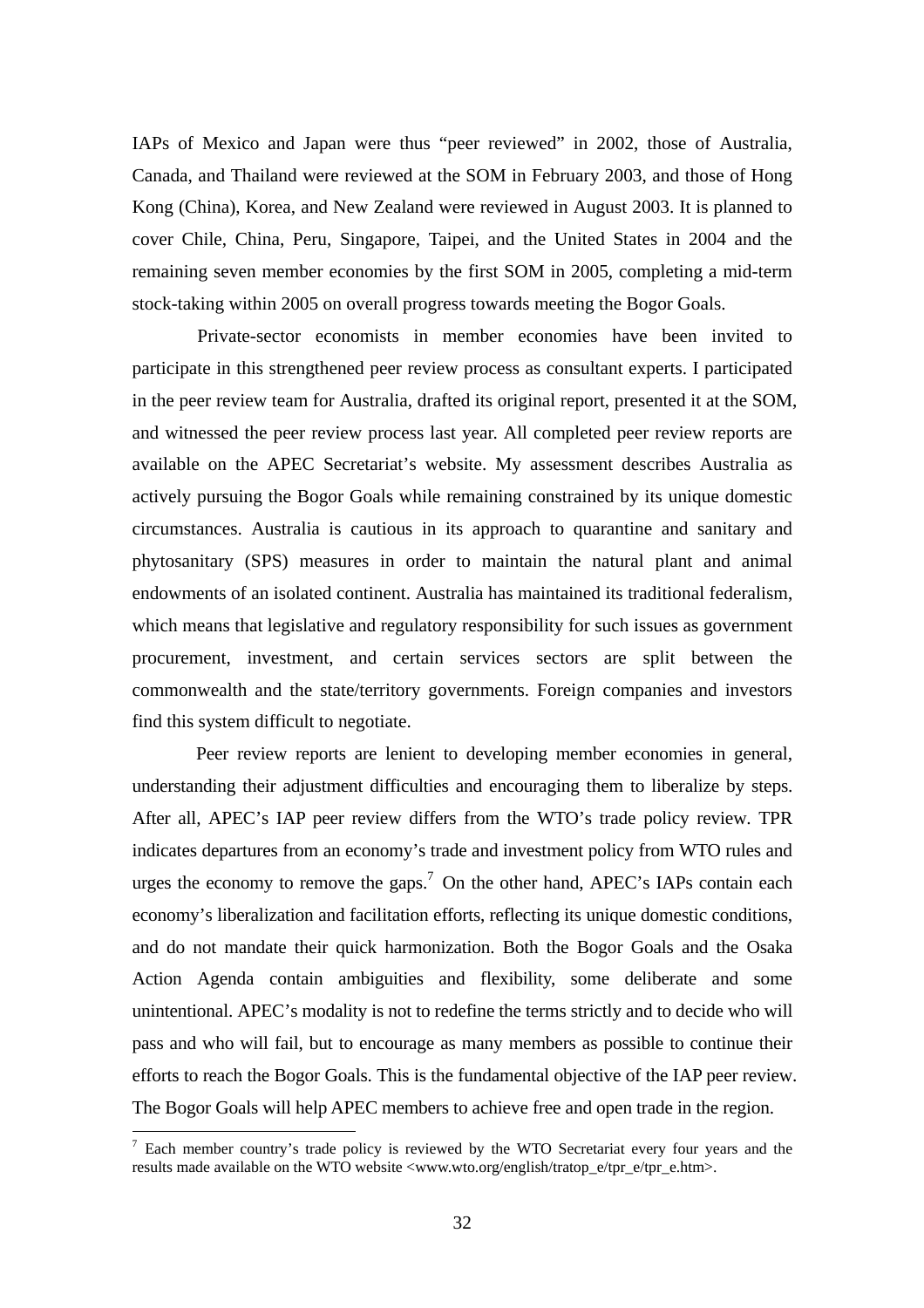## *Trade Facilitation and Coordinated Capacity Building*

As regards facilitation areas like customs procedures, standards and conformance, and business visas, the prospect of achieving the Bogor Goals is much brighter thanks to the Collective Action Plans implemented jointly by member economies. CAPs set detailed targets for harmonization among member economies: Mutual Recognition Agreements on conformity assessment of food products and electronic equipment standards, harmonized system conventions and paperless customs clearance in customs procedures, and APEC Business Travel Cards to facilitate business trips.

Several member economies are implementing the APEC Trade Facilitation Action Plan in order to quantify the benefits of various trade facilitation measures. This will help to ensure that APEC meets the leaders' target of reducing business transaction costs by 5% by 2006. On the other hand, the United States has been introducing stricter inspection measures for airline passengers and ship cargos to prevent terrorist attacks and is insisting that other APEC members follow suit. These strengthened counterterrorism measures will tend to increase transaction costs.

APEC will also benefit developing member economies through a variety of ecotech measures: human resource development, capacity building for knowledge-based economies, strengthening domestic financial systems, supporting small and medium enterprises, environmental protection, human security, and so on.

## *APEC Helps East Asian Regionalism*

Facilitation and ecotech measures cannot be provided properly within regional cooperation groups consisting of only developing economies. This is a clear advantage of APEC, which encompasses both developing and developed economies. ASEAN + 3, with its major members all belonging to APEC, should maintain close contact with APEC and take advantage of these benefits.

It will be difficult to change the voluntarism of APEC and introduce compulsory action by persuading all 21 members. However, APEC ministers have acknowledged the important role of "pathfinder initiatives" that allow economies that are ready to initiate and implement the cooperative arrangements to proceed to do so, while those that are not yet ready to participate may join at a later date. These pathfinder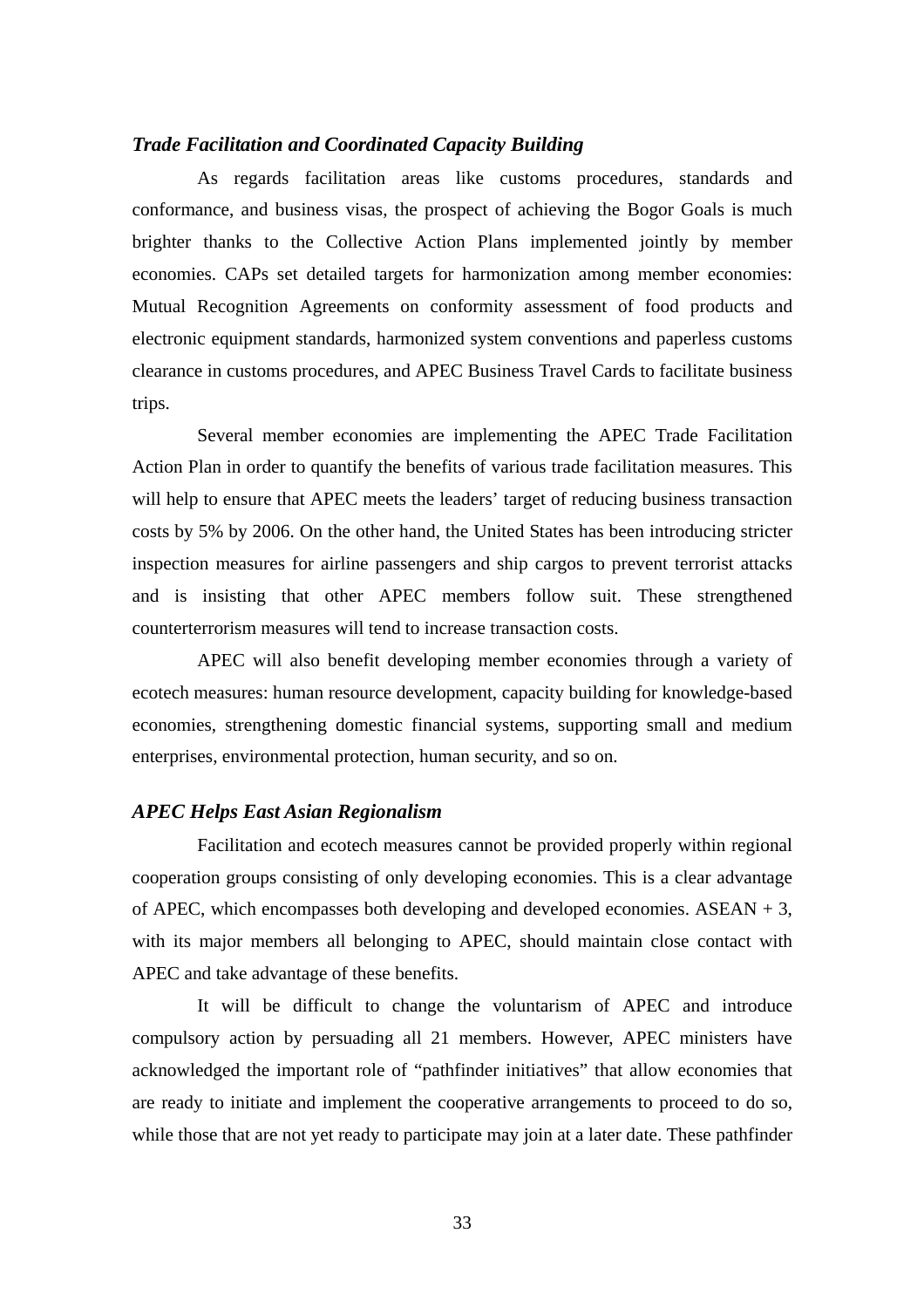initiatives have already started in areas such as APEC policies on trade and the digital economy, the Digital Piracy Initiative, and the APEC Sectoral Food Mutual Recognition Arrangement. They first establish the best practices in selected areas among prepared members and encourage other members to participate. These pathfinder initiatives will help the V-APEC to transform itself to a more effective B-APEC.

# **VIII. Japan's Leadership Expected**

 $\overline{a}$ 

So much for my review of Japan and the East Asian economies in the past two decades and the future prospects for the current trend of their regionalization in the context of globalization, in which the economic rationale suggests a move toward an East Asian Economic Community.

This is the most promising route for Japan to survive global competition. Japan still has capital and technology but has lost the dynamism of growth. It has to take advantage of the dynamism of its neighbors. This is also consistent with the economic rationale mentioned above and gives a clear vision for Japan to realize it.<sup>8</sup> It should not be a closed trade bloc against the European Union or the FTAA but should be consistent with open regionalism of the APEC type, allowing individual member economies to continue their traditional trade investment ties with partners outside the region. This vision has come to be shared widely by economists in the region.

However, there is no guarantee that the economic rationale of the East Asian Economic Community will be realized without deliberate efforts by members. Japan and China are expected to take the initiative in guiding other members toward this common goal. It is a pity to hear talk in Japan of rivalry against China's advancement and the threat of China's dynamic growth even though Chinese leaders and economists have started recently to call upon Japan for joint leadership toward the goal. China's dynamism should be utilized for the sake of East Asian growth and Japanese capital and technology should be combined with it. Other East Asian economies seem to understand that the two countries can collaborate toward this goal by playing different roles.

The style of the Japanese political leaders sometimes invites comments by its

<sup>&</sup>lt;sup>8</sup> The East Asian Free Business Zone highlighted at the JETRO symposium in Tokyo in November 2003 perfectly fits this economic rationale.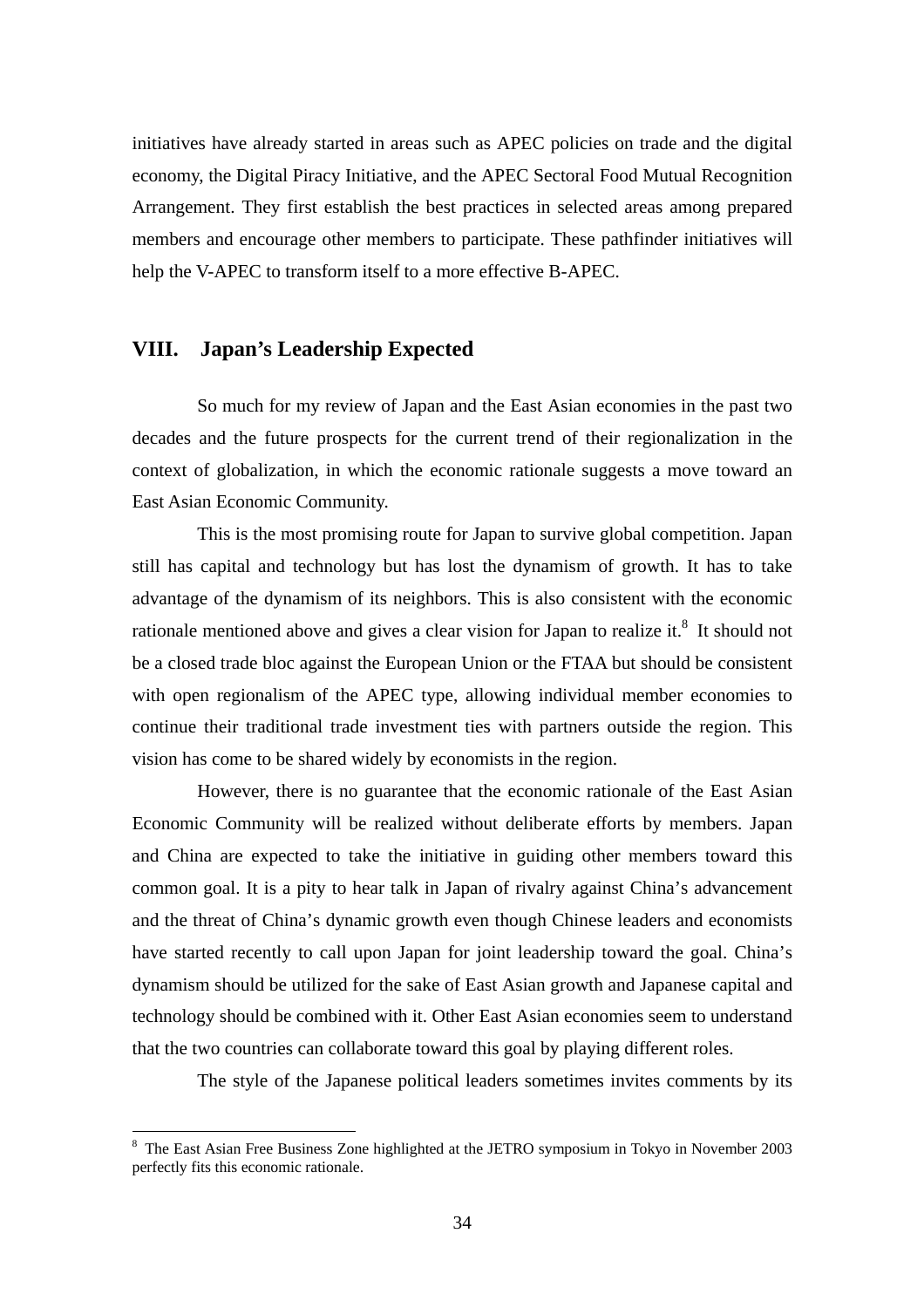neighbors. The strong leadership often taken by the United States neither fits Japan nor helps do away with the mistrust of Japan still held by the populaces of her neighbors. Peter Drysdale of Australian National University once suggested that a different style of international leadership fits Japan, namely "leadership from behind." I did not welcome his description then, but this description does convey an important element of Japanese leadership. One example is the attention paid by Japan to CLMV—Cambodia, Laos, Myanmar, and Vietnam—in its proposal for a Japan-ASEAN Comprehensive Economic Partnership through JARIM, the research group mentioned earlier. These new members of ASEAN do not welcome the integration of Japan with ASEAN as a whole but prefer to deal with Japan bilaterally and get ODA for their economic development. Japan has recently decreased its ODA to the original ASEAN members and China, but continues providing it to the CLMV nations so that they can overcome the handicap of being late starters. The JARIM report also recommended that ODA should be combined with other ASEAN members' assistance to new members. Another example is Japan's active participation in APEC's ecotech and facilitation programs for the sake of developing members.

This type of leadership may not give a clear, visible image, but it will inevitably be needed to support the group. I hope our East Asian neighbors will acknowledge this unique Japanese leadership style and encourage Japanese commitments within the region.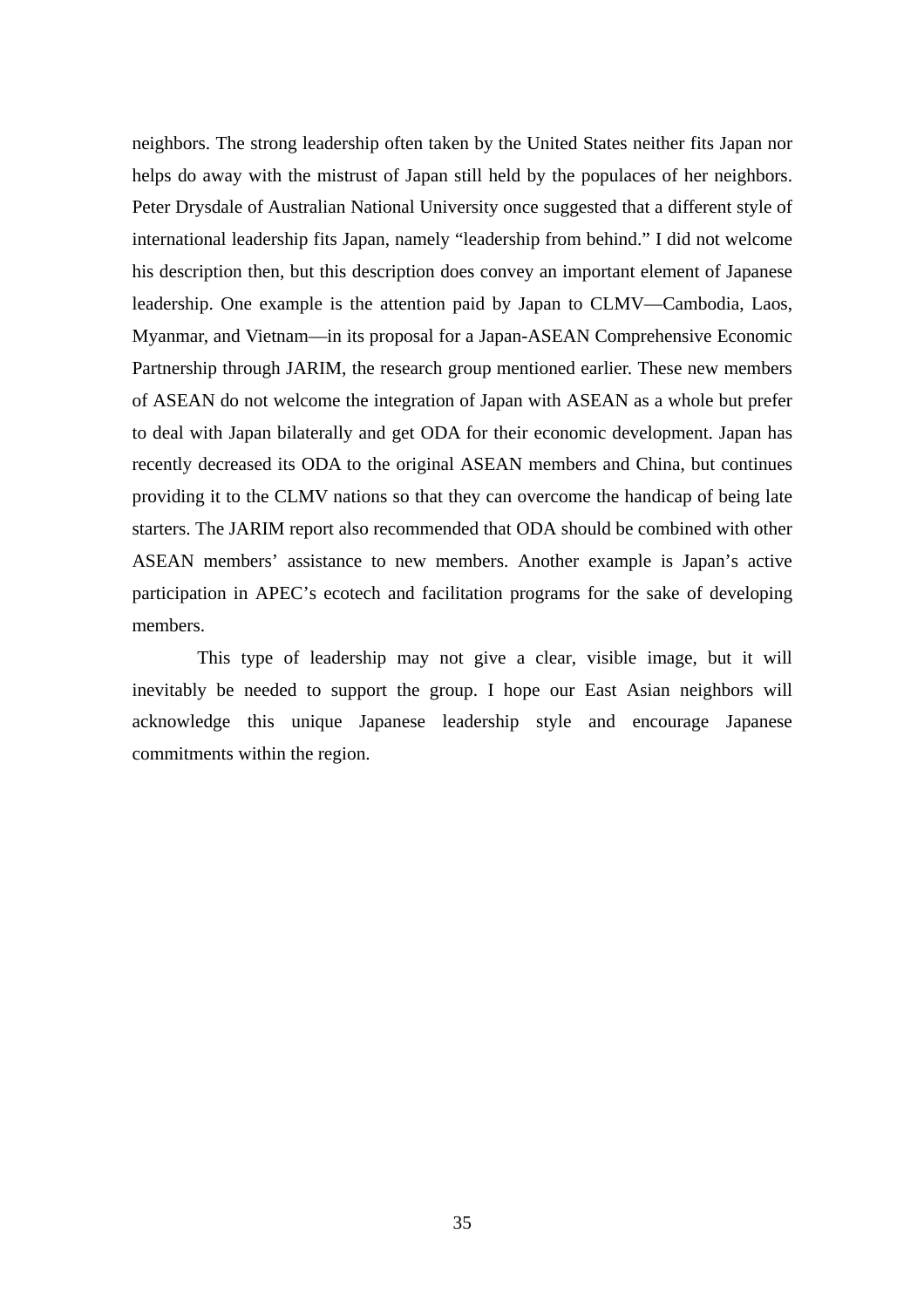# **References**

- Dhume, Sadanand, and Susan V. Lawrence. Buying Fast into Southeast Asia. *Far Eastern Economic Review*, March 28, 2002.
- Institute of Developing Economies. 2003. Toward Japan-ASEAN Comprehensive Economic Partnership. Joint research program among Japanese and ASEAN economic institutes (JARIM). Tokyo: Japan External Trade Organization.
- World Bank. 1993. *The East Asian Miracle: Economic Growth and Public Policy*. New York: Oxford University Press.
- Yamazawa, Ippei. 2000. Financial Crisis and Economic Cooperation. In *The Developing Economies*. Tokyo: Japan External Trade Organization.
- ———. 2001a. Assessing the Japan-Korea FTA. *The Developing Economies*, March.
- ———. 2001b. Asia-Pacific Regionalism and Japan's Strategy. *Japan Review of International Affairs*, Vol. 15, No. 3.
- Yamazawa, Ippei, and Shujiro Urata. 2000. APEC's Progress in Trade and Investment Liberalization and Facilitation. In *Challenges and Tasks for the Twenty-First Century*, edited by Ippei Yamazawa. London: Routledge.
- Yamazawa et al. 1993. Dynamic Interdependence Among the Asia Pacific Economies. *Keizai Bunseki* 129. Tokyo: Economic Planning Agency.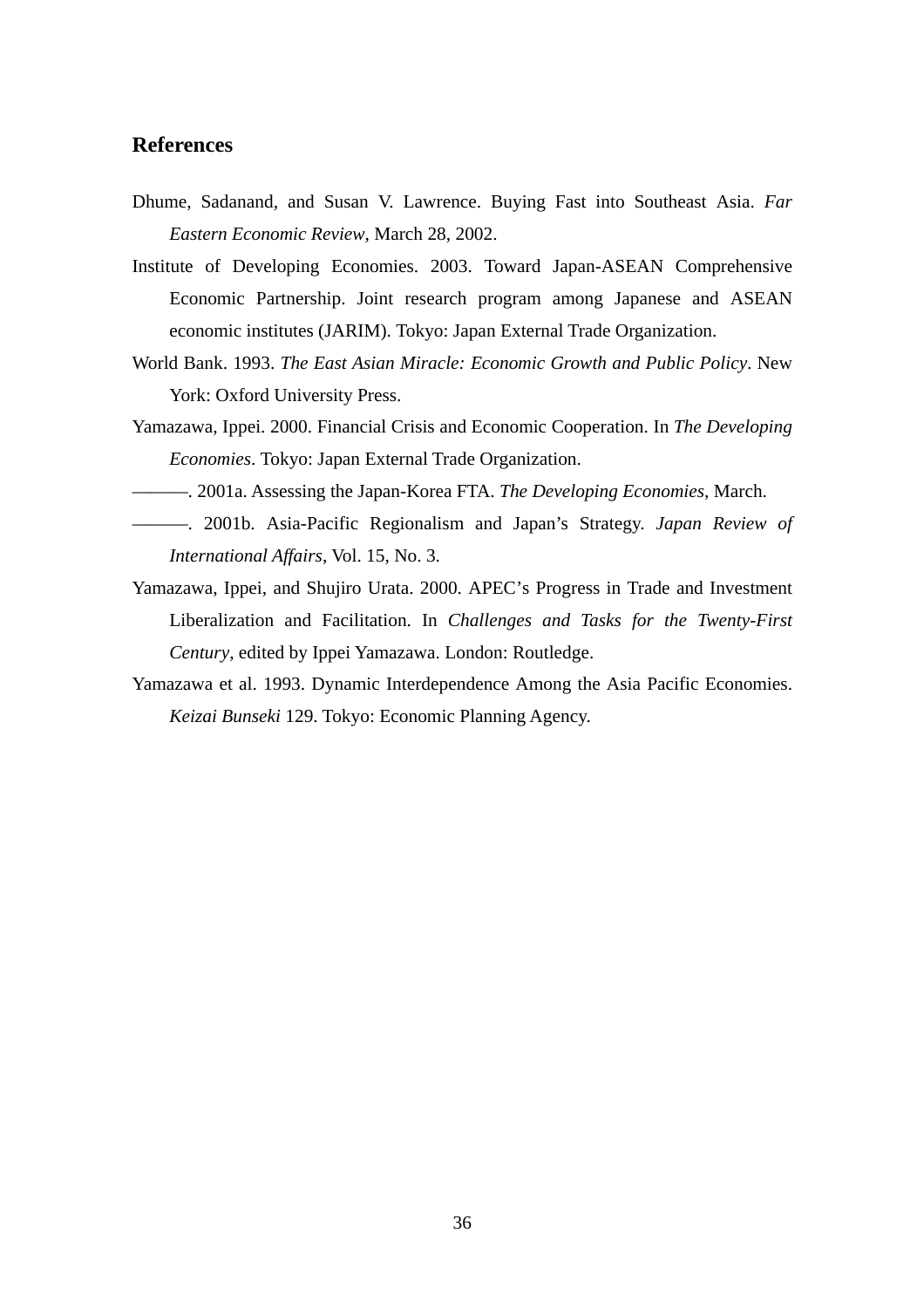## **List of Publications from the IDE APEC Study Center**

### **FY 1995/96**

#### **IDE APEC Study Center Working Paper Series**

- No.1 Hiroki Kawai and Iwao Tanaka, "Measuring the Cost of Protection in Japan"*, 1990*.
- No.2 Fumio Yoshino, "Trade Impediments of Agricultural Products and Food".
- No.3 Haruko Yamashita, "Factors Affecting Domestic Price Differentials in the Japanese Fisheries and Marine Products".
- No.4 Kunihiro Ohishi, "Factors Affecting Domestic Price Differentials in the Petroleum Products".
- No.5 Hideki Ishikawa, "Factors Affecting Domestic Price Differentials in the Japanese Electric and Electronic Machinery Products".
- No.6 Akiko Hirano, "Legal Aspects of the Institutionalization of APEC".
- No.7 Tatsushi Ogita, "The APEC Policy-Making Process in Japan".
- No.8 Jiro Okamoto, "An Approach towards Australia's Foreign Economic Policy Making Process".

#### **FY 1996/97**

#### **1. Report**

#### *The View of Economic and Technology Cooperation in APEC*  Edited by Keiji Omura

| Chapter I   | General Perspective on the Economic And Technology Cooperation of APEC    |
|-------------|---------------------------------------------------------------------------|
|             | (by Keiji Omura)                                                          |
| Chapter II  | Trade Flow and Foreign Direct Investment in APEC Region (by Satoru        |
|             | Okuda)                                                                    |
| Chapter III | Constant-Market Share Analysis and Open Regionalism: A Study Suggestion   |
|             | (by Hiroya Ichikawa)                                                      |
| Chapter IV  | Development and Stability of the Asia-Pacific Regional Market: How to     |
|             | Stabilize the Development Path of the East-Asian Market by Establishing a |
|             | Framework for Better Risk Management (by Toshihiko Kinoshita)             |
| Chapter V   | Human Development in the Case of Small and Medium Sized Enterprises (by   |
|             | Tomohiro Uchida)                                                          |
| Chapter VI  | APEC Cooperation for Adjustment toward Emerging Problems (by Masatake)    |
|             | Wada)                                                                     |
| Chapter VII | Japan's ODA and APEC (by Takeshi Mori)                                    |
|             |                                                                           |

#### **2. IDE APEC Study Center Working Paper Series**

- No.1 Shigeru Itoga, "Labor Issues and APEC Liberalization".
- No.2 Jiro Okamoto, "Asian Regionalism and Japan".
- No.3 Jiro Okamoto, "Foreign Economic Policy Making in Australia: Analytical Framework and the Role of the State".
- No.4 Shigeki Higashi, "Economic Policy and the Growth of Local Manufactures in Thailand".
- No.5 Tatsushi Ogita, "The Origins of Contrasting Views on APEC".
- No.6 Daisuke Takoh, "China's APEC Policy and the Accession to the WTO".
- No.7 Tatsushi Ogita and Daisuke Takoh, " The Making of the Osaka Action Agenda and Japan's Individual Action Plan".
- No.8 Hiroki Tohya, "TRIPs and Policies of APEC on Intellectual Property Rights: Economic Theory and Political Reality".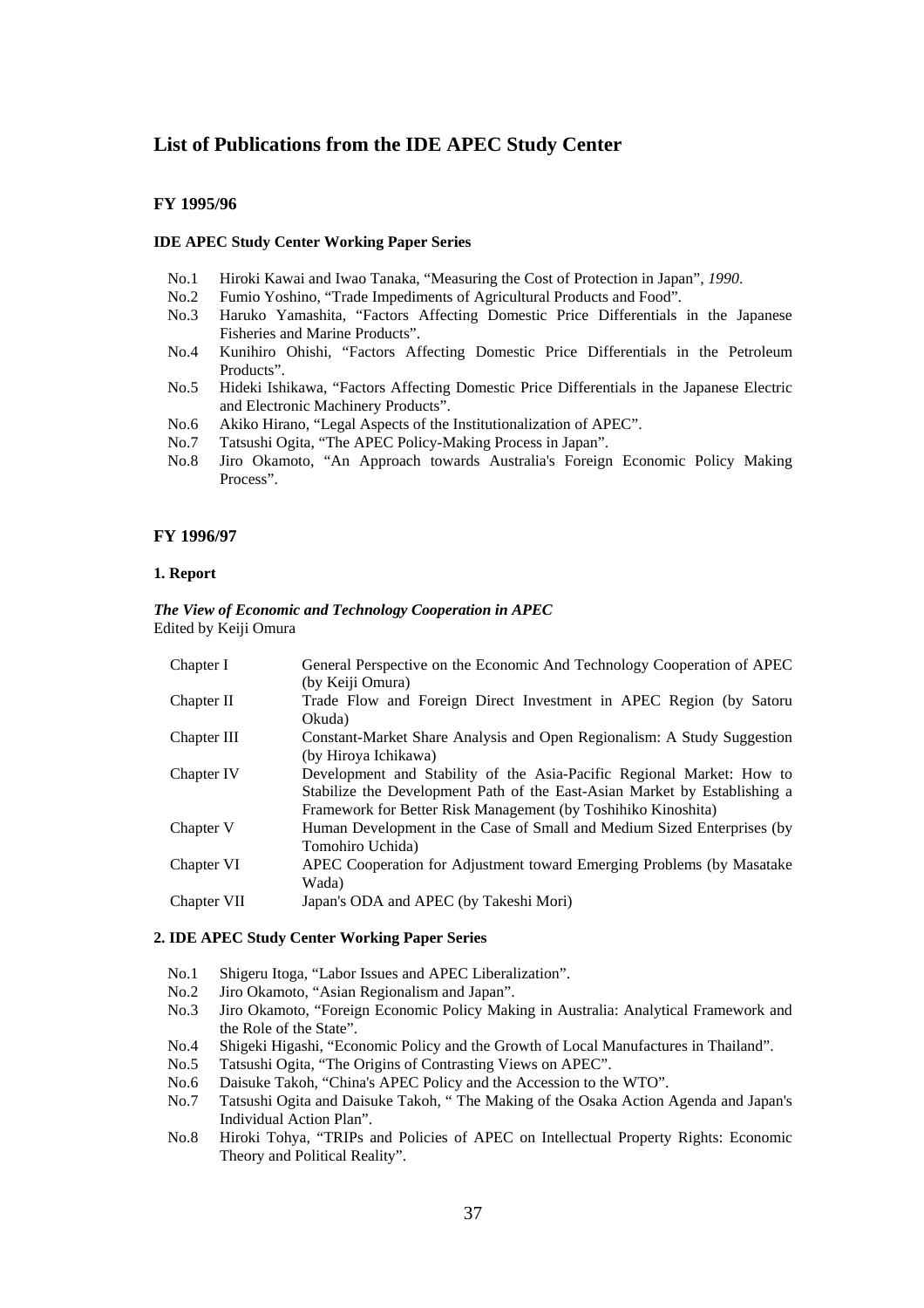- No.9 Ippei Yamazawa, "APEC's Liberalization and Impediments in Japan: Overview of Services Trade".
- No.10 Kunihiro Ohishi, "Survey of Impediments to Trade and Investment in Japan -Distribution Services".
- No.11 Hidenobu Okuda, "Impediments in Japanese Banking Industry".
- No.12 Tsutomu Chano, "Impediments to Service Trade in the Insurance Sector".
- No.13 Masanao Terashima, "Trade and Investment Barriers, and Domestic-Foreign Price Differentials in Transport Services".
- No.14 Schunichi Hiraki, "Impediments in Construction and Engineering Services".
- No.15 Haruko Yamashita, "Trade Impediments and Domestic Price Differentials in the Japanese Telecommunications Sector".
- No.16 Kazuhiko Yokota, "Impediments to International Service Transactions in the Health-related and Social Services Sector".
- No.17 Shujiro Urata and Hiroki Kawai, "The Cost of Regulation in the Japanese Service Industries".
- No.18 Marina Fe B. Durano, "Barriers to Cross-Border Provision of Services within the APEC: with a Focus on the Movement of Persons".
- No.19 Kahlil Rowter, "Training as a Vehicle for Enhanced Growth: A Study of Human Resource Development Needs for Enhanced Investment and Cooperation among APEC Members".
- No.20 Li Kun Wang , "The Effect and Strategy of Trade Liberalization for China".
- No.21 Zhao Jiang Lin, "Openness of China's Manufacturing Sectors and Its APEC Policy".

## **3. Reports of Commissioned Studies**

- Center for APEC Studies, Nankai University, *Economic Policy in APEC: The Case of China Policy*.
- Institute of Economics and Social Research, Faculty of Economics, University of Indonesia, *Economic Policy in APEC: The Case of Indonesia*.
- Philippine Institute for Development Studies, *Economic Policy in APEC: The Case of the Philippines*.
- Faculty of Economics, Chulalongkorn University, *Economic Policy in APEC: The Case of Thailand*.

#### **FY 1997/98**

#### **1. Report**

#### *Deepening Economic Interdependence in the APEC Region*  Edited by Keiji Omura

| Overview    | (by Keiji Omura)                                                           |
|-------------|----------------------------------------------------------------------------|
| Chapter I   | Deepening Economic Interdependence in the APEC Region: Boom and            |
|             | Vulnerability through Trade Linkages (by Hiroshi Osada)                    |
| Chapter II  | Can a Sub-regional Group Enhance the Tie?: with Emphasis on East Asia (by  |
|             | Satoru Okuda)                                                              |
| Chapter III | The Background and Causes of the Current Financial Crisis in Indonesia (by |
|             | Masaaki Komatsu)                                                           |
| Chapter IV  | ASEAN's Relationships with America (by Takeshi Aoki)                       |
| Chapter V   | The Historical Development of Australia-ASEAN Relations: Implications for  |
|             | APEC into the Year 2000 (by Jiro Okamoto)                                  |
| Chapter VI  | Industrial Policies and Trade Liberalization: The Automotive Industry in   |
|             | Thailand and Malaysia (by Mai Fujita)                                      |
| Appendix    | China's Policy for the Liberalization of Trade and Investment through the  |
|             | APEC/IAP and Negotiations for the Accession to the WTO in 1997 (by         |
|             |                                                                            |
|             | Daisuke Takoh)                                                             |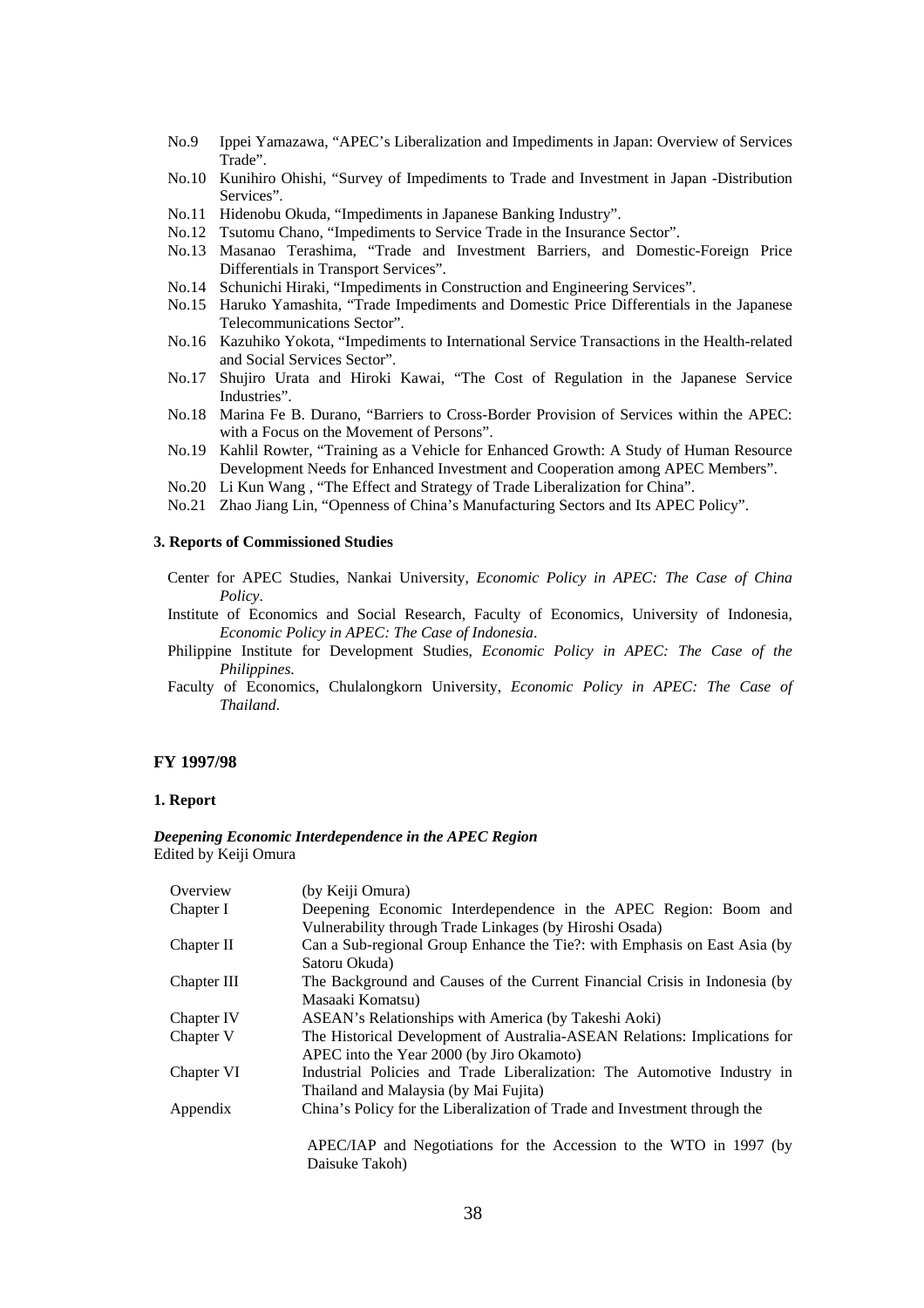#### **2. IDE APEC Study Center Working Paper Series**

- No.1 Akira Kuroda, "Stakes in Common: APEC's Technological Cooperation".
- No.2 Shigeru Itoga, "The Challenge to the Enhancement of Technological Level of Thai Industry".
- No.3 Atsusuke Kawada, "Current Situation and Outlook for Economic and Technical Cooperation among Developing Countries in APEC: Singapore Cooperation toward Neighbouring Asian Developing Countries".
- No.4 Shunji Karikomi, "The Development Strategy for SMEs in Malaysia".
- No.5 Nobuhiro Horii, "APEC Cooperation and Strategies for the Introduction of Renewable Energy into Developing Countries".
- No.6 Colin K.L. Chang, "Lessons in Technology Development: The Japanese Experience".

#### **3. Reports of Commissioned Studies**

Urban Ecosystem Management, Institute for Environment and Development (LESTARI), Universiti Kebangsaan Malaysia, *Urbanization and Environment in Malaysia: Managing the Impact*. Tsai She Hsien, Taiwan Research Institute, *A Study in the technological Development of Taiwan's Enterprise and Technology Transfer with Direct Investment*. (in Japanese).

#### **FY 1998/99**

#### **1. Reports**

#### *Trade Liberalization and Facilitation in APEC: A Re-evaluation of APEC Activities*  Edited by Satoru Okuda

| Chapter I   | "Potential" APEC Sub-regions: Current Status and Future (by Satoru Okuda)  |
|-------------|----------------------------------------------------------------------------|
| Chapter II  | The AFTA-CER Linkage Dialogue: An Endeavour for Closer Relations           |
|             | between SRTAs within APEC (by Jiro Okamoto)                                |
| Chapter III | Vietnam in APEC: Changes in Trade Patterns after the Open Door Policy (by  |
|             | Mai Fujita)                                                                |
| Chapter IV  | Development Policies for Small and Medium Enterprises in APEC: In the      |
|             | Case of the Philippines (by Mayumi Fukumoto)                               |
| Chapter V   | Capital Account Liberalization in Emerging Markets: Lessons from the Asian |
|             | Currency Crisis (by Shunji Karikomi)                                       |
| Chapter VI  | Korea's New Accounting Standards and Its Impact on APEC (by Shiro          |
|             | Takahashi and Satoru Okuda)                                                |

*Future Prospects of Supporting Industries in Thailand and Malaysia* 

Edited by Ryuichiro Inoue and Shigeru Itoga

| Chapter I   | Overview (by Shigeru Itoga)                                             |
|-------------|-------------------------------------------------------------------------|
| Chapter II  | Future Prospect of Supporting Industries in Thailand and Malaysia (by   |
|             | Ryuichiro Inoue)                                                        |
| Chapter III | Fostering Supporting Industries in Thailand through the Linkage between |
|             | Local and Foreign Interests, the Case of Mold and Die Sector (by Jun    |
|             | Tsunekawa)                                                              |
| Chapter IV  | Development and Enhancement of Supporting Industries in Malaysia (by    |
|             | Kyohei Yamazaki)                                                        |
| Chapter V   | Real State of Mold & Die Industries in Asia and Their Relationship with |
|             | Japan's Mold & Die Industry (by Etsujiro Yokota)                        |
|             |                                                                         |

#### **2. IDE APEC Study Center Working Paper Series**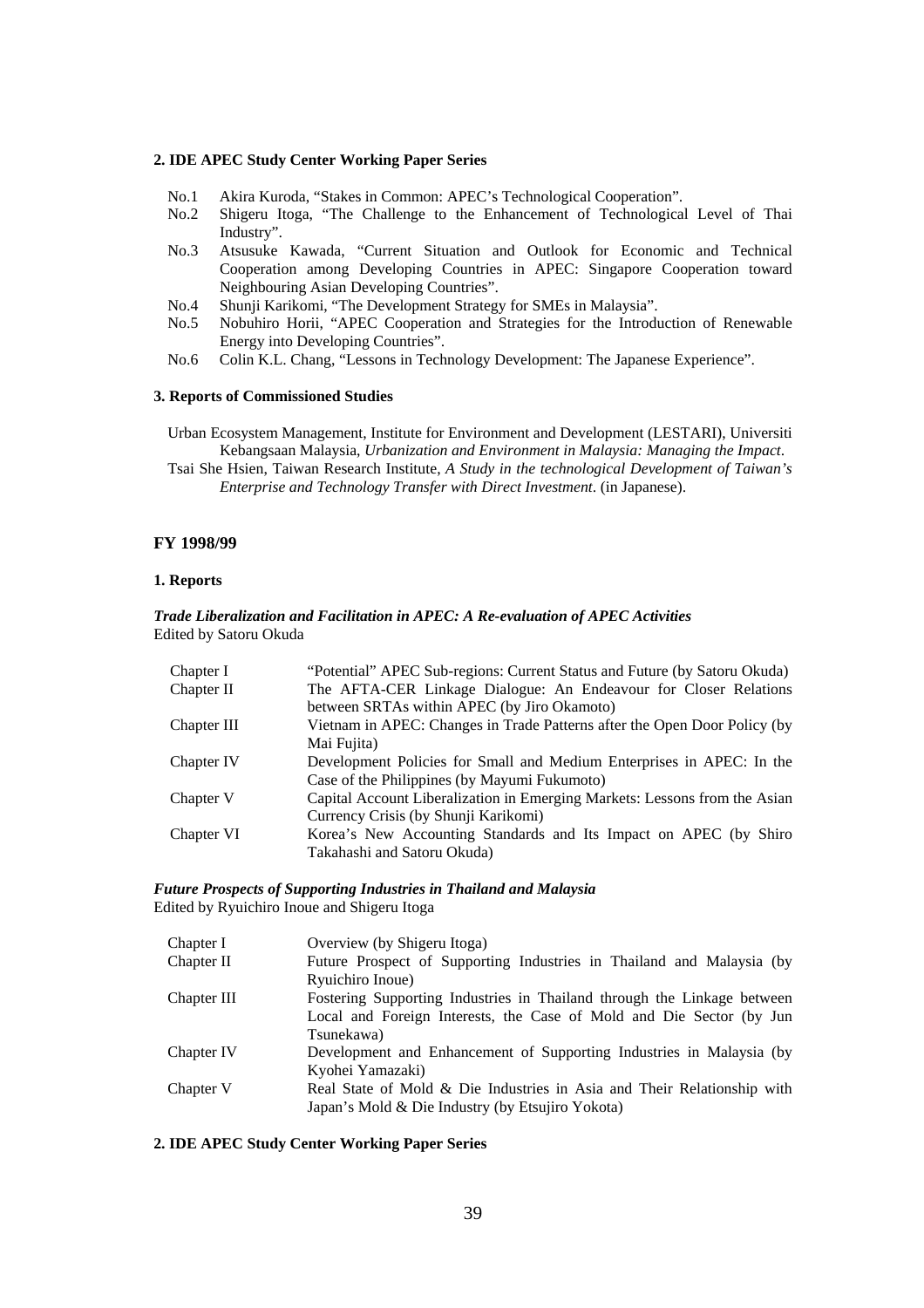Ratana Eiamkanitchat, "The Role of Small and Medium Supporting Industries in Japan and Thailand".

#### **3. Reports of Commissioned Studies**

- Rajah Rasiah, IKMAS, UKM and Faculty of Economics and Business, UNIMAS*, State Support and Machine Tool Subcontracting Links in Malaysia : Microelectronics and Passenger Car Assemblies.*
- Kitti Limskul, Faculty of Economics, Chulalongkorn University*, Future Prospects of Selected Supporting Industries in Thailand.*

#### **FY 1999/2000**

### **1. Report**

*Industrial Linkage and Direct Investment in APEC*  Edited by Satoru Okuda

| Chapter I   | Industrial Linkage and Direct Investment in APEC (by Satoru Okuda)      |
|-------------|-------------------------------------------------------------------------|
| Chapter II  | Foreign Direct Investment, Trade, and Vietnam's Interdependence in the  |
|             | APEC Region (by Mai Fujita)                                             |
| Chapter III | Technical Assistance to Japanese Affiliates: The Case of the Autoparts  |
|             | Industry in Thailand (by Yoshi Takahashi)                               |
| Chapter IV  | Russia's Participation in APEC and Economic Development in the Far East |
|             | (by Mayumi Fukumoto)                                                    |
| Chapter V   | Macroeconomic Impacts in APEC Region: Measurement by APEC Link          |
|             | Model (by Jinichi Uemura)                                               |

#### **2. IDE APEC Study Center Working Paper Series**

- No. 1 Jiro Okamoto, "The Political Process of APEC Early Voluntary Sectoral Liberalisation: Setting the Research Agenda".
- No. 2 Akiko Yanai, "APEC and the WTO: Seeking Opportunities for Cooperation".
- No. 3 Fumio Nagai, "The APEC EVSL Initiative and the Policy Making Process in Thailand".
- No. 4 Tatsushi Ogita, "Japan's Policy Making in the APEC EVSL Consultations: Its Actors, Process and Interpretations".
- No. 5 Yutaka Onishi, "Politics by Mass Media?: Changes in the Korean Policy toward APEC Early Voluntary Sectoral Liberalization".
- No. 6 Satoshi Oyane, "America's Non-"Two-Level Game" at the APEC EVSL Initiative: Structural Change in Trade Politics".

#### **3. Reports of Commissioned Studies**

- Michael Wesley, School of Political Science, University of New South Wales, *The Politics of Early Voluntary Sectoral Liberalisation in Australia*.
- Hanafi Sofyan, A. Syafi'i, Yasmi Adriansyah and Lynda Kurnia Wardhani, Institute for International Finance and Commodities (Jakarta), *The Policy Making Consultations of APEC Early Voluntary Sectoral Liberalization: The Case of Indonesia*.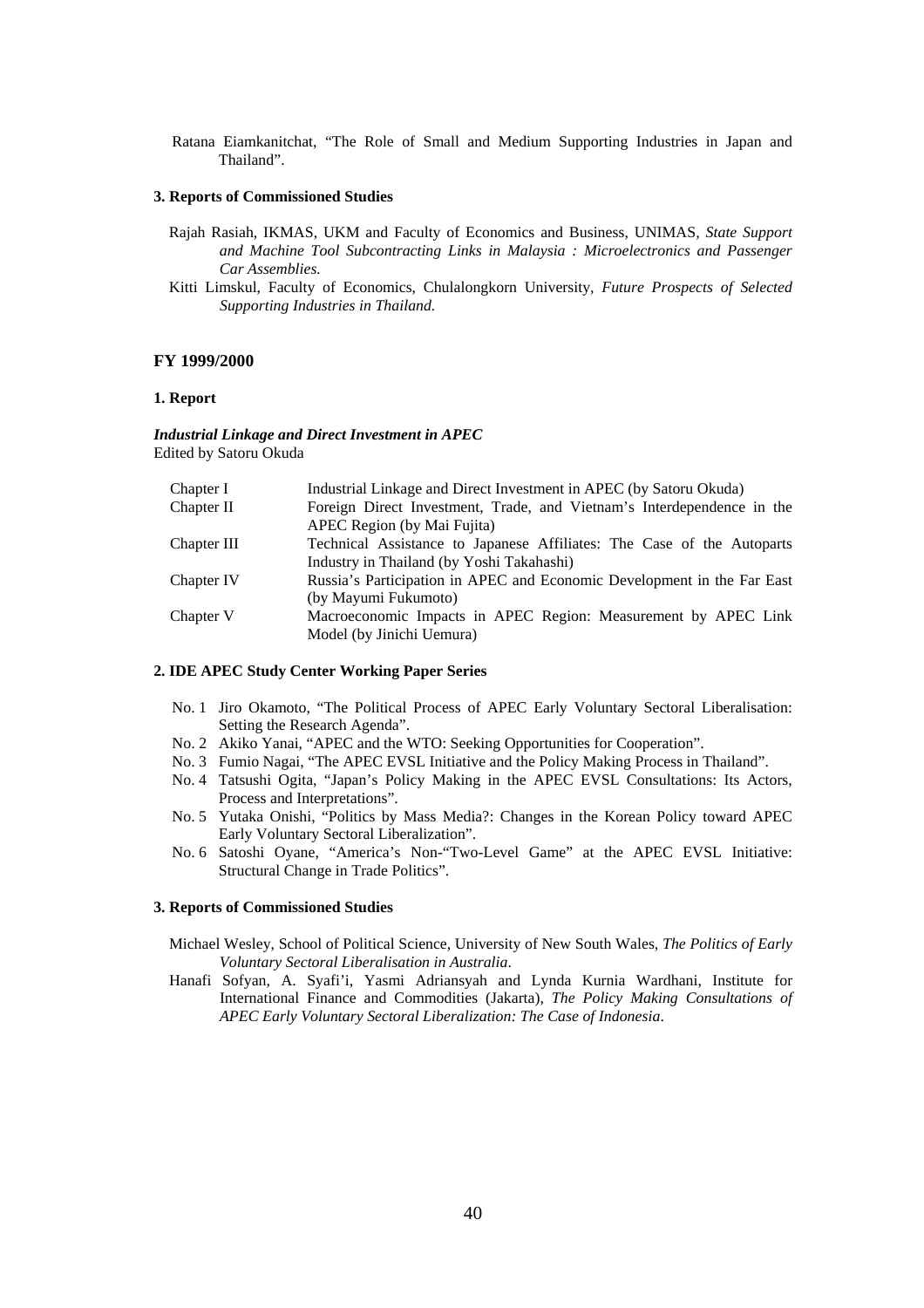### **FY 2000/01**

#### **1. Report**

### *APEC in the 21st Century*-*Selected Issues for Deeper Economic Cooperation*- Edited by Satoru Okuda

| Chapter I   | Impact of Economic and Technical Cooperation on Northeast Asian Countries    |
|-------------|------------------------------------------------------------------------------|
|             | (by Mayumi Fukumoto)                                                         |
| Chapter II  | Linking SRTA and ECOTECH-A Consideration Based on Japan-Korea                |
|             | FTA (by Satoru D. Okuda)                                                     |
| Chapter III | Macroeconomic Impacts under FTA Configuration in the APEC Region (by         |
|             | Jinichi Uemura)                                                              |
| Chapter IV  | Liberalization of Trade in Services in APEC: Assessment of IAP and the       |
|             | GATS Commitments (by Mikiko Yogo)                                            |
| Chapter V   | Regional Trade Arrangement and Strategies of Multinationals: Implications of |
|             | <b>AFTA</b> for Economic Integration (by Mai Fujita)                         |
| Chapter VI  | Expert Dispatch Program for Private Enterprises – The Case of JODC Experts   |
|             | in the Thai Manufacturing Sector- (by Yoshi Takahashi)                       |

#### **2. IDE APEC Study Center Working Paper Series**

- No.1 Jiro Okamoto, "The AFTA-CER Linkage Dialogue Revisited: Its Recent Development and Implications".
- No.2 Akiko Yanai, "Reciprocity in Trade Liberalization".
- No.3 Fumio Nagai, "Thailand's Attitude toward Trade Liberalization: In the Context of the ASEAN Free Trade Area (AFTA) ".
- No.4 Tatsushi Ogita, "On Principles of APEC".
- No.5 Satoshi Oyane, "'Plurilateralism' of the United States and its APEC Policies".
- No.6 Hanafi Sofyan, "Promoting Financial Cooperation within the ASEAN+3".

#### **3. Reports of Commissioned Studies**

- Yoo Soo Hong, Korea Institute for International Economic Policy (KIEP), *Internet Business Cooperation in Northeast Asia and APEC*.
- Vladimir I. Ivanov and Hirofumi Arai, Economic Research Institute for Northeast Asia (ERINA), *Multilateral Cooperation in Northeast Asia and APEC*.

## **FY 2001 /02**

#### **1. Reports**

### *A Study on Trade, Investment and International Labor Migration in the APEC Member Economies*  Edited by Yasuko Hayase

| Chapter I   | International Migration in the Asia Pacific Region: Trend and Policies (by          |
|-------------|-------------------------------------------------------------------------------------|
|             | Yasuko Hayase)                                                                      |
| Chapter II  | Trade Structure in the APEC Region (under a separate volume on <i>Statistic for</i> |
|             | Trade and Foreign Direct Investment in the APEC Member Economies,                   |
|             | 1980-2000) (by Yosuke Noda)                                                         |
| Chapter III | Liberalization of Trade and Investment and Its Effects on International             |
|             | Migration (by Mayumi Fukumoto)                                                      |
| Chapter IV  | Dynamic Impacts of Trade Liberalization on Multi-National Enterprises and           |
|             | Labor Market (by Kazuhiko Oyamada)                                                  |
| Chapter V   | International Labor Migration from China: policy and Trends (by Yin Hao)            |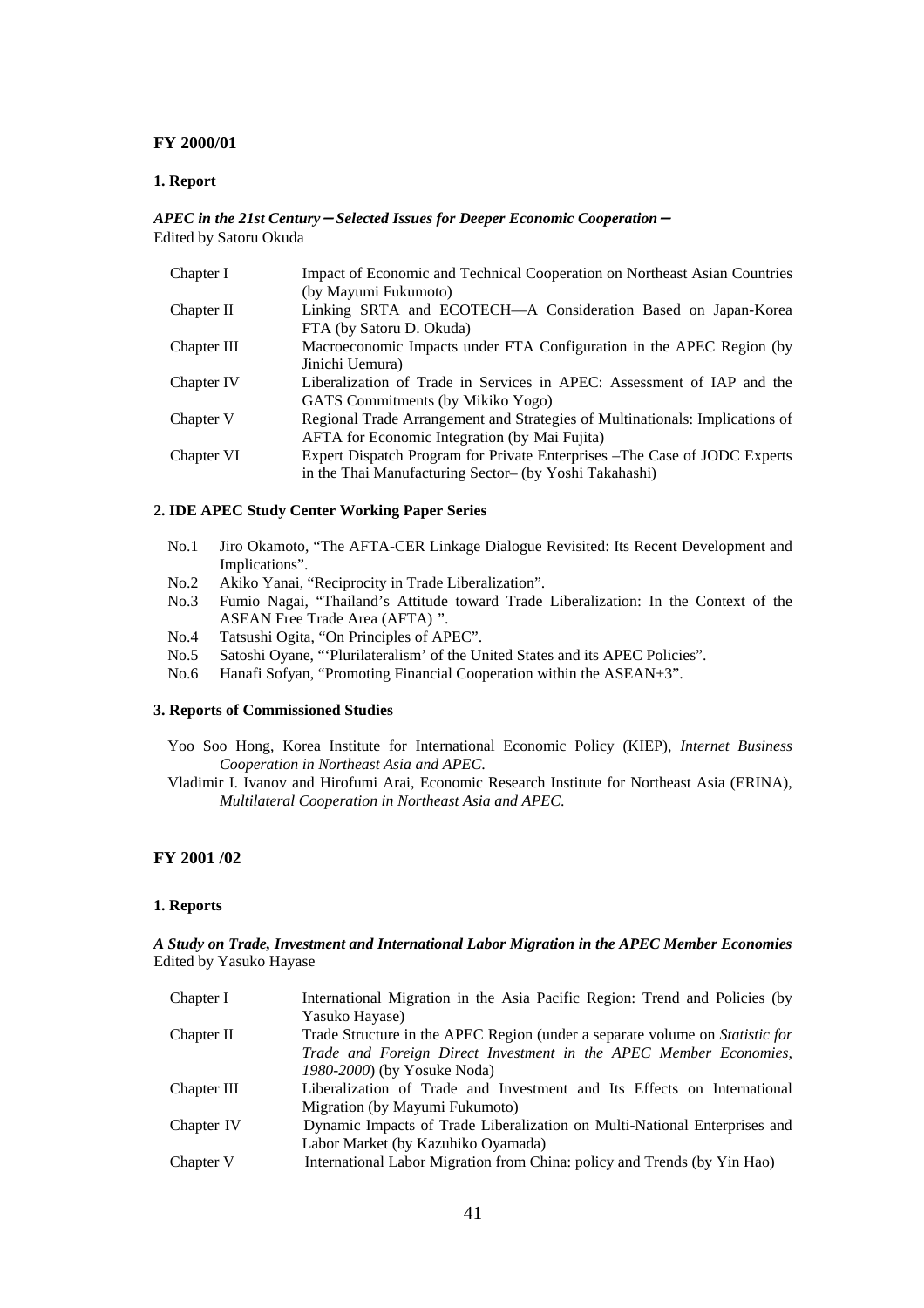| Chapter VI   | What is the impact of FDI on Foreign Trade in China? (by Xiaoning Gong) |
|--------------|-------------------------------------------------------------------------|
| Chapter VII  | International Migration and Foreign Workers in South Korea (by Yin Hao) |
| Chapter VIII | Labor Markets and Direct Investment of Hong Kong and Singapore (by      |
|              | Shoichi Ito)                                                            |
| Chapter VX   | The Impact of International Labor Migration on Remittances in the       |
|              | Philippines (by Yoshio Yoshida)                                         |

#### *Statistic for Trade and Foreign Direct Investment in the APEC Member Economies, 1980-2000*  Edited by Yasuko Hayase

#### **2. IDE APEC Study Center Working Paper Series**

- No.1 Jiro Okamoto, "Seeking Multilateralism Friendly FTAs: The Research Agenda".
- No.2 Gen Yamamoto, "Theoretical Considerations of Multilateralism and Regionalism".
- No.3 Akiko Yanai, "The Function of the MFN clause in the Global Trading System".
- No.4 Tatsushi Ogita, "An Approach towards Japan's FTA Policy".
- No.5 Atsushi Yamada, "Between Regionalism and Multilateralism: New Dilemmas in U.S. Trade Policy".
- No.6 Fumio Nagai, "Thailand's Trade Policy: WTO Plus FTA?".
- No.7 Mikio Kuwayama and Yusuke Kuwayama, "The Comprehensiveness of Chilean Free Trade Agreements".

#### **3. Report of Commissioned Studies**

Maria-Christina Rosas, Department of International Relations, Faculty of Social and Political Sciences, National Autonomous University of Mexico (UNAM), *Mexican Foreign trade Policy in the new Millennium.*

#### **FY 2002/03**

#### **1. IDE Development Perspective Series**

*Whither Free Trade Agreements?: Proliferation, Evaluation and Multilateralization*. Edited by Jiro Okamoto

| Chapter I    | Introduction (by Jiro Okamoto)                                            |
|--------------|---------------------------------------------------------------------------|
| Chapter II   | Evaluating the Logics of FTA Formations in International Economics:       |
|              | Economic Rational Consequence of Strategic Interactions (by Gen           |
|              | Yamamoto)                                                                 |
| Chapter III  | Institutional Motives for Forming FTAs: The Contradiction between the MFN |
|              | Principle and Reciprocity (by Akiko Yanai)                                |
| Chapter IV   | The International Political Economy of FTA Proliferation: Testing the     |
|              | Analytical Scope of Neorealism, Neoliberalism and Constructivism (by      |
|              | Satoshi Oyane)                                                            |
| Chapter V    | The United States' Free Trade Agreements: From NAFTA to the FTAA (by)     |
|              | Atsushi Yamada)                                                           |
| Chapter VI   | Mexico's Foreign Trade Policy in the NEW Millennium: Achievements and     |
|              | Challenges (by Maria-Cristina ROSAS)                                      |
| Chapter VII  | The Comprehensiveness of Chilean Free Trade Agreements (by Mikio          |
|              | Kuwayama)                                                                 |
| Chapter VIII | Japan as a Late-coming FTA Holder: Trade Policy Change for the Asian      |
|              | Orientation? (by Tatsushi Ogita)                                          |
| Chapter IX   | Thailand's FTA Policy: Continuity and Change between the Chuan and        |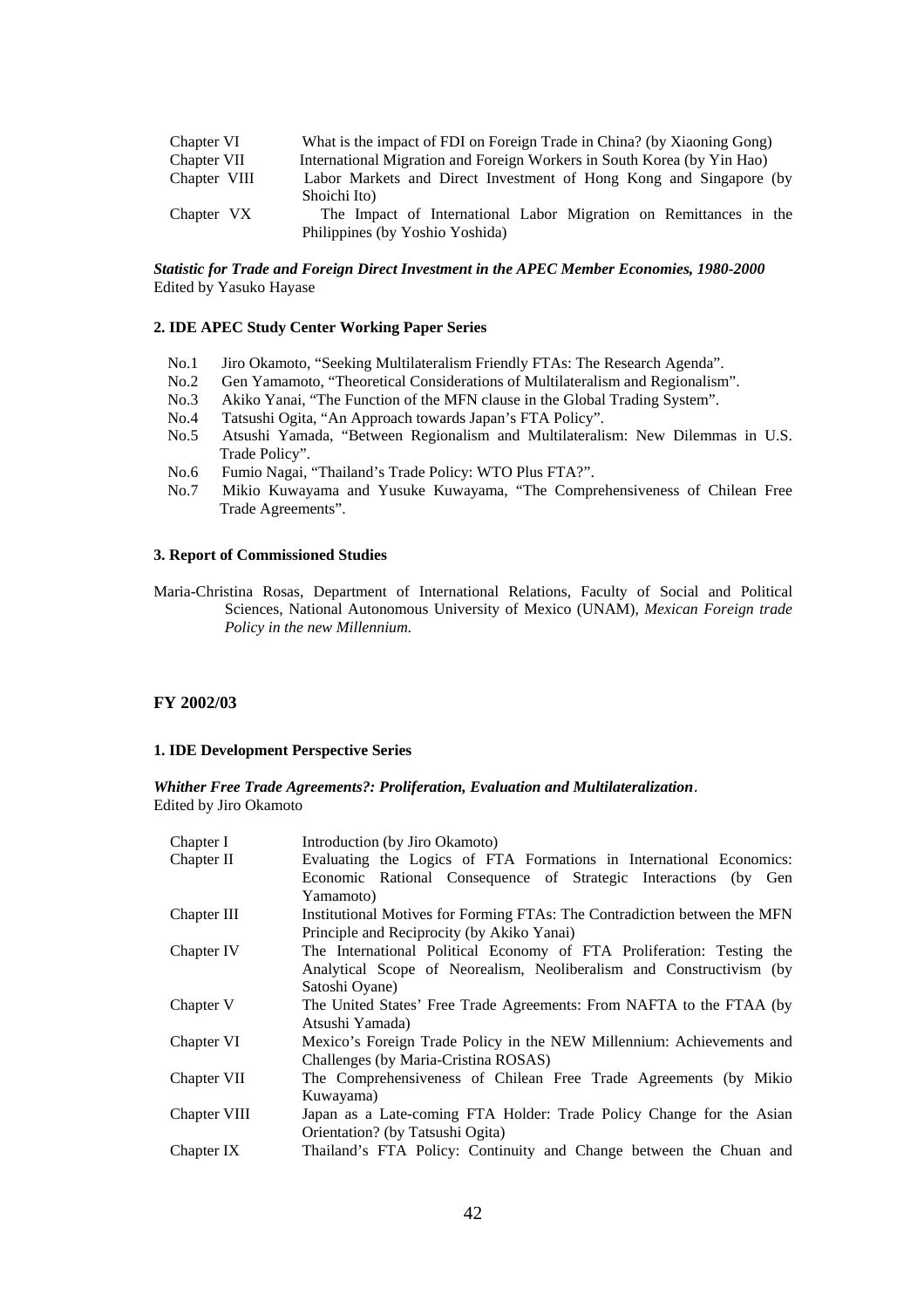| Chapter X    | Thakshin Governments (by Fumio Nagai)<br>Linkage between Malaysia's FTA Policy and ASEAN Diplomacy (by Sanae       |
|--------------|--------------------------------------------------------------------------------------------------------------------|
| Chapter XI   | Suzuki)<br>Australia's FTA Policy: From Defensive Response to Competitive                                          |
|              | Liberalization? (by Jiro Okamoto)                                                                                  |
| Chapter XII  | Diplomacy, Politics and Damage Control in the Negotiation of the New<br>Zealand-Singapore FTA (by Stephen Hoadley) |
| Chapter XIII | Conclusion (by Jiro Okamoto)                                                                                       |

## **2. Report**

## *International Migration in APEC Member Economies: Its Relations with Trade, Investment and Economic Development.*

Edited by Yasuko Hayase

| Chapter I   | International Migration in the Asia-Pacific Region: Its Linkages with Trade<br>and Investment (by Yasuko Hayase) |
|-------------|------------------------------------------------------------------------------------------------------------------|
| Chapter II  | Trade Structures in East Asia After the Financial Crisis: From the perspective                                   |
|             | of Trade Indices (by Yosuke Noda)                                                                                |
| Chapter III | A Note on Data Adjustments to Include Foreign Direct Investment in an                                            |
|             | Applied General Equilibrium Model of Global Trade (by Kazuhiko Oyamada)                                          |
| Chapter IV  | Linkages among Trade, Investment and Migration: Theory and Empirical                                             |
|             | Evidence from Asia (by Hikari Ishido)                                                                            |
| Chapter V   | A Study of International Trade in Services in China (by Xiaoning Gong)                                           |
| Chapter VI  | International Labor Migration and Foreign Direct Investment in East Asian                                        |
|             | Development: Taiwan as Compared with Japan (by Ching-lung Tsay)                                                  |
| Chapter VII | Economic Development and International Labour Migration in Malaysia (by                                          |
|             | Machiko Watanabe)                                                                                                |

## **IDE APEC Study Center publications may be downloaded from:**

**http://www.ide.go.jp/English/Apec/Publish/index.html**